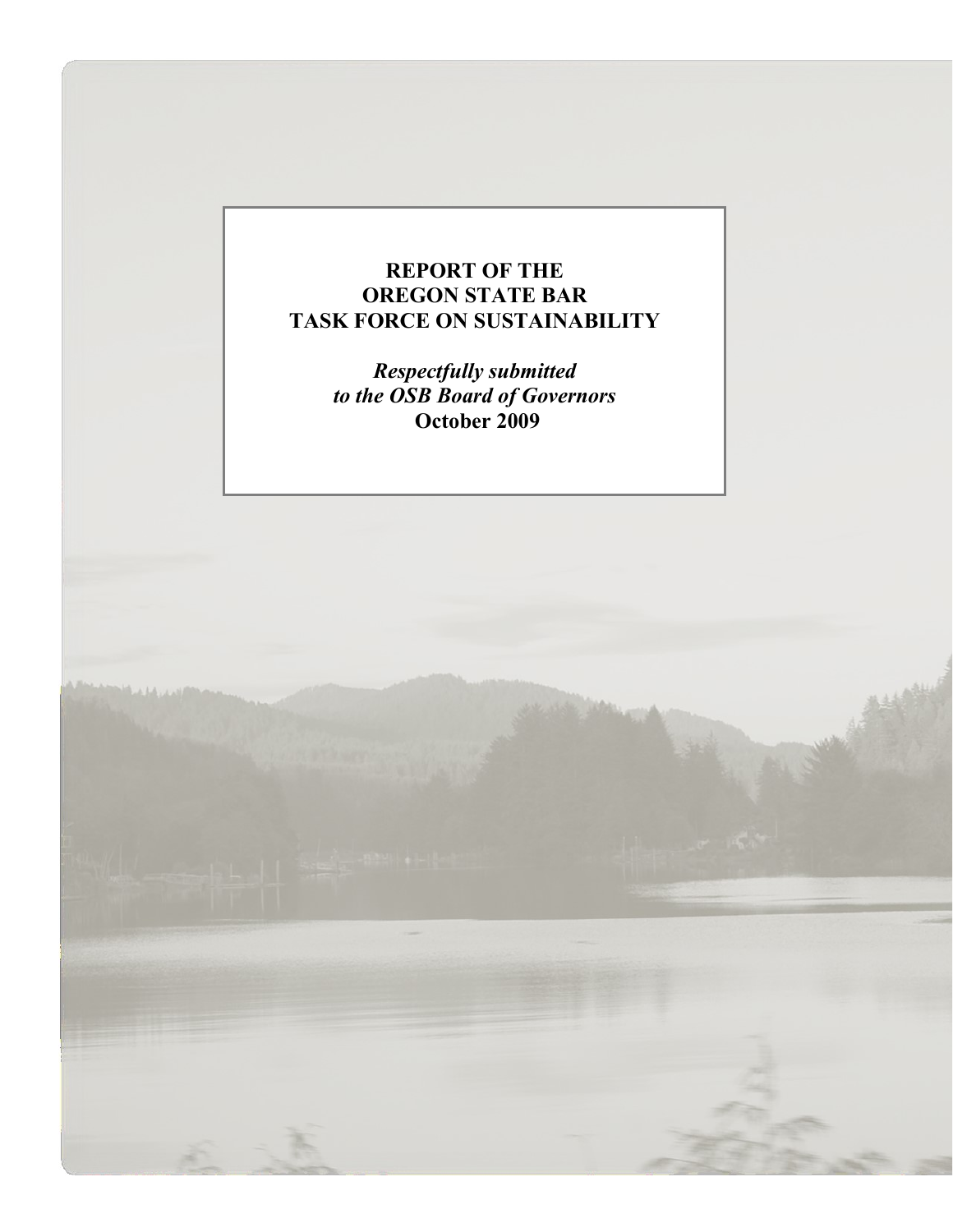#### **TABLE OF CONTENTS**

I. Executive Summary

#### **Background**

- II. Sustainability Defined
- III. Sustainability and the Oregon Legal Profession
- IV. *Keller v. State Bar of California* Considerations

#### **Recommendations**

- V. Summary of Recommendations (Rs)
- VI. Recommendations for Adoption by the Board of Governors (BOG)
	- R.1 Form New Sustainable Future Section
	- R.2 Adopt New Bylaw on Sustainability
	- R.3 Direct OSB Staff to Adopt Sustainability Policy and Revise Program Measure
	- R.4 Amend RPC 2.1 to Allow Sustainability to be Considered in Giving Legal Advice
	- R.5 Continue Current Accreditation Practices for CLE Programs on Sustainability, and Continue to Identify Ways to Implement Sustainability Considerations with Respect to the Delivery of CLE Programs
- VII. Recommendations for the New Sustainable Future Section
	- R.6 Adopt Proposed Scope of Work for New Sustainable Future Section
	- R.7 Develop and Promote a Law Office Sustainability Policy Worksheet
	- R.8 Develop an OSB Partners in Sustainability Program
	- R.9 Develop a Program for Annual OSB Sustainability Awards
	- R.10 Foster Sustainability in Judicial and Administrative Proceedings

#### **Appendices**

- 1. BOG Charge to OSB Task Force on Sustainability
- 2. Additional Information on the Definition of Sustainability
- 3. Report on Carbon Footprint Analysis of OSB Operations
- 4. Executive Summary for "Recalibrating the Law of Humans with the Laws of Nature: Climate Change, Human Rights, and Intergenerational Justice" published by the Climate Legacy Initiative
- 5. Sustainability and the Oregon Legal Profession (background paper)
- 6. Impact of *Keller v. State Bar of California* on Task Force Recommendations
- 7. Proposed Scope of Activities for New Sustainable Future Section
- 8. Proposed Sustainability Bylaw for OSB
- 9. Proposed Sustainability Policy for OSB Operations
- 10. Proposed Revisions to Program Measure to Incorporate Sustainability Goal
- 11. Status of Sustainability in Accreditation and Delivery of CLE Programs
- 12. Worksheet for Development of Law Office Sustainability Policy
- 13. Criteria to Qualify as an *OSB Partner in Sustainability*
- 14. Proposed Annual OSB Sustainability Awards Program
- 15. Sustainability in Judicial and Administrative Procedures in Oregon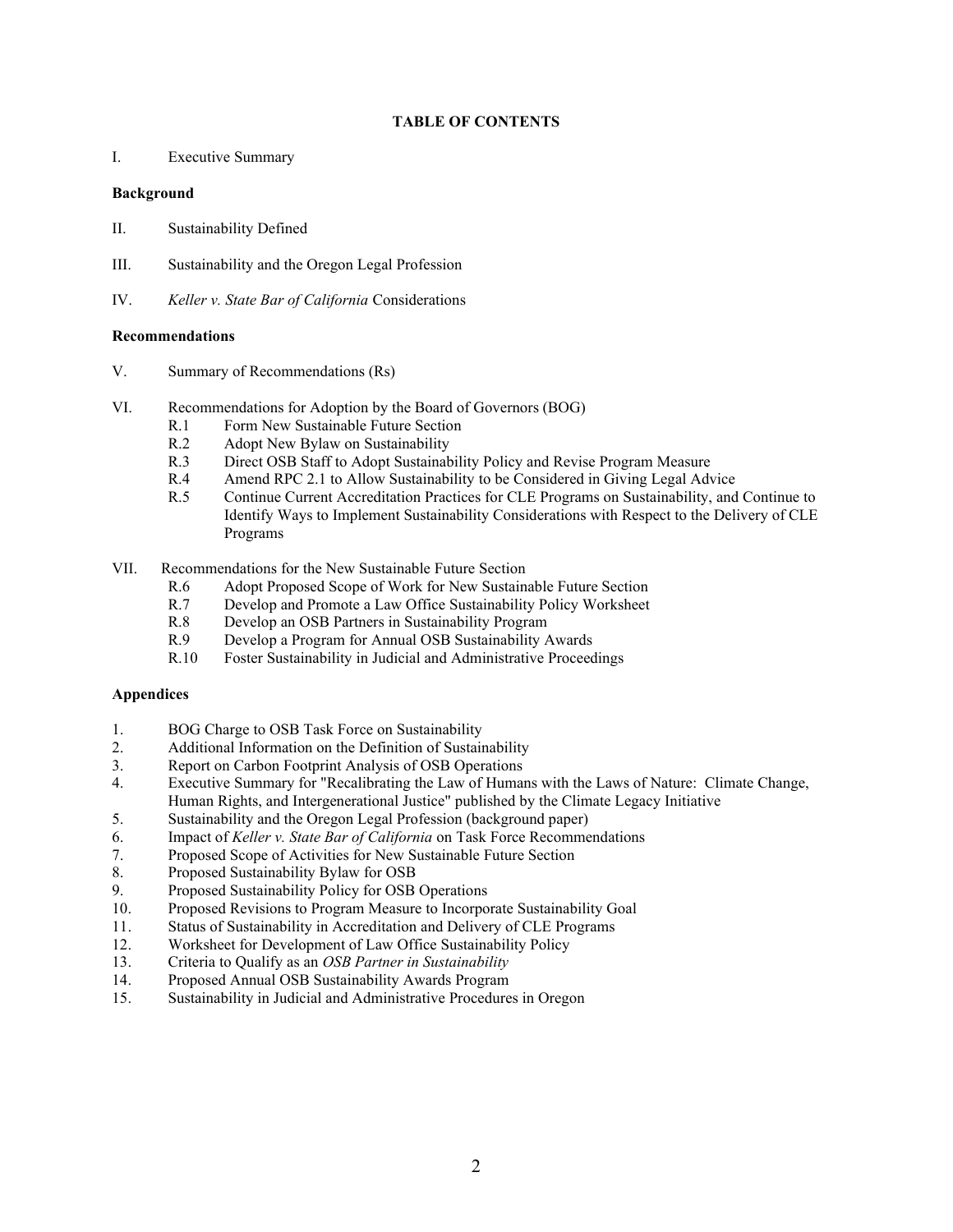#### **I. EXECUTIVE SUMMARY**

In February 2009, the Board of Governors of the Oregon State Bar (the OSB) appointed an OSB Task Force on Sustainability (the Task Force) composed of 14 Oregon lawyers to recommend whether and how the OSB might integrate sustainability measures into its structure and activities. The broad charge to the Task Force is attached as Appendix 1.

Before turning to the question of how to integrate sustainability into the OSB, the Task Force first considered whether the OSB should do so. In reviewing that question, the Task Force considered: (1) the definition of sustainability; (2) the current role of sustainability within the practice of law and the legal profession; and (3) the implications of *Keller v. State Bar of California*, which provides guidance on what matters may be funded by an integrated state bar.

In considering the definition of sustainability, the Task Force found it instructive to review Oregon's own statutory definition found in ORS 184.423:

*"[S]ustainability" means using, developing and protecting resources in a manner that enables people to meet current needs and provides that future generations can also meet future needs, from the joint perspective of environmental, economic and community objectives.*

While this definition applies to a wide range of administrative agencies and is not statutorily binding on the OSB, the Task Force found it was a useful guide in its deliberations. Other definitions of sustainability considered by the Task Force are discussed in more detail within the report.

During its research and deliberations, the Task Force also found that interest in sustainability has burgeoned within the American legal profession generally, and in Oregon specifically, since 2006. In response, the American Bar Association has partnered with the Environmental Protection Agency to promulgate the ABA-EPA Climate Challenge. An organization of Oregon attorneys interested in sustainability, but not affiliated with the OSB, has generated heightened interest in Oregon through training sessions and other strategies. Law offices, both small and large, are pursuing sustainability initiatives throughout the state and region. The Oregon Department of Justice (DOJ) is adopting sustainability policies, as are many city attorneys and county counsel. All three Oregon law schools have incorporated sustainability into their law courses, and two are developing special concentrations in sustainability. Lawyers are increasingly providing legal services to clients and employers that have sustainability as a distinguishing characteristic of their businesses. The OSB has accredited numerous Continuing Legal Education (CLE) programs related to sustainability and has embraced sustainable practices to reduce paper usage and to increase distance learning options for CLE programs. And, in response to client and societal interest, a growing number of law offices around the state emphasize lawyer interest and expertise in sustainability as distinguishing characteristics of their firms.

Based on these and other findings contained within this report, the Task Force concluded that the integration of sustainability into the structure and activities of the OSB was appropriate and timely. Given the increasing integration of sustainability principles and standards into a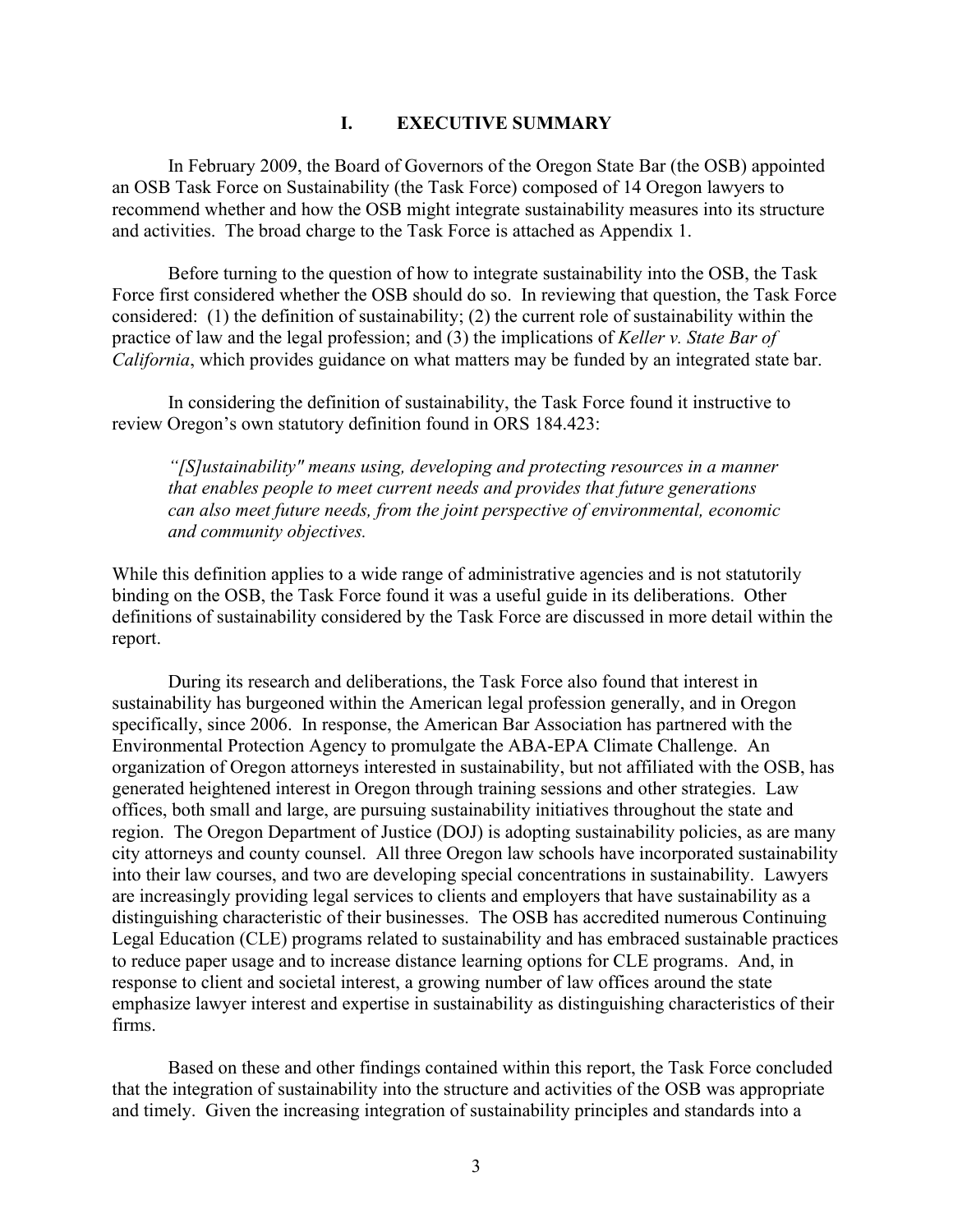growing number of societal, economic, and political systems in this nation and around the world, there is an inevitable confluence with both the practice of law and development of jurisprudence within this state. As a starting point, the Task Force has proposed two structural recommendations that will provide a long-term framework for sustainability considerations within the OSB.

First, the Task Force recommends that the OSB form a new Sustainable Future Section (SFS). This section would be organized around the overarching societal goal of sustainability, which has been embraced by the State of Oregon, the Oregon Business Summit, other professions, and institutions around the state. In view of the expanding reach of sustainability into law office operations, many areas of substantive law, judicial and administrative proceedings, and new legal theories to protect future generations, the SFS would be in a position to respond to these developments on behalf of the OSB and its members as appropriate. In reaching the conclusion to recommend a new section, the Task Force carefully considered the alternative of making sustainability a specific responsibility of an existing section or simply allowing sections to address the issue at their own discretion. However, the Task Force found that no current section, or even small subset of sections, could represent the broad sweep of lawyers and law offices now engaged in sustainability efforts.

Second, the Task Force recommends adoption of a new OSB sustainability bylaw. This bylaw would provide both guidance and assurance to future members, bar leaders, and staff regarding the OSB's commitment to sustainability. The Task Force also recommends: (1) that the Board of Governors (BOG) direct the OSB staff to develop a written sustainability policy and amend an existing performance standard to incorporate sustainability criteria; (2) a minor modification to Rule 2.1 of the Oregon Rules of Professional Conduct, which specifies permissible considerations in giving legal advice, by adding sustainability to the list of considerations; and (3) allowing sustainability to continue its natural expansion into accredited CLE programs and practices.

Looking ahead to the role of the new Sustainable Future Section, the Task Force also recommends an initial scope of work for the section. Beyond its overarching role to monitor sustainability developments as they affect the Oregon legal profession, the SFS would publicize sustainability tools for the law office; bring developments to the attention of the OSB and the other sections; implement a program of recognition for sustainability efforts of law offices and individual lawyers; and assist in fostering sustainability, when consistent with efficient practices, in judicial and administrative proceedings.

The implementation of recommendations in this report would mark a visible commitment by the OSB to participate in the societal movement to create a truly sustainable future and to provide leadership on sustainability for the legal profession. This step would be in line with efforts of the State of Oregon and Oregon businesses, institutions, and governmental agencies that are nationally recognized for their leadership role.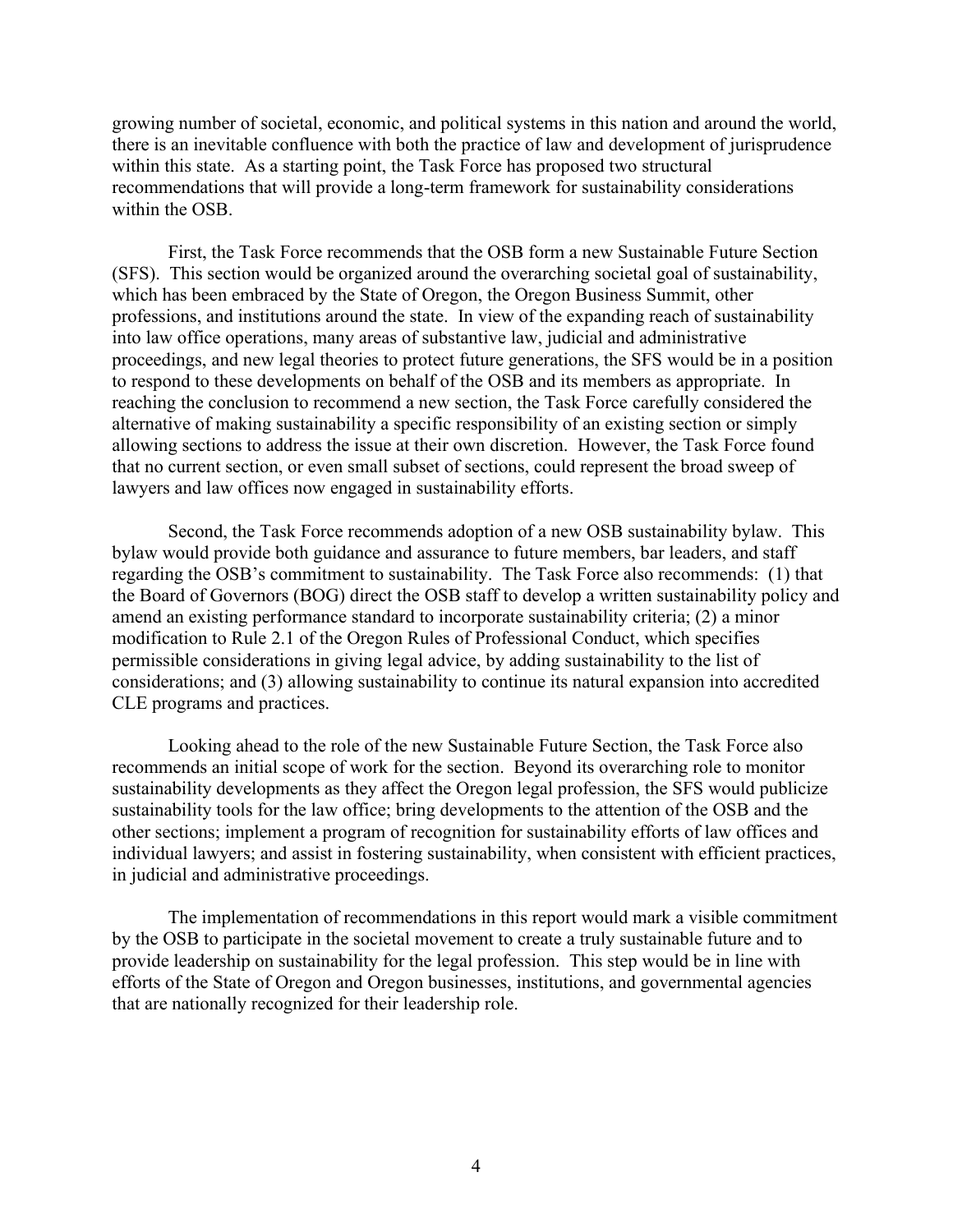The Task Force<sup>1</sup> would also like to take this opportunity to thank the Board of Governors for initiating this important review of sustainability as it applies to the OSB and the legal profession in Oregon. It has been our honor and privilege to serve in this capacity. The full report, with recommendations and appendices, follows.

### **II. SUSTAINABILITY DEFINED**

For many, the publication of *Silent Spring* by Rachel Carson in 1962 heralded the beginning of the modern American environmental movement. The first Earth Day in 1970 popularized the movement and provided impetus for federal and state environmental laws and regulations that burgeoned during the 1970s. This sharp focus on environmental protection was not directly connected to the economic and social goals associated with sustainability, but it did prompt the rapid development of the field of environmental law in the 1970s.

By the twentieth anniversary of Earth Day in 1990 there was a heightened societal awareness of the connection between (1) personal and business practices and (2) ecological degradation. In the Pacific Northwest, that awareness emerged as the sustainability movement gained momentum during the 1990s and now pervades the societal conscience in many forms including green buildings, consumer products, and alternative energy systems. That movement has focused primarily on voluntary efforts, as opposed to statutory mandates, to reduce impact on the earth.

The internationally accepted definition of sustainability is derived from a report commissioned by the UN World Commission on Environment and Development in 1987, popularly known as the Brundtland Report:

*Sustainable development is meeting the needs of the present without compromising the ability of future generations to meet their own needs.<sup>2</sup>*

In Oregon, the Brundtland definition influenced the drafting of ORS 184.423:

*"[S]ustainability" means using, developing and protecting resources in a manner that enables people to meet current needs and provides that future generations can also meet future needs, from the joint perspective of environmental, economic and community objectives.*

<sup>&</sup>lt;sup>1</sup> Task Force members, including their representative capacity where applicable are: Chair William K. Kabeiseman – Government Law Section; Jacqueline Bishop – Real Estate and Land Use Section; David C. Forman – Portland lawyer; Ellen H. Grover – Bend lawyer; Diane Henkels – Environment & Natural Resources Section; James. M. Kennedy – Business Law Section; Megan I. Livermore – Eugene lawyer; Max M. Miller Jr. – Portland lawyer; Jonathan M. Norling – Energy Telecom & Utility Law Section; Susan E. O'Toole – Environment & Natural Resources Section; Richard E. Roy – Oregon Lawyers for a Sustainable Future; Liam Sherlock – Environmental  $\&$ Natural Resources Section, Eugene lawyer; Deborah G. Trant – Quality of Life Committee; and Shauna M. Whidden – Eugene lawyer. Ward S. Greene served as liaison for the Board of Bar Governors, and Sylvia E. Stevens, OSB General Counsel, served as staff liaison and secretary.

<sup>2</sup> From "*Our Common Future" (aka The Bruntland Report), UN Commission of Environment and Development (1987).*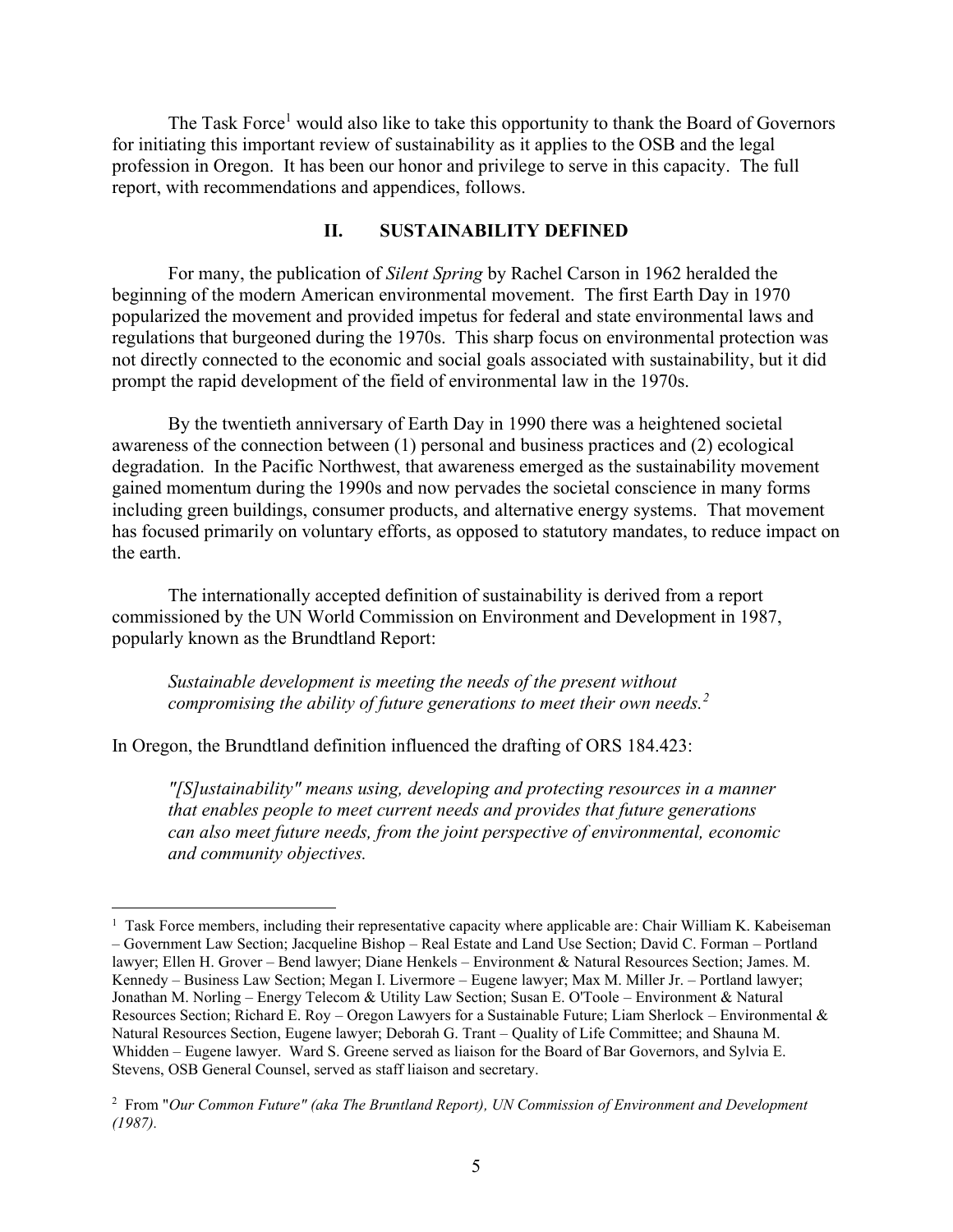Thus, the Oregon statutory definition, adopted in 2001, explicitly recognizes sustainability in the context of both development and the protection of resources. Further, the ORS definition places sustainability squarely within the framework of the triple bottom line of environment, economy and community (also sometimes referred to as planet, profit, people). Additional information regarding the definition of sustainability can be found in Appendix 2 to this report.

### **III. SUSTAINABILITY AND THE OREGON LEGAL PROFESSION**

As societal interest in sustainability burgeoned in the 1990s and into the  $21<sup>st</sup>$  century, the legal profession, for many reasons, was not at the vanguard of the movement. In contrast, other professions, such as architecture and product design, were transformed as they began to experiment with and adopt new sustainability principles into their practices.

**Legal profession interest unfolds.** In Oregon, it was really not until 2006, with the high level of attention created by Al Gore's seminal work related to climate change , that the goal of sustainability began rapidly working its way into the mainstream of society, including the field of law. It was at this time that the first legal organization devoted to sustainability in Oregon was formed. In May 2006, Oregon lawyer Dick Roy founded Oregon Lawyers for a Sustainable Future (OLSF) after consulting with dozens of attorneys around the state on the relationship between the practice of law and sustainability. The formation of OLSF thrust Oregon to the forefront of the emergent interest in sustainability within the American legal profession. The organization focuses on five primary initiatives: (1) educating Oregon lawyers through CLE programs and seminars; (2) developing tools for creating more sustainable law offices; (3) drafting legislation to promote sustainability; (4) conducting intensive studies related to the interface between law and sustainability; and (5) encouraging Oregon lawyers and law offices to assume leadership in advancing sustainability.

Nationally, an early pronouncement of post-2006 interest can be found in a January 2007 DLA Piper press release, which stated: *DLA Piper today announced the launch of its global Sustainability Initiative, a business-wide plan designed to actively reduce the impact of its operations on the environment.* This was followed rapidly by press releases by Arnold & Porter in Washington DC (March 2007) and, closer to home, by several Portland firms announcing the adoption of sustainability policies or initiatives (April to July 2007).

In 2007, the American Bar Association (ABA), through its Section on Environment, Energy and Resources, announced the ABA-EPA Law Office Climate Challenge. This program, endorsed by the ABA House of Delegates and co-sponsored by the U.S. Environmental Protection Agency, aims to encourage law offices to adopt four prescribed programs to reduce use of energy and resources. They promote paper reduction, renewable energy partnerships, and the Energy Star program for office equipment. If a law office meets certain objective criteria, the ABA will recognize it as either a Climate Challenge Partner or Leader. Of the 200 firms who have accepted the Challenge at some level, ten have offices in Oregon.

In Oregon, the legal profession has responded to the growing relevancy of sustainability in several ways including: (1) addressing sustainability issues within the practice of law; (2) developing a range of sustainable law office practices; (3) using sustainability as a law firm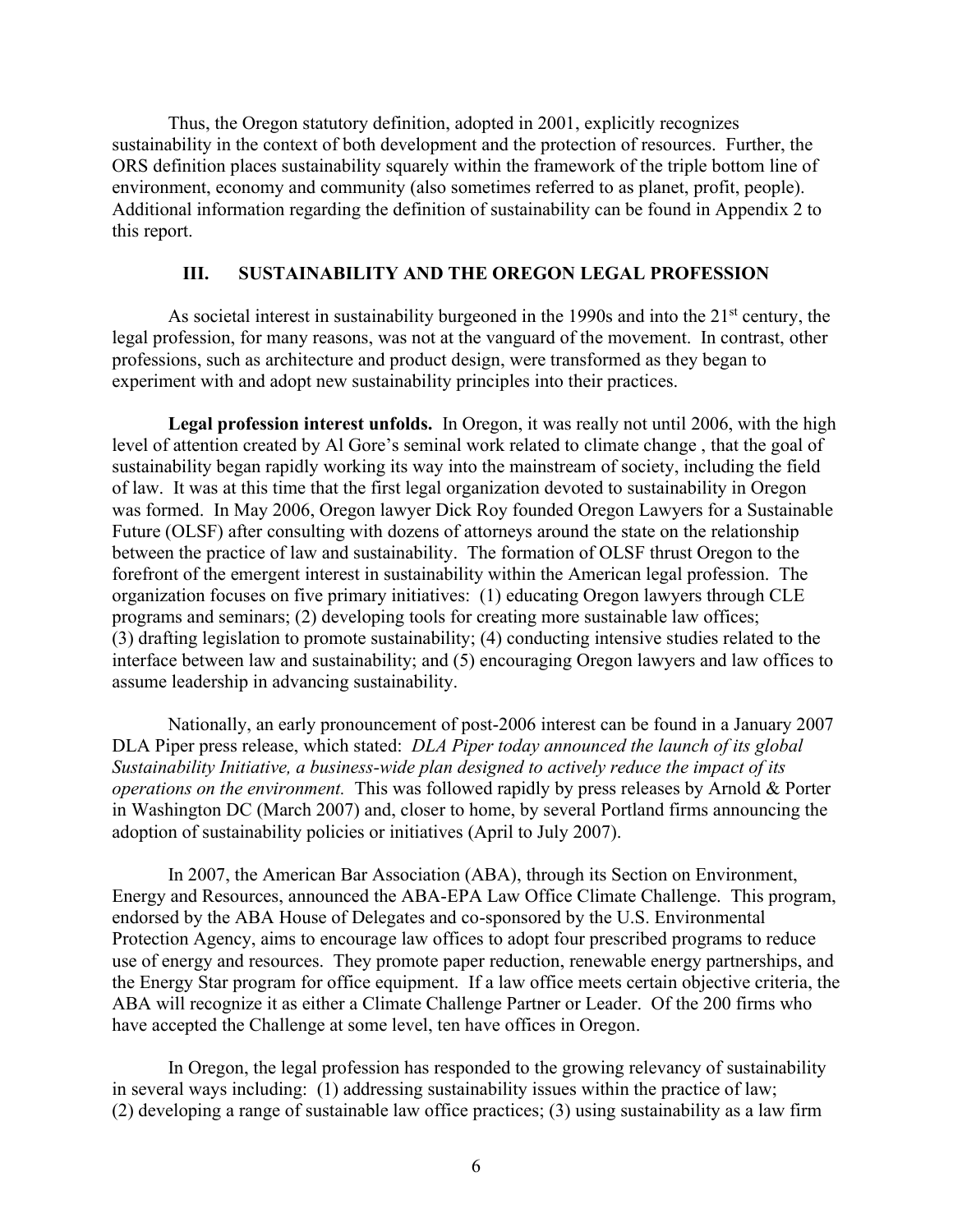marketing and recruiting tool; (4) advancing sustainability within legal education programs; and (5) identifying meaningful roles for the profession in the sustainability movement. In other words, sustainability is now being woven into the fabric of the profession in significant ways.

**Oregon State Bar.** The OSB has also been actively engaged in its own sustainability initiatives, most of which are designed to reduce the environmental impact of its business operations. For example, the new OSB building was developed to incorporate many green elements. In addition, the OSB has supported technological changes within the profession directly related to sustainability, such as encouraging electronic court filings and electronic record retention, decreasing paper storage, and facilitating the use of videoconferencing and teleconferencing to reduce environmental impacts. Further, the OSB has sponsored programs for CLE credit dealing with sustainability, and the Quality of Life Committee and Environmental and Natural Resources Section (ENR) have each incorporated sustainability concepts into their core missions. The *Oregon State Bar Bulletin* has featured sustainability in two major cover articles, (1) "The Case for Sustainability – Embracing Green Products and Practices" (March/April 2007) and (2) "Advancing the New Economy – Oregon Lawyers Embrace Sustainability" (October 2009). Sustainability also has been selected as a separate topic for the OSB Leadership College in both 2008 and 2009.

There have been other sustainability efforts within the OSB that have emerged directly from it membership. For example, in 2006, members of the ENR section successfully encouraged the OSB House of Delegates to adopt two resolutions promoting the use of 100 percent post-consumer recycled paper in OSB publications and increasing access to CLEs via web-conferencing and other technology in order to reduce long distance travel. That year members of the ENR also produced the first OSB Desk Book chapter on sustainability. Members of the ENR have also sponsored a number of brownbag lunch programs to educate Oregon lawyers on sustainability topics such as climate change and renewable energy.

In 2008, members of the ENR recommended that the OSB undertake a professional carbon footprint assessment of its operations and services. The recommendation was approved, and members of the Task Force (including ENR members) have been working with the OSB staff to gather baseline information on electricity and water usage and to consider additional practices that might be instituted by the OSB staff as it relates to the assessment. Appendix 3 includes a brief report on the findings and recommendations, energy and water use data, and an Energy Trust of Oregon survey report.

**Oregon Law Firms.** Oregon law firms now pursue sustainability primarily at four levels: (1) internal operations; (2) emergent client needs associated with sustainability; (3) marketing to capture the increasing interest in sustainability within the business community; and (4) attracting and retaining talented lawyers and staff who are drawn to a sustainable workplace environment. Larger firms, particularly those with national offices, often use sustainability in their marketing materials or to guide the internal policies of the firm.

For many Oregon firms, the first step is to focus on internal office practices that reduce use of paper; establish criteria for the purchase of supplies, equipment, and services; conserve energy; recycle and compost waste; minimize business travel; educate personnel; and provide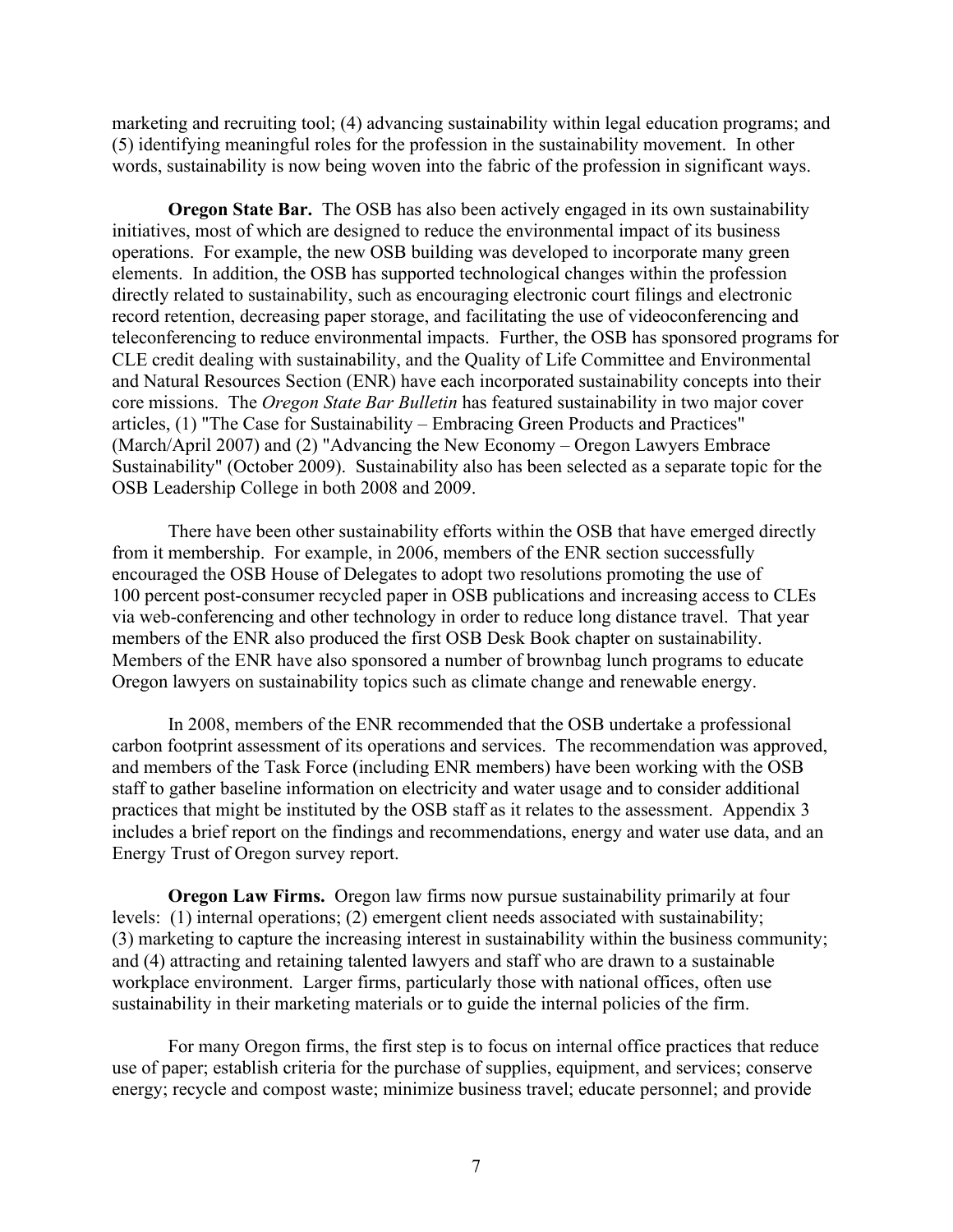incentives for travel by bus or bike. These firms recognize tangible benefits of sustainability in their marketing and recruiting efforts.

Within the law office today, sustainability is generally not viewed as an area of substantive law or a specialty practice. It entails a set of principles that permeate all activities. Firms with clients in energy, renewable energy, natural resources, government law, and real estate are developing expertise in sustainability issues to address client needs. Existing client revenues, coupled with the prospect of developing additional business, is causing some law firms to invest heavily in sustainability expertise.

**Legal Education.** All three Oregon law schools have robust sustainability and environmental law programs. Because sustainability is multidisciplinary, the law schools prefer to add sustainability as a component to other law school courses. However, each law school also has special programs and certifications relating to sustainability (*e.g.*, Willamette University's Certificate in Sustainable Environmental, Energy and Resources (SEER), Lewis & Clark's Sustainability Law and Business Seminar, and University of Oregon's Statement of Completion in Sustainable Business Law).

**Other Contexts.** The growing societal and business interest in sustainability has also influenced governmental policies and practices. Lawyers working for these governmental entities must regularly address sustainability issues. Increasingly, in-house corporate counsel must address sustainability, particularly when their companies seek to embrace sustainability publicly, sell "sustainable" products, or deal with other sustainable businesses or industries. Public interest lawyers often deal with issues related to sustainability. One illustration is the work of the Oregon Water Trust, where lawyers and staff work to acquire existing water rights and convert them to legally protected in-stream flows for fish and water quality protection. Tribal lawyers are also called upon to work with sustainability policies.

The protection of the rights and opportunities of future generations is a topic of growing interest within the legal profession . This topic is explored in depth in a major research report published in 2009 by the Vermont Law School and the Center for Human Rights housed at the University of Iowa, "Recalibrating the Law of Humans with the Laws of Nature: Climate Change, Human Rights, and Intergenerational Justice." An Executive Summary of the report is attached to this report as Appendix 4.

In summary, sustainability has become not only interwoven into the societal fabric but also into the practice of law in Oregon and is an emerging force within the American legal system. The issues presented by sustainability pertain to many practice areas and many types of lawyers. A more expansive discussion of the growth of sustainability within the Oregon legal profession can be found in Appendix 5 to this report.

### **IV. IMPACT OF** *KELLER v. STATE BAR OF CALIFORNIA*

In *Keller v. State Bar of California*, 110 S. Ct. 2228 (1990), the U.S. Supreme Court considered whether the imposition of mandatory bar dues violates the First Amendment. The Supreme Court held as follows: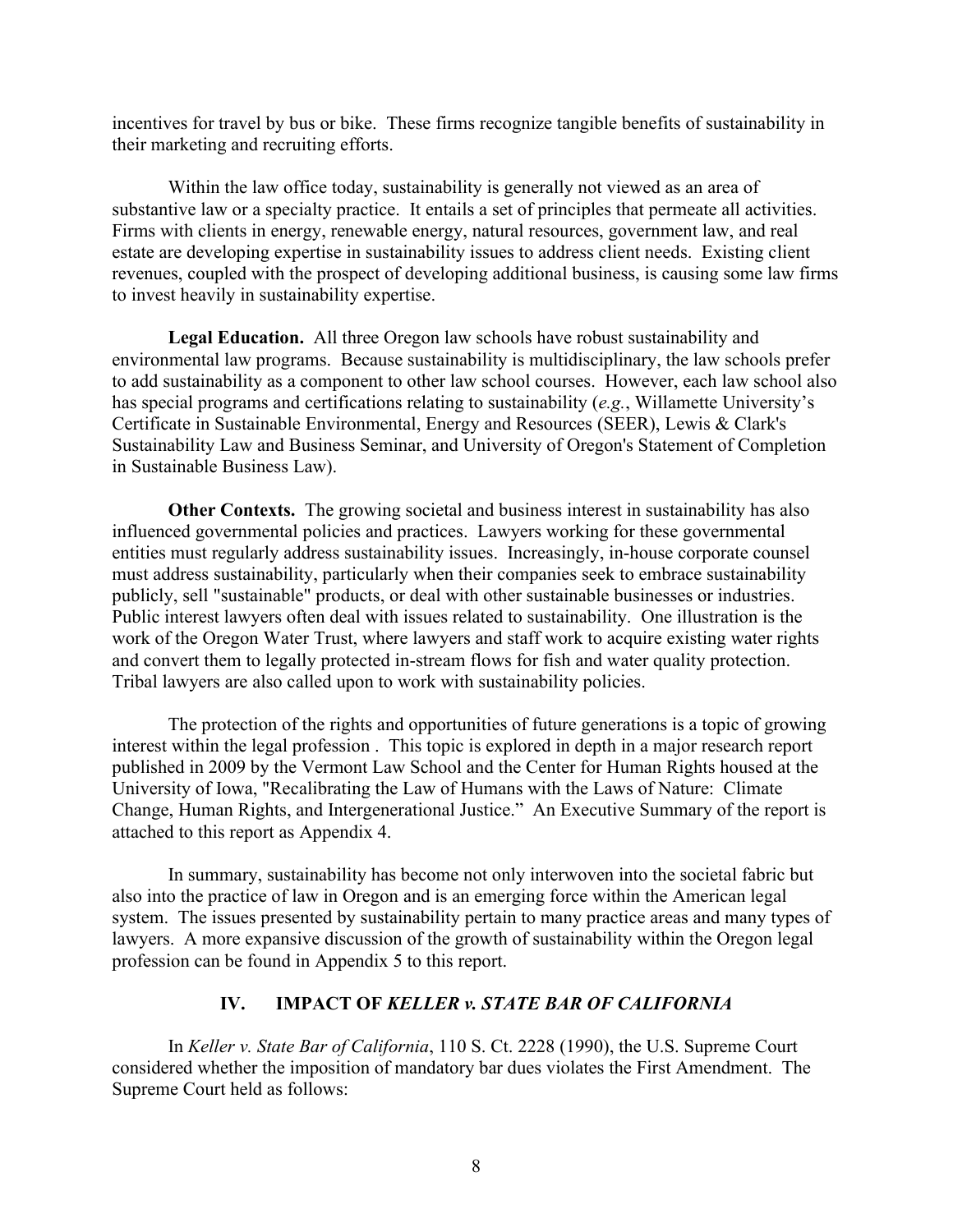*Here the compelled association and integrated bar are justified by the State's interest in regulating the legal profession and improving the quality of legal services. The State Bar may therefore constitutionally fund activities germane to those goals out of the mandatory dues of all members. It may not, however, in such manner fund activities of an ideological nature which fall outside of those areas of activity. The difficult question, of course, is to define the latter class of activities.* 110 S. Ct. 2236

The Supreme Court reasoned that the guiding standard must be *"whether challenged expenditures are necessarily or reasonably incurred for the purpose of regulating the legal profession or 'improving the quality of the legal service available to the people of the State.'"* The *Keller* decision does not prohibit other activities, but instead provides that dissenting members may demand a refund of the portion of their dues expended on such activities.

The charge of the Task Force includes advice to the OSB Board of Governors on the extent to which programs or policies relating to sustainability satisfy the *Keller* requirements. The Task Force has concluded that policies and programs recommended in this report fall within the *Keller* criteria of "regulating the legal profession or improving the quality of legal service available to the people of the State," as well as the statutory charge in ORS 9.080(1) to the OSB Board of Governors to advance "the science of jurisprudence and the improvement of the administration of justice."

Appendix 6 includes a more detailed analysis of *Keller* considerations.

### **V. SUMMARY OF RECOMMENDATIONS**

This report makes ten recommendations set forth below. Recommendations 1 through 5 are directed to the OSB Board of Governors, and Recommendations 6 through 10 are directed to the proposed Sustainable Future Section as it formulates an initial scope of work. The Task Force further recommends, as an interim measure only, that the Task Force remain active to monitor the recommendations and provide assistance to the OSB until an executive committee for the new Sustainable Future Section has been appointed.

**Recommendation 1:** Form a new Sustainable Future Section.

**Recommendation 2:** Adopt a new Sustainability Bylaw.

**Recommendation 3:** Direct the OSB staff to: (1) adopt a sustainability policy for OSB operations; and (2) incorporate sustainability considerations into the existing Finance and Operations Department Program Measure.

**Recommendation 4:** Revise Rule 2.1 of the Oregon Rules of Professional Conduct to allow the lawyer, as counselor, to consider sustainability in rendering advice to clients.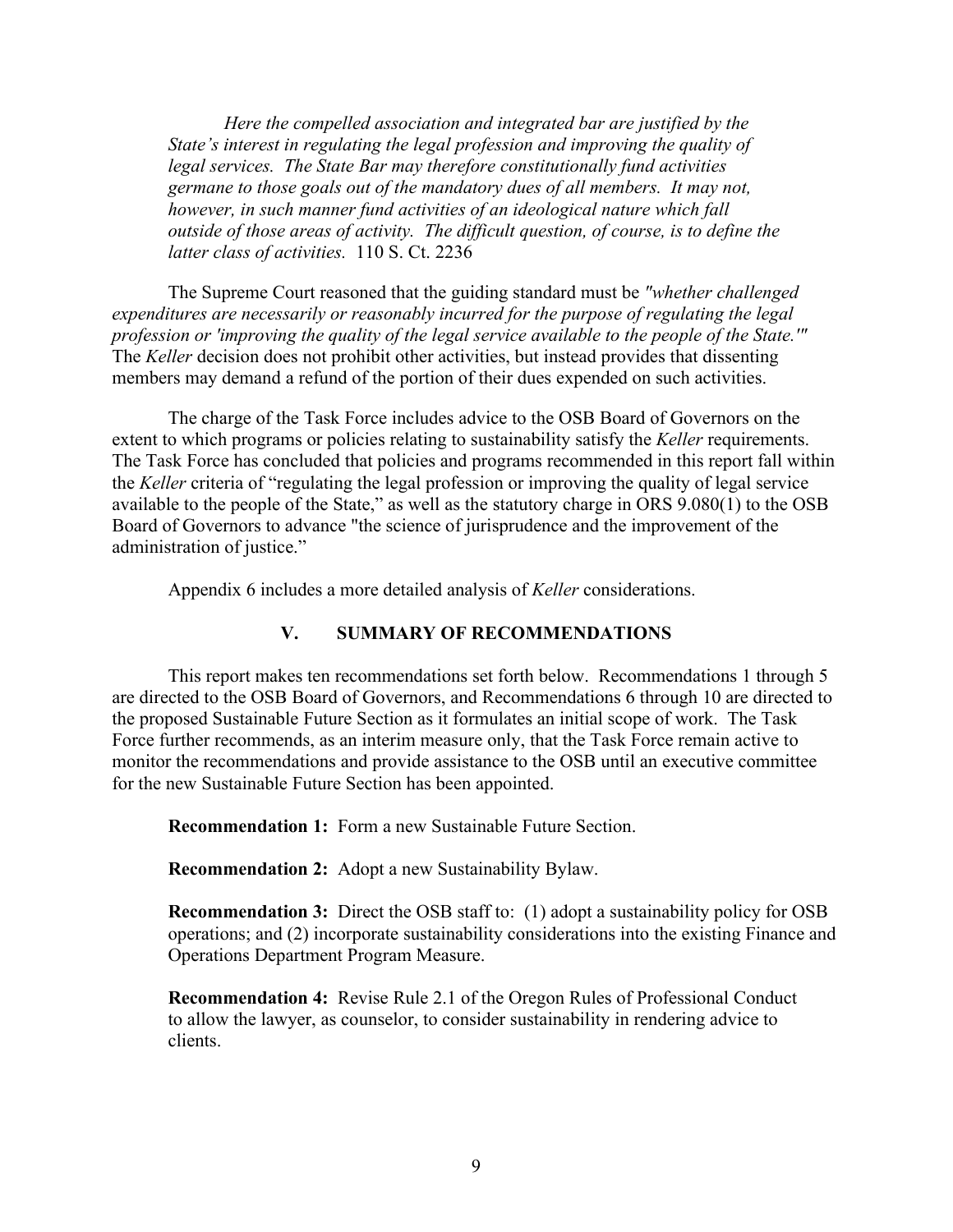**Recommendation 5:** Continue current accreditation practices for CLE programs on sustainability, and continue to identify ways to implement sustainability considerations with respect to the delivery of CLE programs.

**Recommendation 6:** Adopt the initial proposed scope of work recommended by the Task Force.

**Recommendation 7:** Develop and promote a model law office sustainability policy worksheet.

**Recommendation 8:** Develop an OSB Partners in Sustainability Program to recognize law offices that adopt sustainable practices.

**Recommendation 9:** Develop a program for annual sustainability leadership awards to law offices and individual lawyers.

**Recommendation 10:** Foster sustainability in judicial and administrative proceedings in Oregon.

### **VI. RECOMMENDATIONS FOR ADOPTION BY THE BOARD OF GOVERNORS**

This section of the report includes five recommendations to the Board of Governors (BOG), four of which require action by the BOG. Of greatest importance are Recommendations 1 and 2 that incorporate sustainability into the structure of the OSB by creating a new Sustainable Future Section and by adopting a new Sustainability Bylaw to recognize the OSB's ongoing commitment to sustainability.

**Recommendation 1 –** *Form New Sustainable Future Section***.** The OSB should form a Sustainable Future Section (SFS) – a permanent section organized around the overarching societal goal of sustainability, which has been embraced by the State of Oregon, the Oregon Business Summit, other professions, and institutions around the state. Because sustainability pertains to the delivery of legal services, interfaces with many areas of substantive law, and impacts judicial and administrative proceedings, a new section is required to keep abreast of developments. In reaching this conclusion, the Task Force carefully considered the alternative of making sustainability a specific responsibility of an existing section or simply allowing sections to address the issue at their discretion. However, no current section, or even a small subset of sections, can represent the broad sweep of lawyers and law offices now interested in sustainability.

Because the proposed SFS will be responsible for implementing other recommendations in this report, the Task Force has prepared a proposed scope of initial activities for SFS. See Recommendation 6 below and Appendix 7 for details. After an Executive Committee for SFS is appointed, it should review the Task Force proposal and decide how to proceed. The existing Task Force will remain in place on an interim basis, until such time as the new SFS is established and the Executive Committee appointed.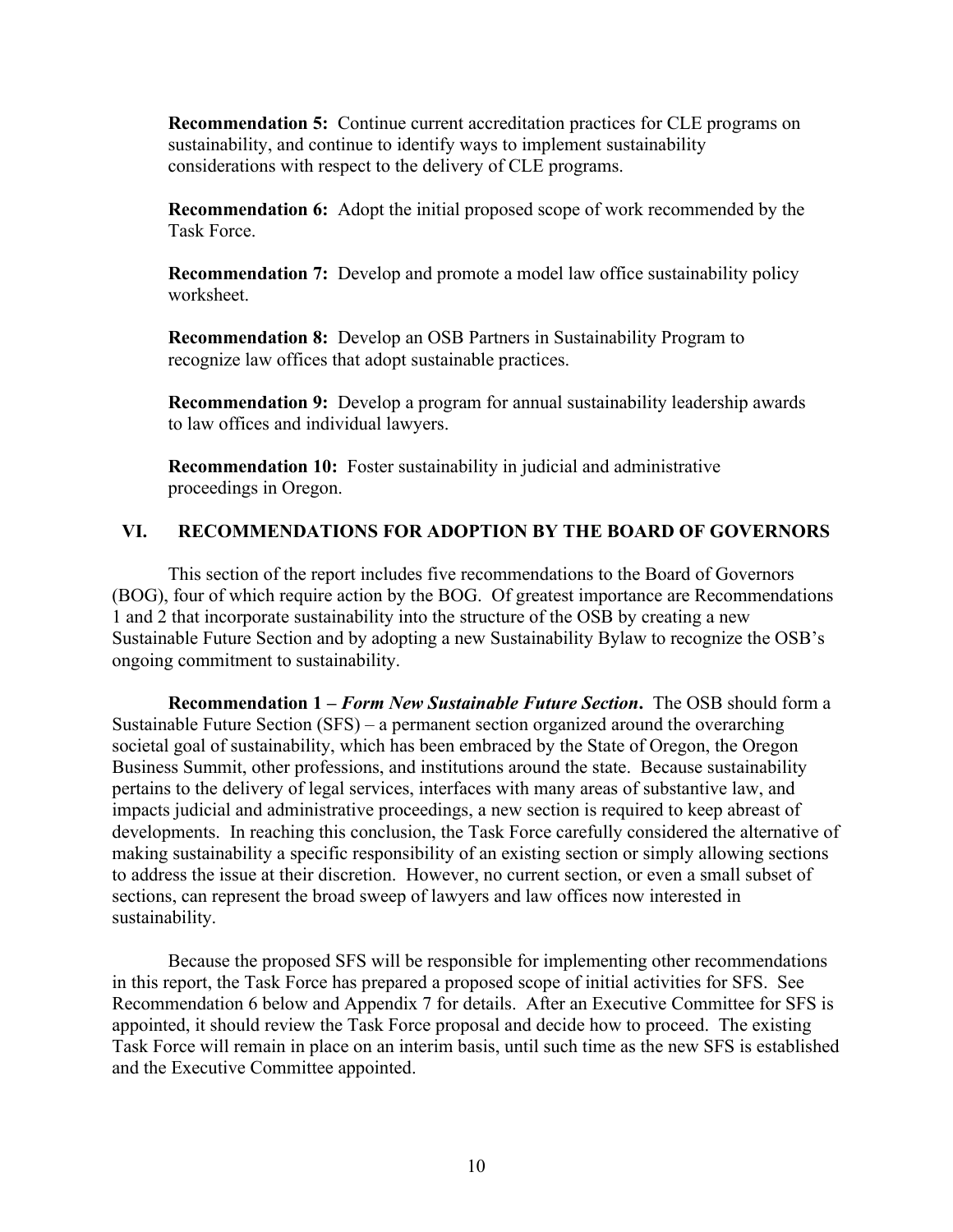**Recommendation 2 –** *Adopt New Bylaw on Sustainability*. The OSB bylaws document permanent policies of the BOG. The Task Force recommends adoption of a new bylaw, *Article 26-Sustainability*, to recognize the OSB's long-term commitment to the societal goal of sustainability. Appendix 8 contains the language of the proposed bylaw.

**Recommendation 3 –** *Direct OSB Staff to Adopt a Sustainability Policy and Amend a Related Program Measure.* In recent years, sustainability has become a strategic consideration for public agencies, private businesses, and professional organizations including law firms. As a means to communicate its commitment to sustainability to various constituencies, the top management of an organization will adopt and implement a written sustainability policy. At the operating level, the policy provides direction for the staff who must make daily decisions that directly and indirectly involve the use of resources and the application of sustainability principles.

The Task Force recommends that the BOG direct the OSB staff to: (1) adopt a standalone sustainability policy; and (2) modify the existing Program Measure for the Finance and Operations Department by incorporating sustainability considerations. Appendix 9 is a proposed sustainability policy to formalize the OSB's commitment to continue existing sustainability initiatives and to report on their status to the BOG once per year. Appendix 10 includes proposed revisions to the Program Measure.

**Recommendation 4 –** *Amend Oregon Rules of Professional Conduct.* RPC 2.1 defines broadly the permissible considerations for a lawyer in giving advice to a client. In light of the growing connection of sustainability with personal, business, legal, and economic matters, and in light of Oregon's commitment to sustainability embedded in ORS 60.047(2)(e) and ORS 184.423, the Task Force recommends that RPC 2.1 be amended to read as follows:

#### *Rule 2.1 Advisor*

*In representing a client, a lawyer shall exercise independent professional judgment and render candid advice. In rendering advice, a lawyer may refer not only to*  law but to other considerations such as moral, economic, social, **environmental** and *political factors, and considerations pertinent to the broad concept of sustainability, that may be relevant to the client's situation.* (Bold language is new.)

**Recommendation 5 –** *Continue Current Accreditation Practices for CLE Programs on Sustainability, and Continue to Identify Ways to Implement Sustainability Considerations with Respect to the Delivery of CLE Programs.* The Task Force explored the emerging developments, nationally and in Oregon, of CLE programs organized around the theme of sustainability. This trend indicates the growing, evolving professional interest of lawyers in learning about sustainability. The Task Force also explored paper use, travel considerations, and the growing opportunities for distance learning. The Task Force concluded that the OSB staff is fully cognizant of sustainability considerations in deciding how best to serve the needs of Oregon lawyers. No action by the BOG is recommended at this time. Appendix 11 is a report on Task Force findings on sustainability considerations with respect to CLE programs.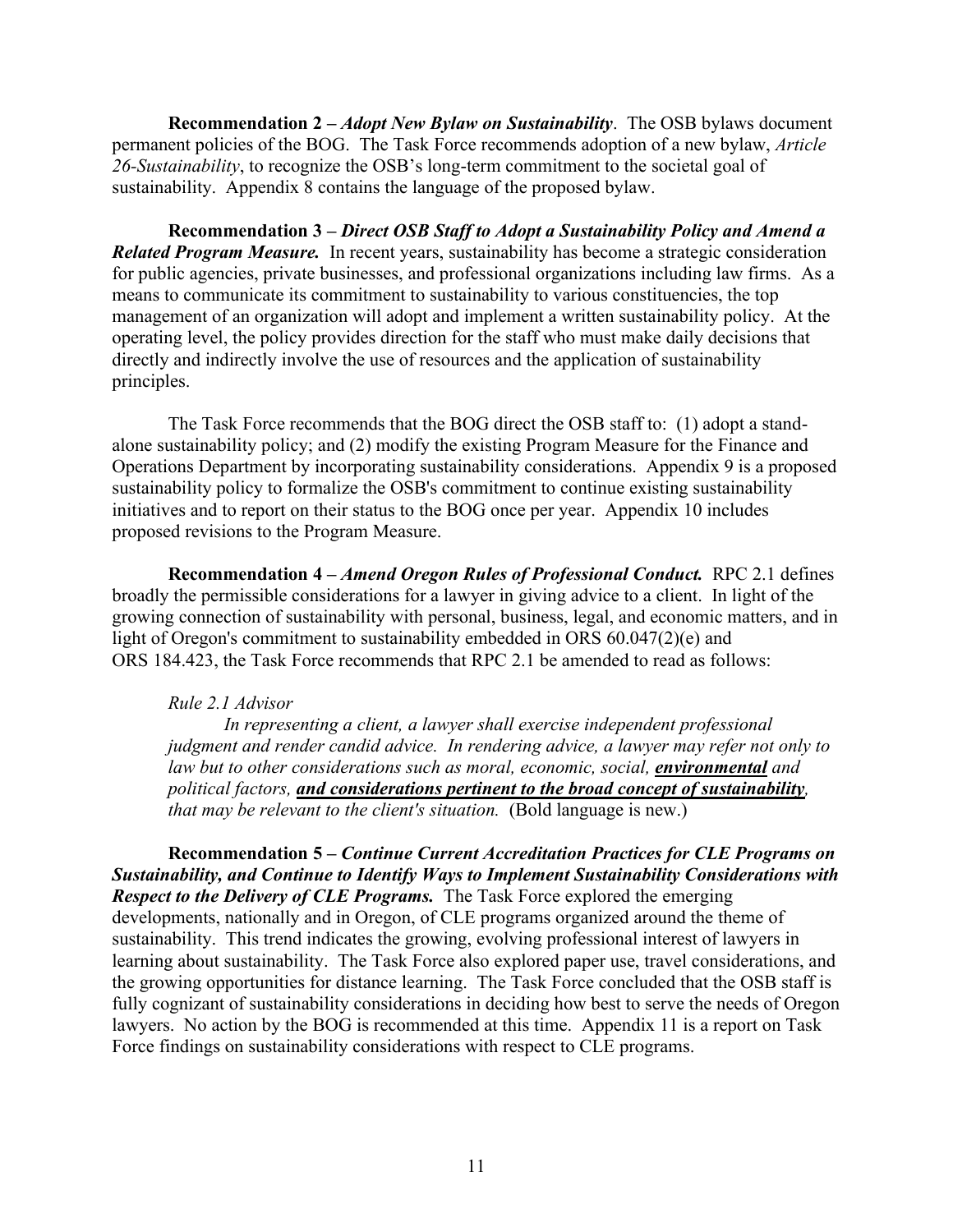### **VII. RECOMMENDATIONS FOR CONSIDERATION AND IMPLEMENTATION BY THE SUSTAINABLE FUTURE SECTION**

A central recommendation of this report is formation of a new OSB Sustainable Future Section (SFS) (See Recommendation 1). Because SFS would be organized around the societal goal of sustainability, its evolving scope of work would be quite broad. To help provide an initial focus for the SFS upon establishment, the Task Force has proposed a scope of work and several discrete projects and tools for implementing recommended initiatives.

**Recommendation 6 –** *Initial Scope of SFS work.* As an initial scope of work for the SFS, the Task Force recommends the following: monitor pertinent developments in sustainability; share information with sections where sustainability is pertinent to substantive law; publicize sustainability tools available for use by the law office; provide recognition for sustainability efforts by law offices and lawyers; monitor operations and programming of the OSB; and keep abreast of developments in law to protect the rights of future generations. Appendix 7 is a proposed scope of work for the SFS. Recommendations 7 through 10 below describe four key projects in the proposed scope of work.

**Recommendation 7** *– Develop and Promote Model Law Office Sustainability Policy Worksheet*. The law office sustainability policy is a tool of growing importance in Oregon. Because each law office is unique, the Task Force recommends that the SFS develop, update, and promote a worksheet to guide interested law offices.

While a sustainability policy is voluntary, it does identify critical elements necessary to demonstrate an organizational commitment to sustainability. The Task Force suggests that the minimum elements include a statement of commitment to adopt office practices, such as those developed by OLSF, and ongoing educational and implementation efforts. These minimum elements will promote and maintain the use of sustainable office practices and a firm culture committed to sustainability efforts. The Task Force recommends that the SFS adopt the worksheet attached as Appendix 12. Further, the worksheet is a critical element in the OSB Partners in Sustainability Program, which is intended to recognize and promote sustainable office practices consistent with those outlined in the worksheet. Please see Recommendation 8 below.

**Recommendation 8 -** *Develop OSB Partners in Sustainability Program Including Website Recognition for Partners.* The Task Force recommends implementation of a program to encourage and recognize sustainable law office practices. In its research, the Task Force found four pre-existing frameworks developed for that purpose by: (1) Oregon Lawyers for a Sustainable Future (OLSF); (2) the Massachusetts Bar Association; (3) the State Bar of California; and (4) the American Bar Association (ABA), Section on Environment, Energy, and Resources (SEER).

In reviewing these frameworks, the Task Force specifically considered the following interconnected points in formulating an award program proposal: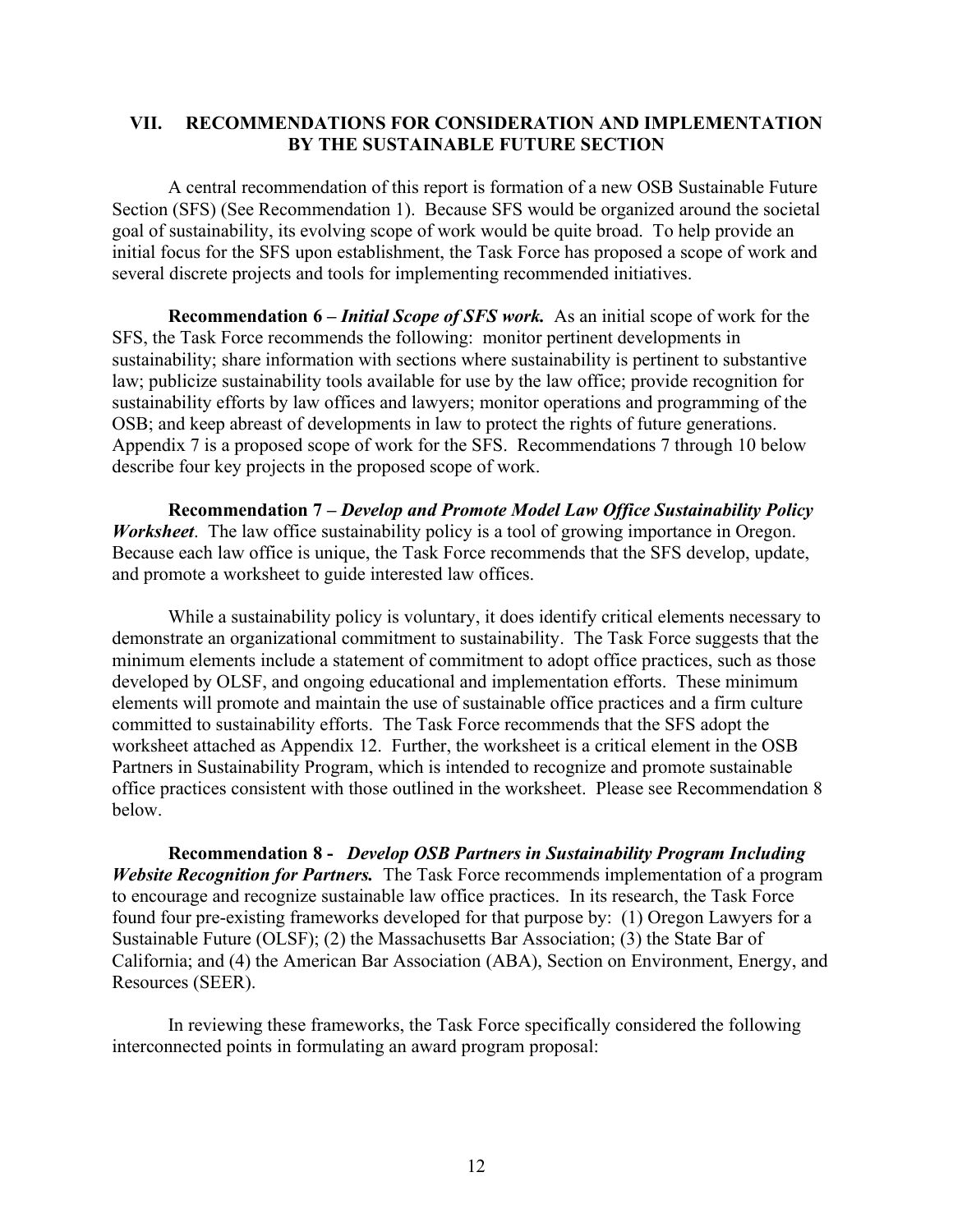*(1) Tools.* Sustainability criteria and tools are useful aids for law offices. In Oregon, a set of criteria and tools has been prepared by OLSF. They provide a model for the SFS to consider.

*(2) Maintenance.* To remain current with advancing practices in a rapidly changing field, the criteria and tools need to be updated on an ongoing basis. In Oregon, OLSF has a standing task force of ten lawyers, administrators, and technical experts who update its criteria and tools.

This is a ready source of information and expertise for the SFS and other Oregon lawyers.

*(3) Promotion.* To encourage widespread use of sustainable law office practices, promotion and information sharing is a key element. In Oregon, promotion of the existing OLSF tools occurs through an informal network of 40 Portland area-law firms, occasional discussions with other firms throughout the state, and through the OLSF Web site. These existing avenues of promotion may be of assistance to the SFS and members of the OSB.

*(4) Recognition.* In addition to promotion, recognition is also an effective and essential tool to assist in the adoption and maintenance of sustainable law office practices. In Oregon, there is no formal recognition for law offices or lawyers making this role more critical for the SFS.

*(5) Culture.* With law offices and businesses generally, transforming culture is the key to real progress in adopting sustainable office practices. The culture is measured by the depth and breadth of authentic interest and concern among all personnel; the extent to which the management team is committed to the goal of sustainability; and the extent to which responsibility for sustainability resides in a core group of interested personnel.

With these five points in mind, the Task Force recommends an OSB Partners in Sustainability Program. To qualify as a Partner in Sustainability, and thereby gain Website recognition (to be designed by the SFS), a law office will need to meet the criteria specified in Appendix 13. The program will require yearly self-certification by a law office to qualify for OSB web-based and other public recognition. The program will be designed to accommodate participation by small and large law offices. It will also identify minimum criteria for certification, including adoption of a law office sustainability policy and specific sustainable law office practices. The emphasis on meeting objective standards will provide assurance to firm personnel and the public that recognition as an OSB Partner in Sustainability is meaningful.

The Task Force also recommends providing resources to OSB members that are periodically updated to assist in implementing sustainable law office practices. One potential resource is the existing Law Office Sustainability Tools developed by OLSF. The OLSF tools and other helpful office tools could be included in a resource list on the OSB website and in other appropriate media. A commitment from the SFS to assist the OLSF in updating and maintaining these tools is also recommended.

**Recommendation 9** *– Sustainability Leadership Awards***.** The Task Force recommends implementation of a Sustainability Leadership Awards program to promote and recognize law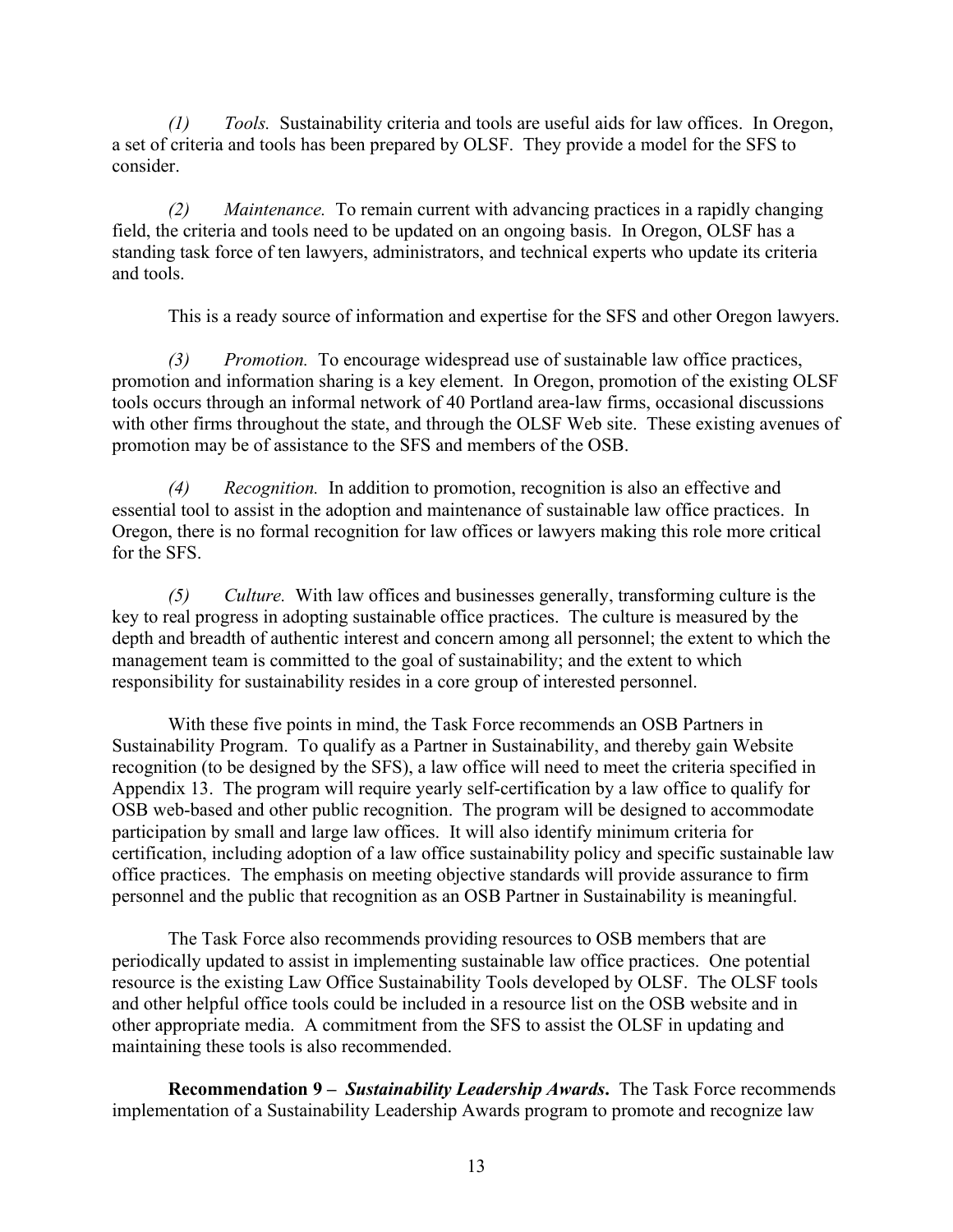offices and lawyers who demonstrate an exemplary commitment to sustainability efforts. The program will also be designed to inspire other lawyers and law offices by recognizing meaningful engagement in sustainability efforts. The awards program would operate through an open nomination process and be administered by the SFS. Appendix 14 contains a detailed proposal for this program.

**Recommendation 10** *– Foster Sustainability in Judicial and Administrative Proceedings in Oregon*. The Task Force explored the status of sustainability initiatives in the context of judicial and administrative proceedings in Oregon. Because of the complexity of this area of concern, the Task Force recommends that SFS monitor progress in this area and make recommendations where appropriate. Appendix 15 is a short paper with Task Force findings and suggestions for the new Sustainable Future Section.

### **APPENDICES**

- 1. BOG Charge to OSB Task Force on Sustainability
- 2. Additional Information on the Definition of Sustainability
- 3. Report on Carbon Footprint Analysis of OSB Operations
- 4. Executive Summary for "Recalibrating the Law of Humans with the Laws of Nature: Climate Change, Human Rights, and Intergenerational Justice" Published by the Climate Legacy Initiative
- 5. Sustainability and the Oregon Legal Profession (background paper)
- 6. Impact of *Keller v. State Bar of California* on Task Force Recommendations
- 7. Proposed Scope of Activities for New Sustainable Future Section
- 8. Proposed Sustainability Bylaw for OSB
- 9. Proposed Sustainability Policy for OSB Operations
- 10. Proposed Revisions to Program Measure to Incorporate Sustainability Goal
- 11. Status of Sustainability in Accreditation and Delivery of CLE Programs
- 12. Worksheet for Development of Law Office Sustainability Policy
- 13. Criteria to Qualify as an *OSB Partner in Sustainability*
- 14. Proposed Annual OSB Sustainability Awards Program
- 15. Sustainability in Judicial and Administrative Procedures in Oregon

# **APPENDIX 1**

### **Charge to OSB Task Force on Sustainability**

*Charge adopted by Board of Governors in November 2008 Task Force appointed in February 2009*

- 1. A task force on sustainability will be established to review and make recommendations relating to sustainability:
	- a. With respect to the internal operations of the bar, review current policies, recommend a sustainability policy to be adopted by the Board of Governors, consider whether the bar should assign responsibility to coordinate sustainability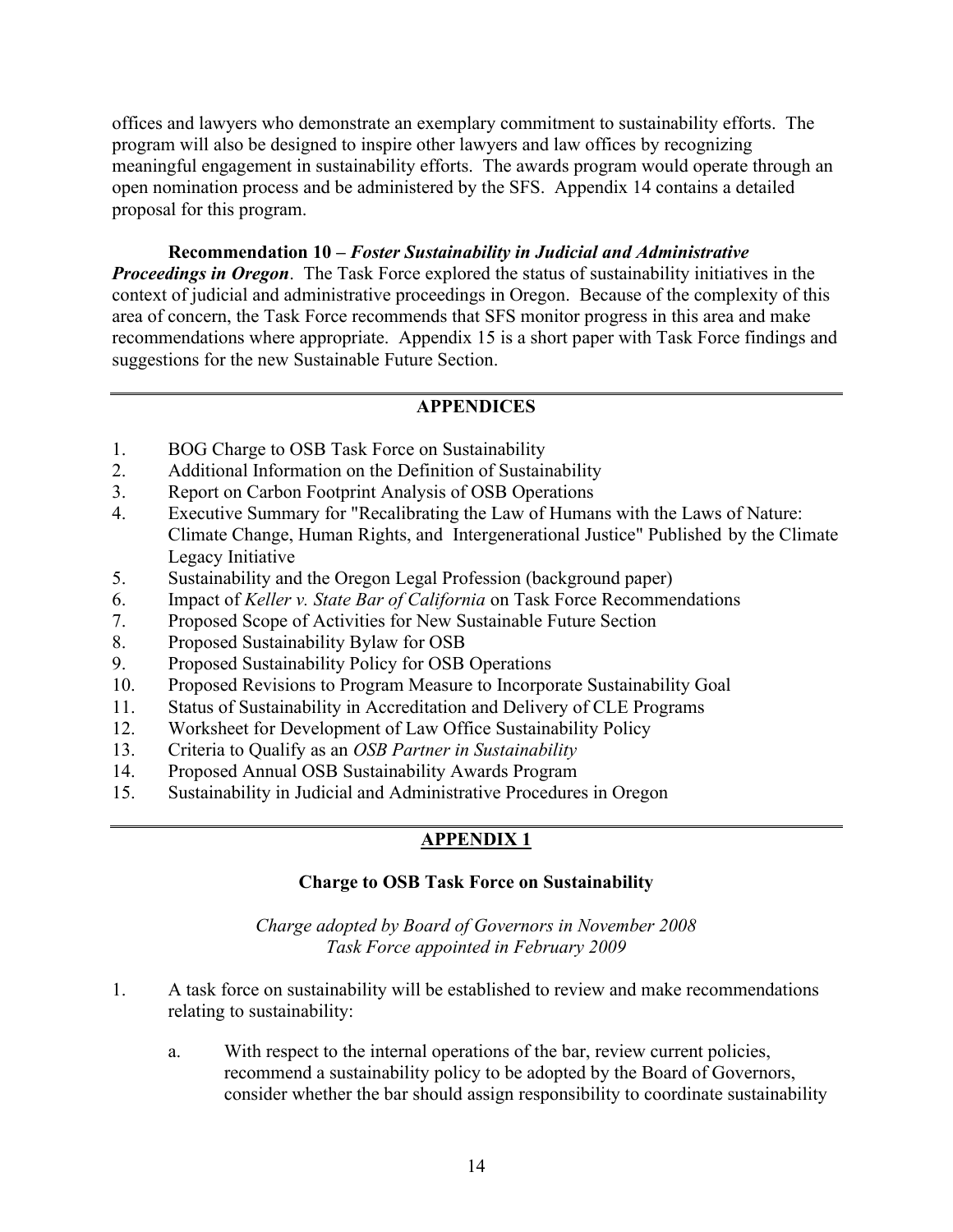to staff, and review and make recommendations regarding a carbon footprint analysis for the bar;

- b. With respect to Oregon lawyers, consider how sustainability considerations should be encouraged, CLE credit for training and education on sustainability and ecological principles, and consider whether the Board of Governors should create an annual award to recognize sustainability efforts within the bar;
- c. With respect to the bar's organization, consider what ways sustainability should be integrated in the bar's section/committee structure, consider whether a permanent Sustainability Committee should be appointed, and if so, its ongoing charge, and consider whether the bar should be concerned about rights and opportunities for future generations, and if so, the appropriate institutional means for incorporating that concern;
- d. Review the use of energy and resources with respect to judicial and administrative proceedings and make recommendations for reducing energy and resources and implementing sustainability standards; and
- e. Develop a proposal for ways to promote sustainable practices within the law office.
- 2. The Appointments Committee will appoint members of the task force who are knowledgeable and/or interested in sustainability and will seek nominations from the Environmental and Natural Resources Section; Energy, Telecommunication and Utilities Section; Government Law Section; Business Law Section; Quality of Life Committee; Oregon Lawyers for a Sustainable Future; and other interested persons, striving for a geographic balance.
- 3. The task force will provide periodic updates to the Board of Governors no later than October 31, 2009; however, because of the scope of the work is intentionally broad, specific topics may require work beyond the deadline date for the report, in which case the reports should include a plan and timeline for completion of these topics.

# **APPENDIX 2**

### **Additional Information Regarding Definition of Sustainability**

To better understand sustainability, review of two classic frameworks may be helpful. The IPAT Formula attempts to measure human impact on the earth. The Natural Step articulates principles that must be respected to achieve sustainability.

### **IPAT FORMULA**

Assessing human impact**.** In the late 1960s Paul Ehrlich, a Stanford University scientist, developed a formula to quantify human impact on the natural environment, commonly called the IPAT formula: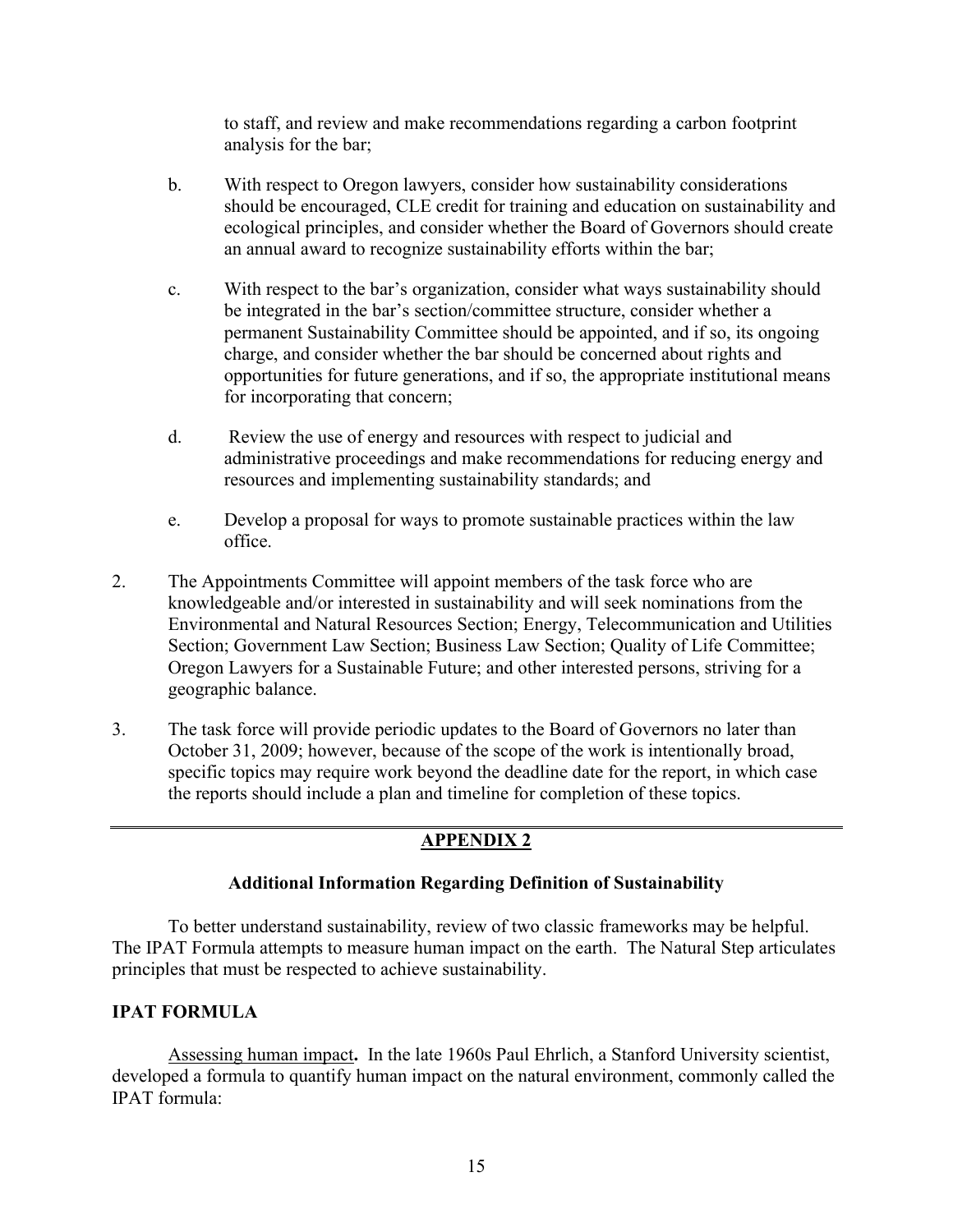#### *Impact = Population x Affluence x Technology*

The formula simplifies a complex process using only three determinants. *Population* is a numbers game. During the 20th Century, human population almost quadrupled, increasing from about 1.6 billion in 1900 to over 6.1 billion in 2000. Today worldwide population is about 6.8 billion. Human population continues to grow by about 75 million per year, of which all but 3 million occurs in "underdeveloped" countries.

The other two determinants are closely connected manifestations of economic activity. *Affluence* is defined, for the purpose of this formula, as per capita use (direct and indirect) of resources and energy. As one's standard of living increases beyond the poverty level, per capita use of energy and resources tend to increase. *Technology* refers to impact on the natural environment in producing resources and energy per capita. Technology generally raises the impact, but it also has the potential to lower the impact. For example, when synthetic detergents replaced soap, phosphorus became a water pollutant. On the other hand, compact fluorescent light bulbs are designed to reduce overall energy use.

#### **THE NATURAL STEP**

Principles to guide sustainable human conduct**.** Since the 1970s, scientists have attempted to articulate ecological principles to govern human development. In Oregon, since 1997 the Natural Step framework has been the most cited articulation.

In the late 1980s Karl-Hènrik Robert, a Swedish doctor specializing in cellular biology, was inspired by young leukemia patients to look for root causes of the disease. That pursuit led him to look at the biosphere itself (the portion of earth that supports life) and, with other Swedish scientists, to develop a consensus view of four conditions necessary to maintain the health of the biosphere:

*Substances mined from the earth's crust must not increase in nature*. The accumulation in the biosphere of heavy metals, minerals, and byproducts of burning fossil fuels is harming life. Under this condition it is necessary to systematically decrease dependence on these non-renewable materials, replacing them with sustainable and renewable materials.

*Synthetic products must not increase in nature*. Under this condition it is necessary to phase-out persistent, toxic substances, such as dioxin and organochlorines in pesticides and plastics, and use precaution in the use of and introduction of other human-made compounds.

*The physical basis for the productivity and diversity of nature must not continue to deteriorate*. Under this condition it is necessary to decrease our reliance on monocultures, practices that deplete topsoil or groundwater, and practices that threaten the viability of nonhuman species, such as over-fishing and appropriating wildlife habitat.

*The use of resources must be efficient and just*. Basic human needs must be met with the most resource-efficient methods possible–with maximum reuse, recycling, and water and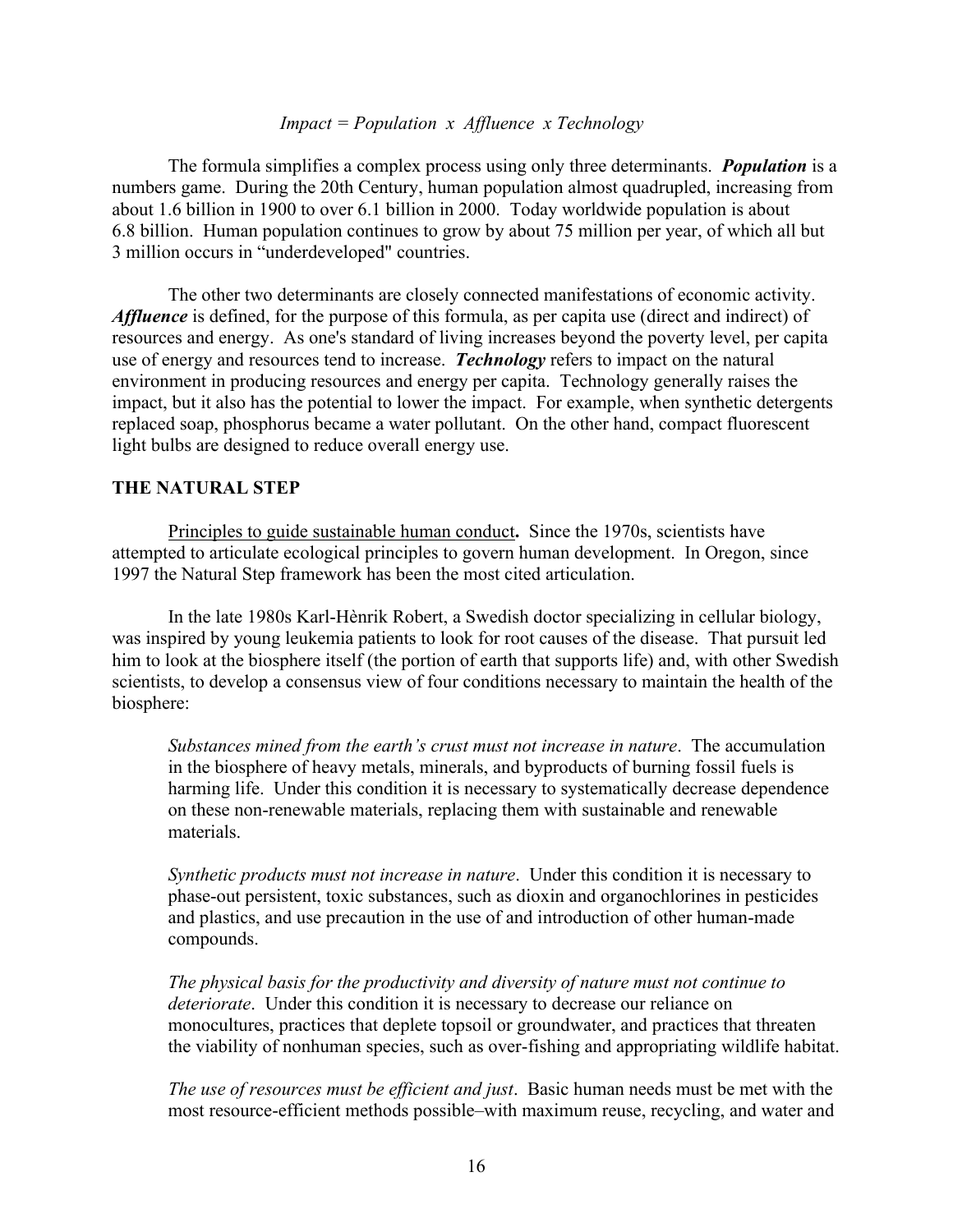energy conservation. Fair resource distribution is necessary to ensure the social stability and cooperation necessary to make changes in society over time. If we don't meet this condition, we won't be able to meet the other three.

The pursuit of sustainability.In recent years, the concept of corporate social responsibility (CSR) has evolved to encompass sustainability. Major corporations publicly embrace the triple bottom line (profit, people, and planet). For example, Dow Chemical's website features its "Commitment to the Planet."

Oregon and some of its cities have moved to the forefront of the national sustainability movement. In 2008, SustainLane ranked Portland as the Greenest City in the United States (among the largest 50). In 2007, the Oregon Business Summit reaffirmed the state's commitment to sustainability as Oregon's overarching theme for business development. Many Oregon businesses have received national recognition as leaders in adopting more sustainable practices, including The Collins Companies and Nike.

### **APPENDIX 3**

#### **Report on Carbon Footprint Analysis of OSB Operations**

At the OSB's request, the Environmental and Natural Resources Section and the OSB Sustainability Task Force facilitated measuring the OSB's "carbon footprint" and identified how the OSB can reduce its footprint.

#### **1. Carbon Footprint Analysis**

#### Background—Old and New OSB Buildings:

In January 2008, the OSB moved from occupying a full building in Lake Oswego to a new building it had constructed which includes the OSB, Professional Liability Fund, and additional space for tenants. Information regarding the carbon footprint of these bar buildings comes from the OSB, the managing agent, and the Energy Trust of Oregon.

#### Carbon Footprint Assessment to Date:

The OSB now owns a building of 68,525 rentable square feet. The OSB and the Professional Liability Fund (PLF) occupy 55,904 square feet, and other lessees occupy 12,621 of which approximately 4,500 is vacant. The OSB had contracted with Opus Property Services, L.L.C. to manage the building until 2013. The OSB and PLF space operates for 60 hours a week with 135 workers on the main shift and 135 personal computers. This staff, office space and equipment enable the OSB to serve its 17,500 members spread across Oregon, other states, Washington, D.C., provinces, and other countries. We used the US EPA and the Energy Trust of Oregon to measure the carbon footprint.

The OSB is registered with the U.S. Environmental Protection Agency's Portfolio Manager program which utilizes Energy Star standards. The Portfolio Manager program requires twelve months of energy and water use data to derive a "rating" for the building. The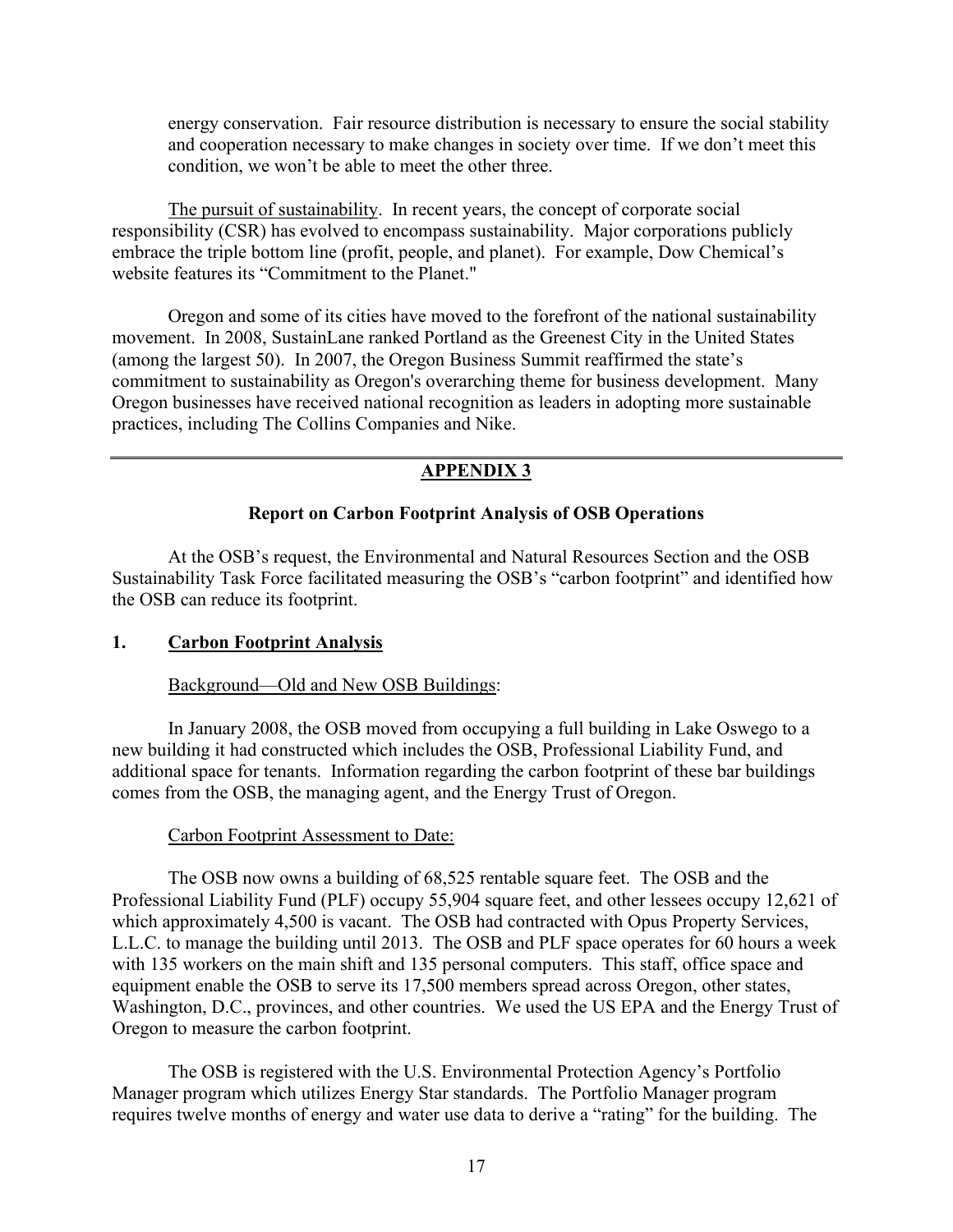rating is used to determine whether buildings in certain categories merit recognition by the EPA for their energy performance. Information on the OSB rating is accessible through the following website:

https://www.energystar.gov/istar/pmpam/index.cfm?fuseaction=portfolio.portfolioView Username: osbarosbar ; password: osbarosbar. The OSB building received a rating of 85 which means that the building meets the minimum Energy Star rating. To promote this accomplishment, the OSB has applied for and received an Energy Star plaque which is now mounted on the building exterior near the west entrance.

The OSB also applied for an Energy Trust of Oregon (ETO) assessment which was performed on August 11, 2009. The audit covered only the space occupied by OSB and the Professional Liability Fund. A brief report of the results is attached at the end of this appendix. Utility figures provide baseline data to compare future energy and water consumption and cost.

During this process, the team also examined daily operations and compared existing OSB practices with the OLSF checklists for best sustainable practices in the following areas: (1) Sustainable Office Practices; (2) Planning Green Events; (3) Guidelines for Food & Beverage Vendors; and (4) Tenant Improvements Guidelines. The OSLF checklists that were used are available at [http://www.earthleaders.org/olsf/office\\_practices.](http://www.earthleaders.org/olsf/office_practices)

The assessment process revealed that the OSB does implement many sustainable practices. Sustainable systems and products were incorporated into the renovation of the new OSB building. Additional practices include using 50% post-consumer recycled content unbleached towels to reduce waste and use of new resources; reducing indoor toxicity with the use of low-emitting adhesives and sealants that meet the VOC limits of the South Coast Air Quality Management, Rule #1168. Additionally, the OSB is changing over to the use of nontoxic Green Seal certified cleaning supplies. The janitorial service is trained in the use of nontoxic cleaners and provides cleaning service to the entire building. The OSB and PLF work together on recycling and timers have been installed on all light fixtures. Further, to encourage sustainability in transportation, the OSB provides free showers and secure bike storage, and is increasing its use of teleconferencing for distance meetings.

### **2. Recommendations**

Having reviewed the Portfolio Manager data, the Energy Trust of Oregon assessment results, and having compared the OLSF's checklists with current OSB practices, the Task Force offers the following recommendations, including both noncapital and capital improvements, to make the OSB operate more sustainably.

### Noncapital Improvements:

The Task Force recommends a series of relatively easy steps to increase the sustainability of their office operations, event management and building management:

use white boards rather than paper flip charts;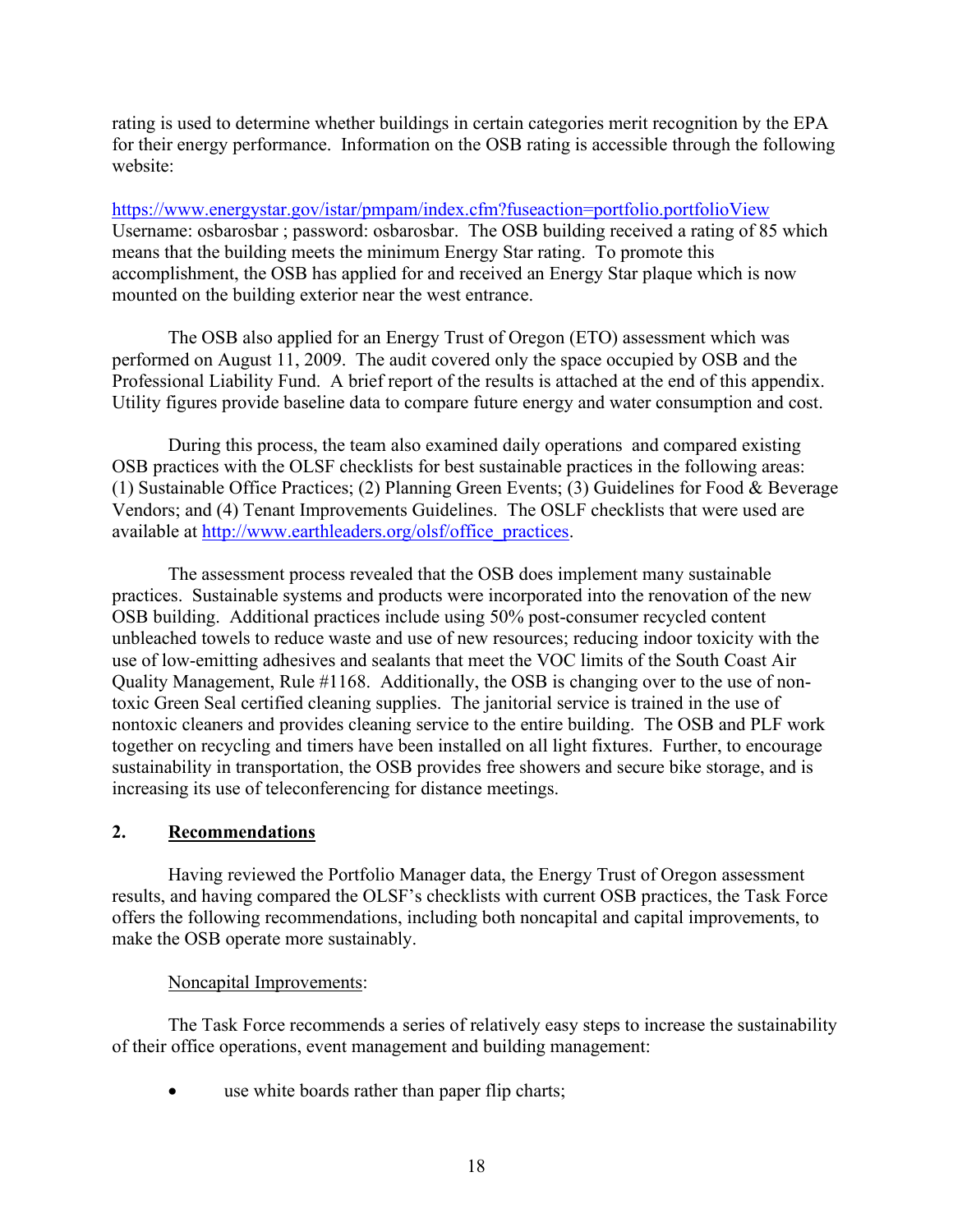- revise tenant leases regarding water and power use;
- inform tenants regarding Energy Trust incentives and how to use them;
- ask suppliers if they have a sustainability policy and use those which do;

• use soy-based inks in in-house printing services, specify soy ink for out of house print jobs;

- begin a composting program;
- discuss purchasing energy and carbon offsets;
- develop a policy regarding purchasing locally produced foods and organic foods;
- require Green Seal certified products, or more stringent, for events,
- provide training for staff regarding toxics;

review power purchases and buy energy produced from renewable resources such as wind or solar power;

- consider installing seroscaping or drip irrigation for the landscape;
- eliminate or reduce pesticide use;
- review how to best use the building roof—perhaps to absorb the storm water;
- examine non-capital ways to use grey water;

examine possibilities for using durable goods such as plates and silverware for events;

- increase the use of 100% recycled content paper for letterhead;
- offer non-capital incentives for staff to bike or bus to work;

• verify whether the Oregon resorts/hotels used for OSB events have acceptable sustainability policies and practices;

- hire event planners with expertise in sustainable events;
- train willing staff through the Oregon Natural Step;
- encourage formation of a sustainability team.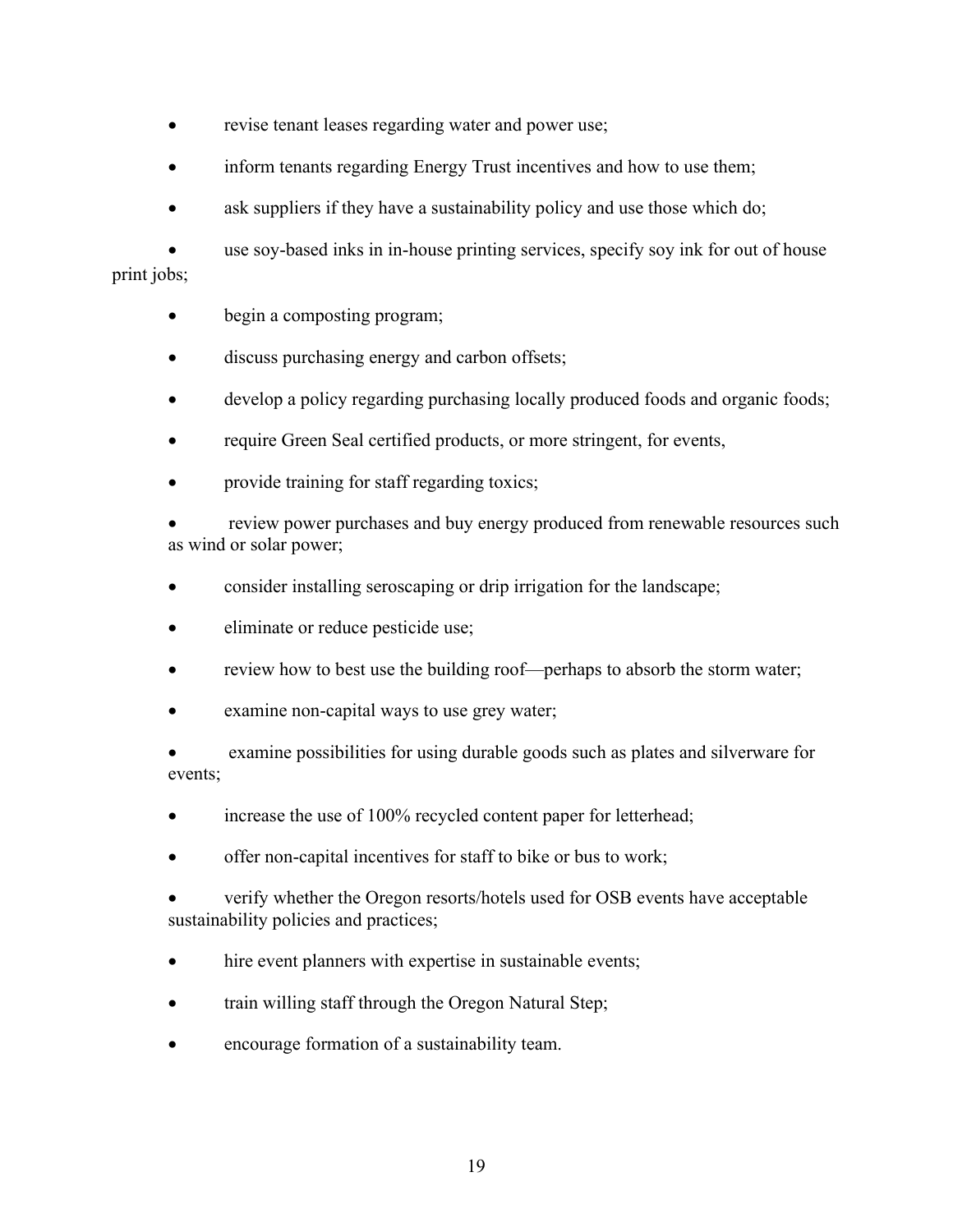### Capital Investments:

The Task Force supports the Energy Trust of Oregon recommendations. These include:

• replacing the standard efficient water heater with 90% efficient water heater or tankless style unit;

installing timer for existing re-circulating hot water pump for water heater return; installing dimmers on conference room flood-lamps;

- where possible, replacing elevator lamps with LED lamps;
- when possible, installing daylight harvesting sensor for lobby lamps;

• fine-tuning time and temperature settings on HVAC controls for maximum energy savings;

• implementing tenant requests for energy conservation measures.

In addition, the Task Force recommends installing meters to track tenants' water and power usage and inform tenants of their use, and incorporating into tenant leases model lease provisions found at the Oregon Lawyers for a Sustainable Future website.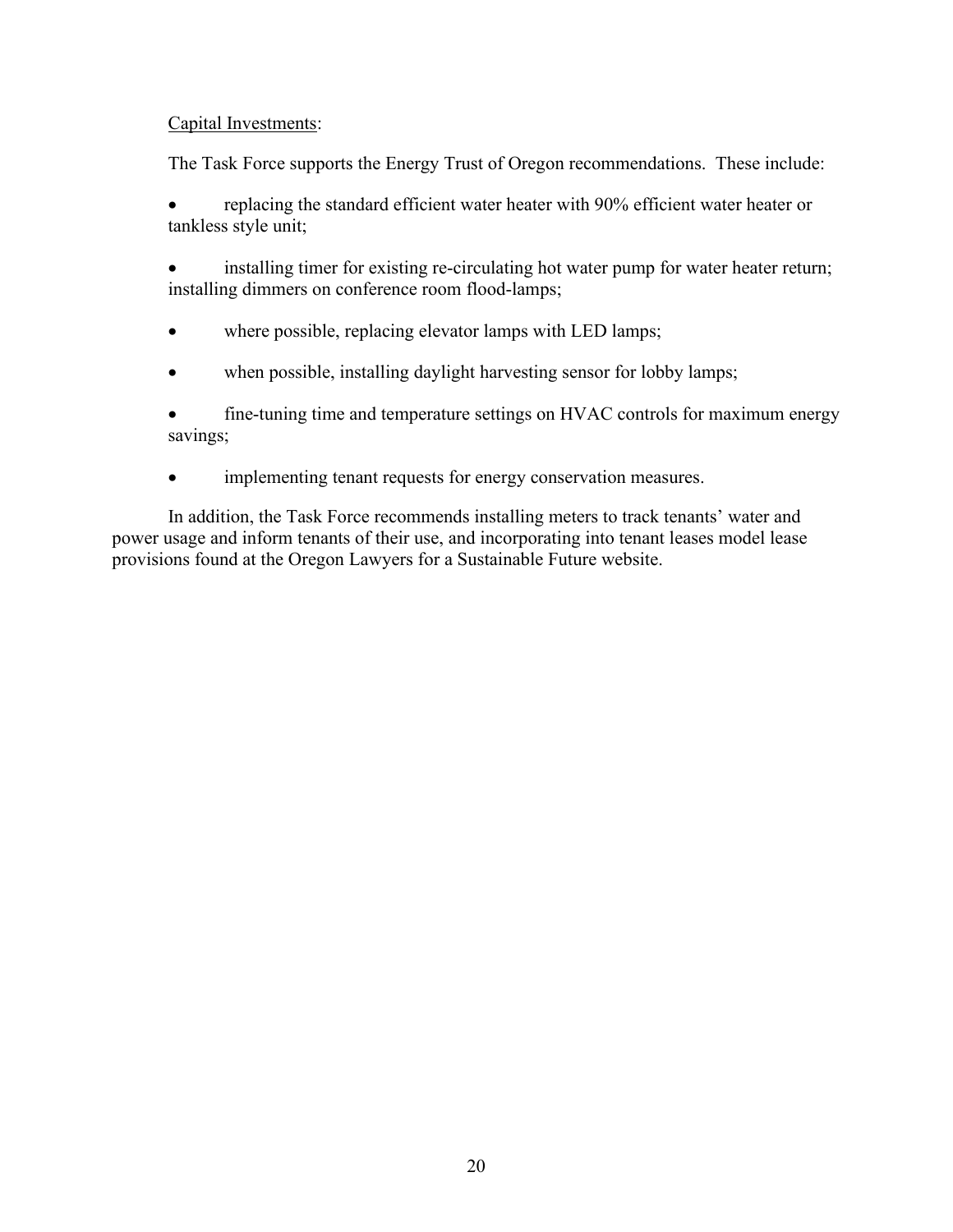

August 12th, 2009

Rodney Wegener Oregon State Bar 16037 SW Upper Boones Ferry Rd Portland, OR 97281

Dear Rodney,

Thank you for your interest in conserving energy. You have taken an important first step towards making your facility more energy efficient by taking advantage of the Energy Trust of Oregon Existing Buildings Program's free Walk-Through Survey.

Enclosed, you will find a copy of your Walk-Through Survey and also a list of Energy Trust of Oregon Existing Buildings Program's incentives for which you are eligible. If you are interested in starting an efficiency project or have any questions, please feel free to call me directly at 503.243.1712 or at [liesl.a.karasaki@lmco.com](mailto:liesl.a.karasaki@lmco.com)

For information about the Energy Trust of Oregon, please visit [www.energytrust.org](http://www.energytrust.org/) Or for information regarding the Oregon Department of Energy Business Tax Credits, please visit [www.oregon.gov/energy.](http://www.oregon.gov/energy)

I look forward to working with you as you continue to take steps towards investing in a more efficient, future for your building and in return, reducing your carbon footprint.

Best,

Liesl Karasaki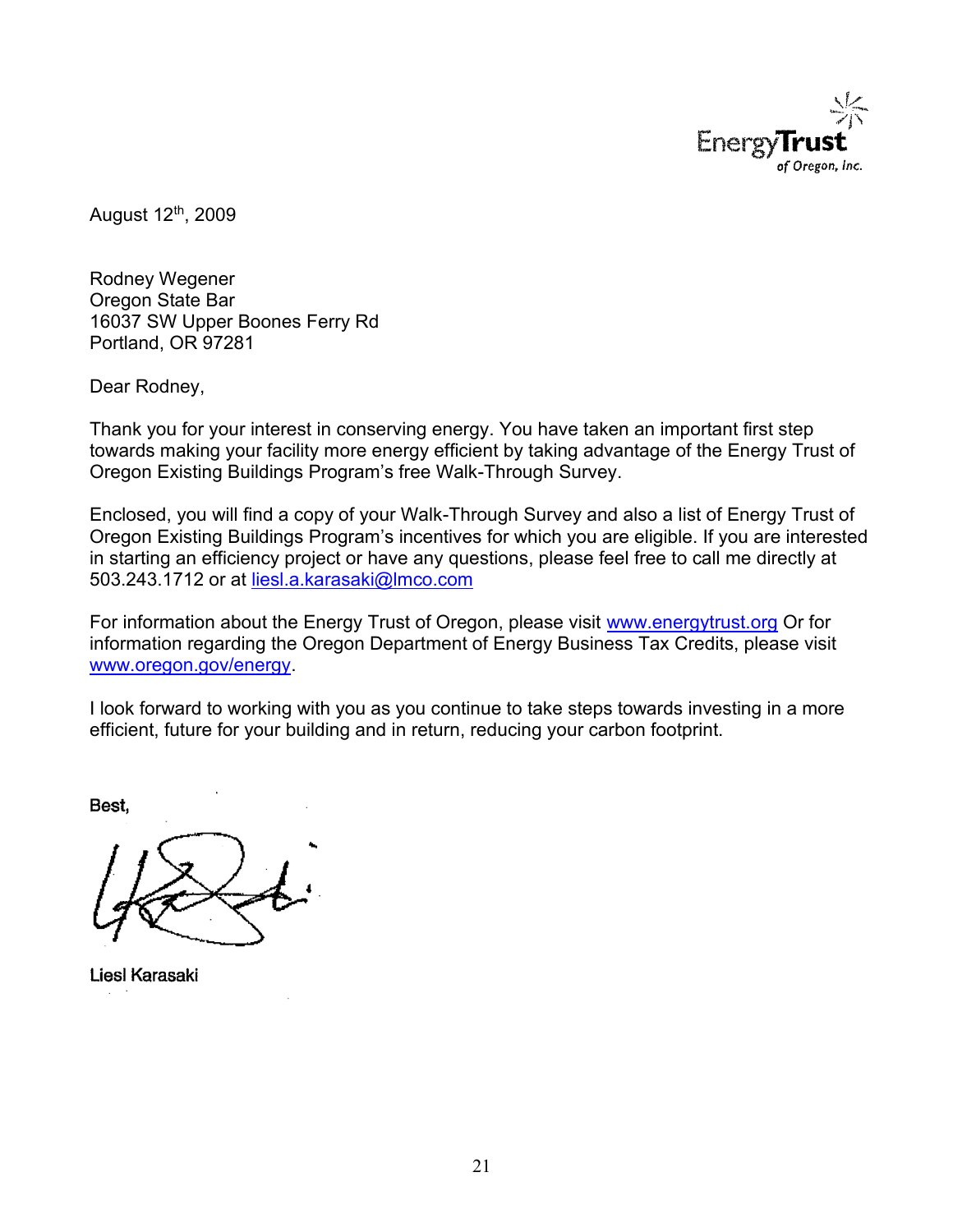

Project ID BE6981 Fast Track ID 304423

# **Surveys for "Oregon State Bar"**

I met with Rod Wegener and Darrell Stoffer at 16037 Upper Boones Ferry Rd, August 11, 2009.

The building is a concrete and steel frame, three stories with a flat roof, and built in 2008.

The heating and cooling is done with two large, Trane, roof top gas package units, with VFDs on supply and return fans and economizers. Controls are Trane DDC, controlled with computer access in the first floor electrical room.

Lighting throughout the building are T8, CFLs and LED exit lights. There are occupancy sensors in all offices and conference rooms. As well as an anatomical time clock for outside Lights and daylight harvesting sensors by outside windows. The elevator lamp could be changed to LED.

The water is heated by a standard efficient gas fired, 50 gal water heater with a re-circulating pump on the third floor. The pump and water heater run 24/7, due to the lack of a timer on the pump and the four showers that get used a great deal of the time.

Building insulation surpasses code standards because of age and Energy Star certification.

### **Recommendations:**

• Priority 1. Replace Standard efficient water heater with 90%+ efficient heater or tankless style unit. See attached I 93G incentive sheet.

**Misc:** Install timer for existing re-circulating hot water pump for water heater return.

Install dimmers on conference room flood-lamps, where possible.

Replace elevator lamps with LED lamps, when possible.

Install daylight harvesting sensor for lobby lamps.

Fine-tune time and temperature settings on HVAC controls for maximum energy savings.

Business Energy Solutions - Existing Buildings . Lockheed Martin Services, Inc. 621 SW Morrison Street, Suite 550 · Portland, Oregon 97205 I-877-510-6800 · Fax 503-243-1154 Email: buildings@energytrust.org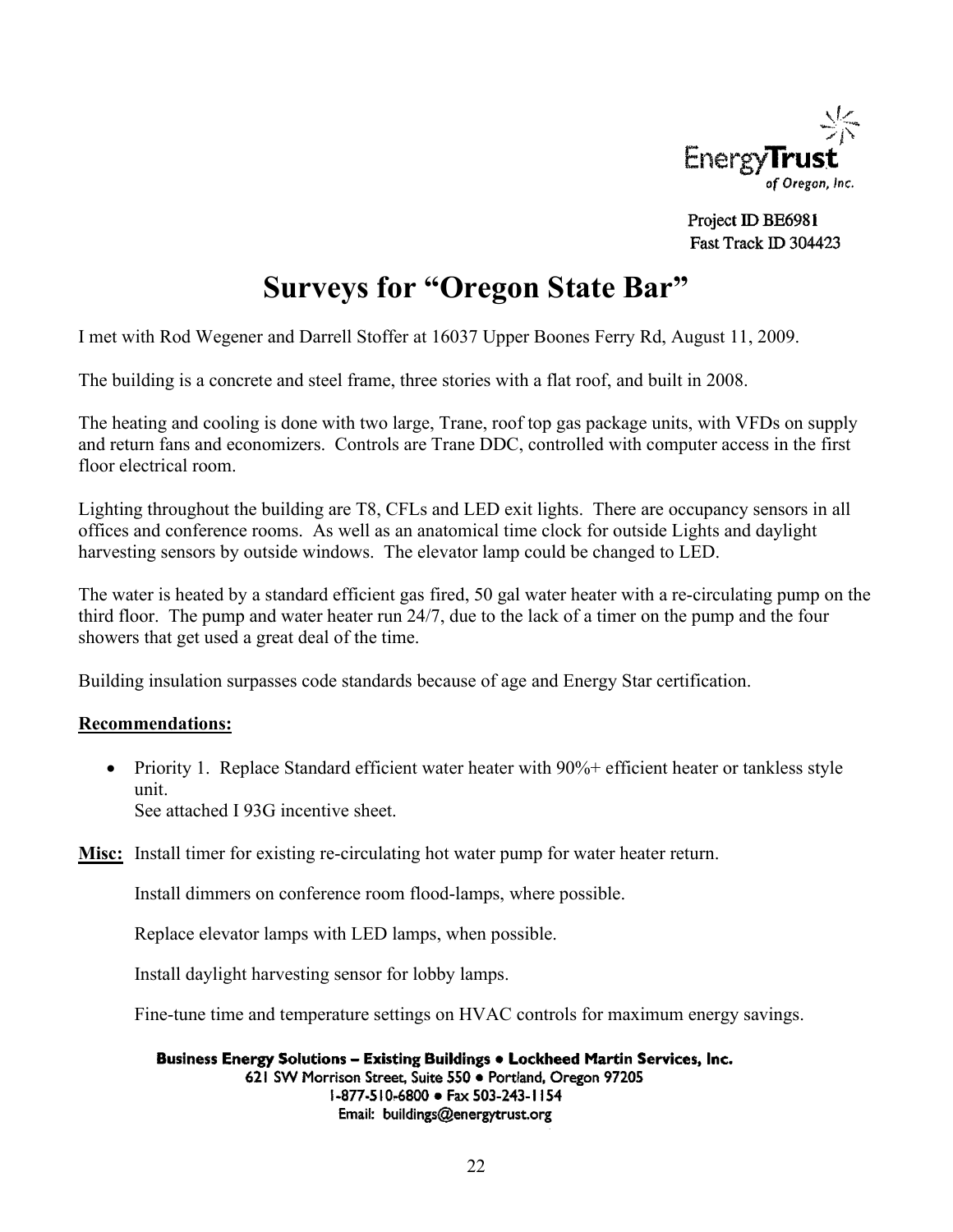#### **APPENDIX 4**

### **Executive Summary of the Climate Legacy Initiative's Recalibrating the Law of Humans with the Laws of Nature: Climate Change, Human Rights, and Intergenerational Justice**

By Burns H. Weston, Director and Senior Researcher, Climate Legacy Initiative Visiting Distinguished Professor of International Law and Policy, Vermont Law School Bessie Dutton Murray, Distinguished Professor of Law Emeritus and Senior Scholar, Center for Human Rights, the University of Iowa and Tracy Bach, Associate Director and Senior Research Fellow, Climate Legacy Initiative Professor of Law, Vermont Law School

The Climate Legacy Initiative (CLI) is a joint project of Vermont Law School's Environmental Law Center and The University of Iowa's Center for Human Rights (UICHR). Launched in Spring 2007 to research and analyze how current law (national and international, indigenous and foreign) conceptualizes and codifies the ethical rights and duties that exist between present and future generations ecologically, it was triggered by climate change—which the UN's Intergovernmental Panel on Climate Change (IPCC) and other leading environmental scientists have persuasively demonstrated to be, in modern times, the consequence largely of human activity, generating carbon buildups in the atmosphere that now threaten life on Earth as we know it. In this setting, building on work done previously by Georgetown University Professor Edith Brown Weiss [In Fairness to Future Generations (1989)], it has sought to answer intriguing and, indeed, generally unexplored legal questions: Is it possible for US law, the law of other countries, indigenous peoples' law, and/or international law to define the rights of future generations to a clean, healthy, and sustainable environment? Likewise, can law impose a duty on current generations to pass on a climate legacy of this sort?

In Spring 2009, the CLI gave birth to a 108-page Policy Paper, complete with 624 pages of Background Papers (Appendix A) and Recommendations (Appendix B), documenting this research and more. Titled Recalibrating the Law of Humans with the Laws of Nature: Climate Change, Human Rights, and Intergenerational Justice, it makes the scholarly case that ecological protections for future generations and concomitant present-day obligations relative to them are supported by plausible and persuasive theories of social justice (particularly when the theories are grounded on the value of respect, the core value of human rights). It finds, too, a broad consensus that this obligation must take the form of (a) preserving diversity of natural and cultural resource options comparable to those enjoyed by previous generations; (b) maintaining the quality of the planet so that it is passed on in no worse condition than when received, and repairing it where necessary to meet this duty; and (c) providing members of current generations equitable access to the legacy of past generations and conserving this access for future generations. Additionally, it identifies and evaluates existing laws that support and codify the obligation to leave an ecologically livable world to future generations.

On final analysis, however, the Policy Paper finds these expressions of intergenerational concern to be, overall, much too limited in scope and practice to meet the challenge of presently ominous and potentially catastrophic climate change. At the same time, it notes that, in the US,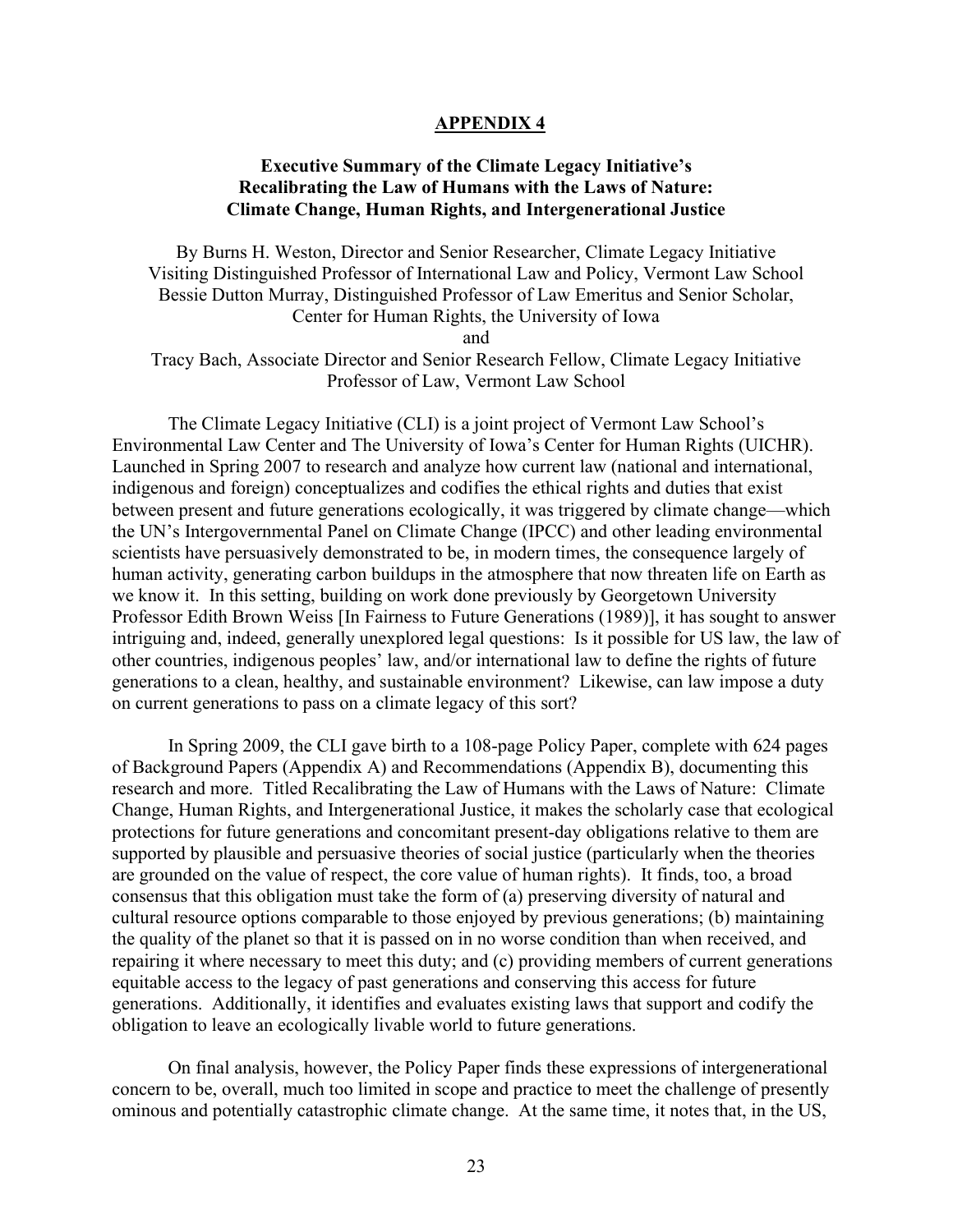the Preamble of the US Constitution expresses concern for posterity and provides, therefore, a strong impetus to develop legal structures and practices to protect future generations.

In this spirit, the Policy Paper calls for a paradigm shift in legal thought and action relative to the environment (globally, regionally, and locally). It argues for new legal norms, institutions, and procedures that give to the ecological rights and interests of present and future generations at least equal standing with the essentially market-driven norms and practices that rule worldwide today but which were crafted during and for a bygone 19th century Industrial Revolution and its priorities and interests. "Present and impending climate change," it observes, "brings us face to face with stark, discomfiting images of a non-future. . . . Business-as-usual now appears as an irreversible experiment with the only atmosphere humans have."

The CLI Policy Paper therefore concludes that, to meet the climate change challenge, our country and world needs a heavy dose of intellectual and moral daring committed to ensuring "an ecological legacy . . . that will benefit our children, grandchildren, great-grandchildren, and other future generations . . .." To this end, it calls for the litigation of select cases and the reinterpretation of existing laws sensitive to the preciousness of all life on Earth. Also, in a manner intended to stimulate—not foreclose—dialogue and innovation, the Policy Paper urges progress on sixteen legal initiatives "that leave a legacy of ecological justice for future generations" defined by the ideal of a clean, healthy, and sustainable global environment for all. Among them are the following:

• the adoption of state and national constitutional amendments and statutes establishing the rights of present and future generations to clean, healthy, and sustainable environments;

the enactment of state environmental protection acts (SEPAs) to complement and strengthen, and a national environmental legacy act (NELA) to supplement, already existing but weak national environmental protection laws, the US National Environmental Protection Act (NEPA) in particular;

- the adoption of cap-and-trade regulations for allocations to energy efficiency;
- the creation of sky trusts and other environmental stakeholder trusts to sustain and safeguard common ecological assets;
- the expansion of the public trust doctrine beyond its current limited application to safeguard the entire environment for present and future generations;
- the establishment of legal guardians for future generations, with provision for their training and certification;

• the adoption of UN resolutions aimed at protecting the ecological rights and interests of present and future generations, including a call for the establishment of the atmosphere as a global commons protected by precautionary principles and strong enforcement powers; and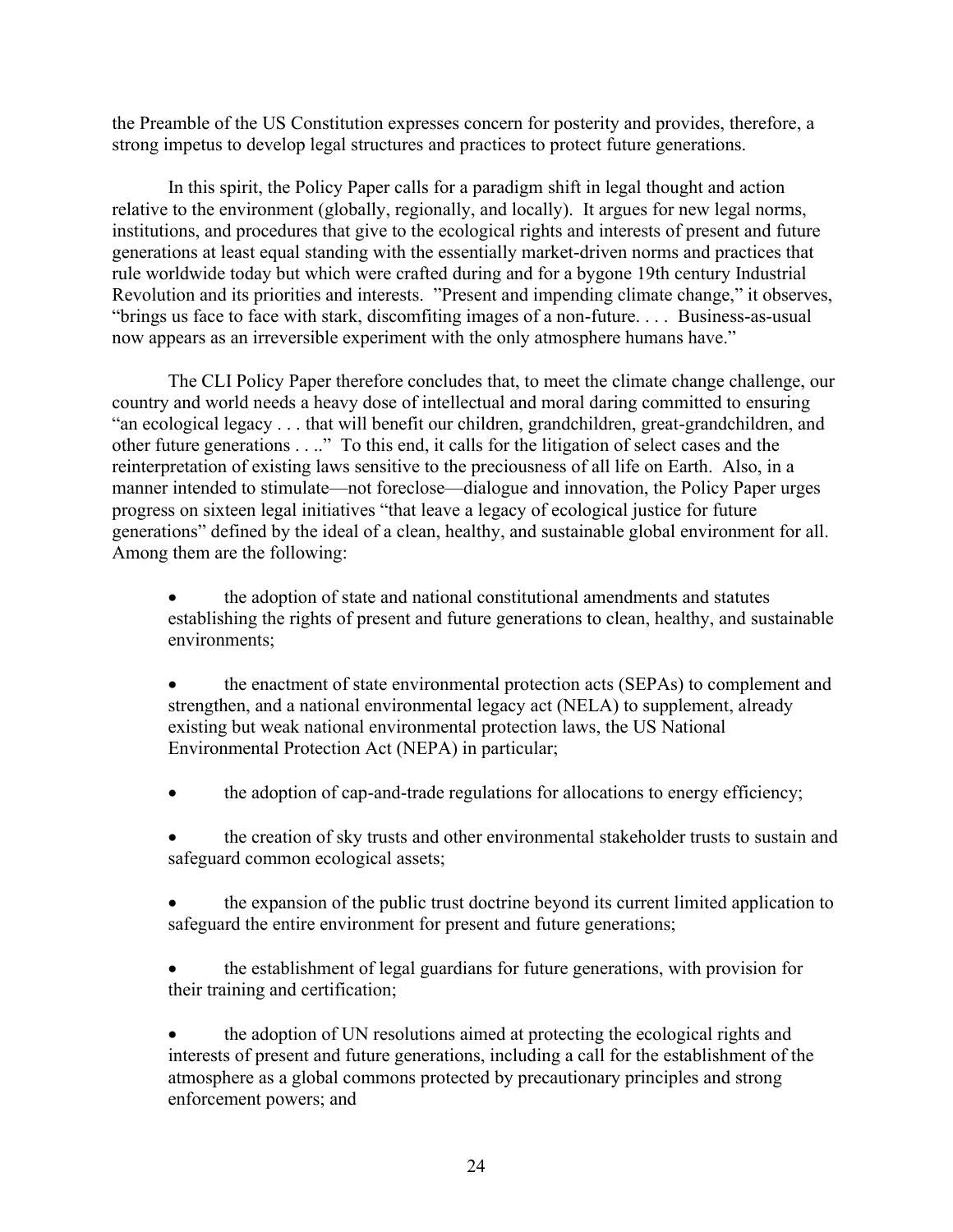• the fine tuning of international trade rules to the ecological needs and interests of future generations.

It is impossible to think, the CLI Policy Paper asserts, that creative responses to the climate change challenge can be successful without innovative as well as effective legal and policy action.

For the complete CLI Policy Paper and other details, visit www.vermontlaw.edu/cli. Professor Weston can be reached at  $\langle$ burns-weston@uiowa.edu>. Professor Bach can be reached at <tbach@vermontlaw.edu>.

### **APPENDIX 5**

#### **Sustainability and the Oregon Legal Profession**

Societal interest in sustainability burgeoned in the 1990s, but only incidentally within the legal profession. In 2006, with Al Gore publicizing the concept of climate change, the goal of sustainability began working its way rather rapidly into the mainstream of society including the field of law.

An early pronouncement of post-2006 interest can be found in a January 2007 DLA Piper press release, which stated: *DLA Piper today announced the launch of its global Sustainability Initiative, a business-wide plan designed to actively reduce the impact of its operations on the environment.* This was followed rapidly by similar press releases by Arnold Porter in Washington DC (March 2007) and, closer to home, by several Portland firms announcing firm sustainability policies or initiatives.

Since 2006, the Oregon legal profession has felt the impact of sustainability in several dimensions including: (1) sustainability issues within the practice of law; (2) sustainable law office practices; (3) sustainability as a law firm marketing tool; (4) sustainability in legal education; and (5) the search for a meaningful role of the profession in the sustainability movement. This summary discusses the influence of sustainability on the Oregon legal profession.

### **A. Oregon Lawyers for a Sustainable Future**

Oregon Lawyers for a Sustainable Future (OLSF) is an organization formed by Dick Roy in May 2006. The impetus to form this new organization arose out of a series of three focusgroup lunch meetings with 43 Oregon lawyers to explore the relationship between the practice of law and sustainability. A consensus emerged from the meetings that the legal profession has largely been on the sidelines of the sustainability movement, the profession could legitimately and logically play a significant role in working toward a sustainable future, and a new organization should be formed to encourage greater involvement and leadership by the profession.

During the lunch discussions, there was virtual unanimity that lawyers could do more to educate themselves about sustainability and sustainable law office practices. When the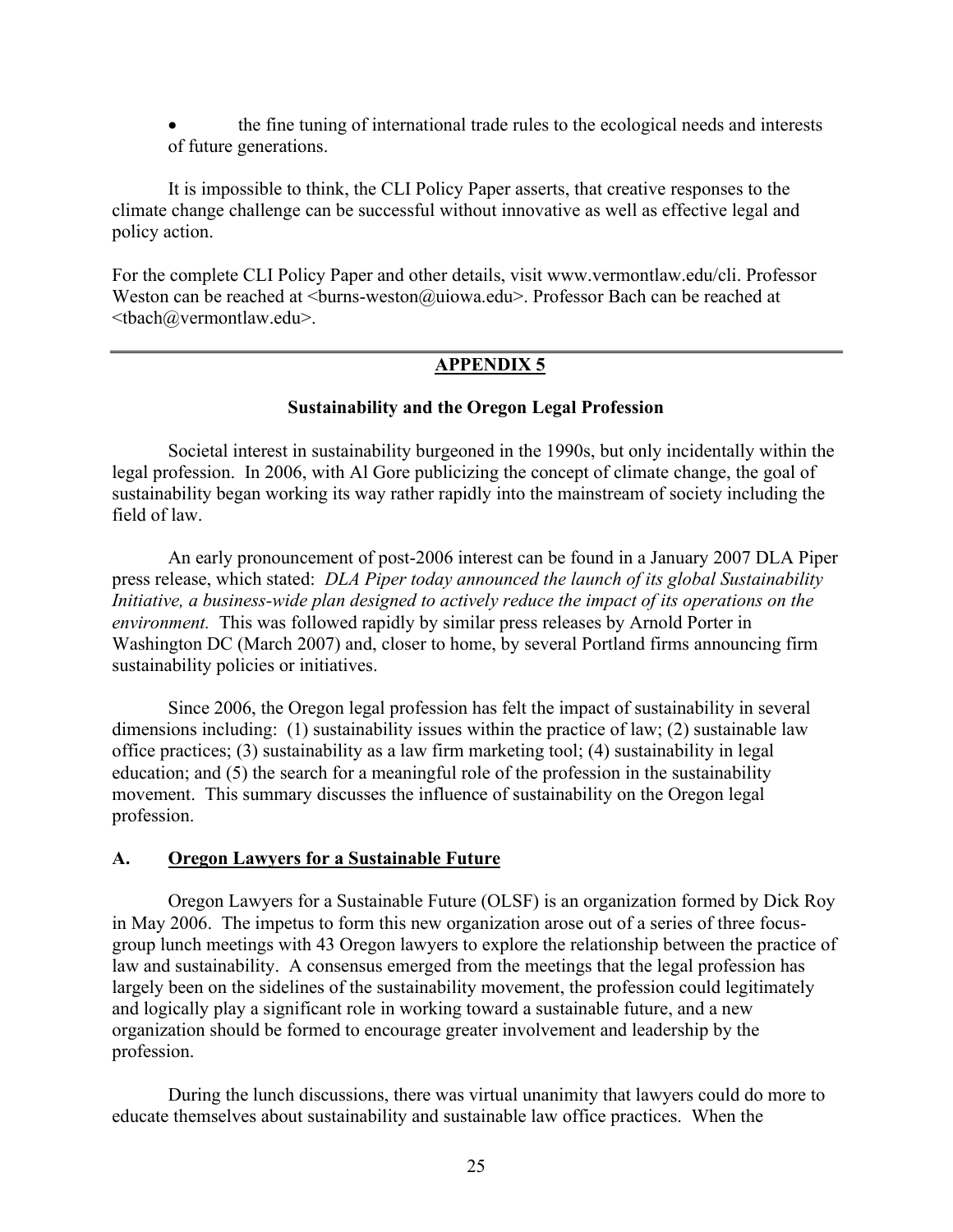discussion moved to whether there was a compelling and legitimate reason for the profession to champion sustainability, the reason most often cited was "justice." The legal profession is the central guardian of justice in our society, and "intergenerational justice" is the central concept of sustainability. Just as lawyers advocate for just treatment of all individuals and groups in contemporary society, lawyers have a legitimate role in advocating for future generations.

OLSF formed five task force groups: Office Practices, Education, Laws, Handbook, and Statewide Study. The Office Practices Task Force promotes sustainable practices in the law office, through the use of such tools as the model law office policy, and checklists for various types of office practices. The Education Task Force developed an educational CLE program, which has been presented on 20 occasions at different venues across Oregon and Washington, and a more intense two month seminar offered to groups of 12 lawyers. The Laws Task Force is assessing laws and regulations through the lens of sustainability and drafted legislation now embodied in ORS 60.047(2)(e), which allows articles of incorporation to contain a provision authorizing or directing a corporation to conduct its business in a manner that is environmentally and socially responsible. The Handbook Task Force outlined the contents of a handbook for lawyers concerned about sustainability. The Statewide Study Task Force is studying the interface between the legal profession and the sustainability movement.<sup>3</sup>

### **B. Oregon State Bar**

The Oregon State Bar (OSB) has not yet formally recognized a connection between sustainability and the OSB's core regulatory and membership functions, the administration of justice or the practice of law. However, in February 2009, the OSB formed a Sustainability Task Force of 14 lawyers to explore sustainability as it relates to the legal profession.

The OSB has worked to reduce the environmental impact of its internal operations. The new OSB building occupied in early 2008 incorporated many green elements. The OSB also has supported technological changes which relate to sustainability. Some of these changes include support for electronic court filings, electronic record retention, decreasing paper storage, and the use of videoconferencing and teleconferencing to reduce environmental impacts and enhance sustainability. Further, the OSB has sponsored programs for CLE credit which dealt with sustainability, and the Quality of Life Committee and Environmental and Natural Resources Section have both incorporated sustainability concepts into their core missions.

### **C. American Bar Association**

The American Bar Association (ABA) made a written commitment to sustainability in 1992, which was reaffirmed in a formal resolution in 2003. Since 2006, the ABA Section of Environment, Energy and Resources has developed two initiatives related to sustainable office practices: (i) the ABA-EPA Law Office Climate Challenge; and (ii) the ABA Model

<sup>&</sup>lt;sup>3</sup> This summary borrows heavily from the OLSF Statewide Study Task Force review of the interface between sustainability and the legal profession. The OLSF Statewide Study Task Force members are: Adell Amos, Steve Bender, Amy Bushaw, Robin Morris Collin, David Ellis, Jim Kennedy, Glenn Klein, Jon Norling, Dan Rolff, and Dick Roy.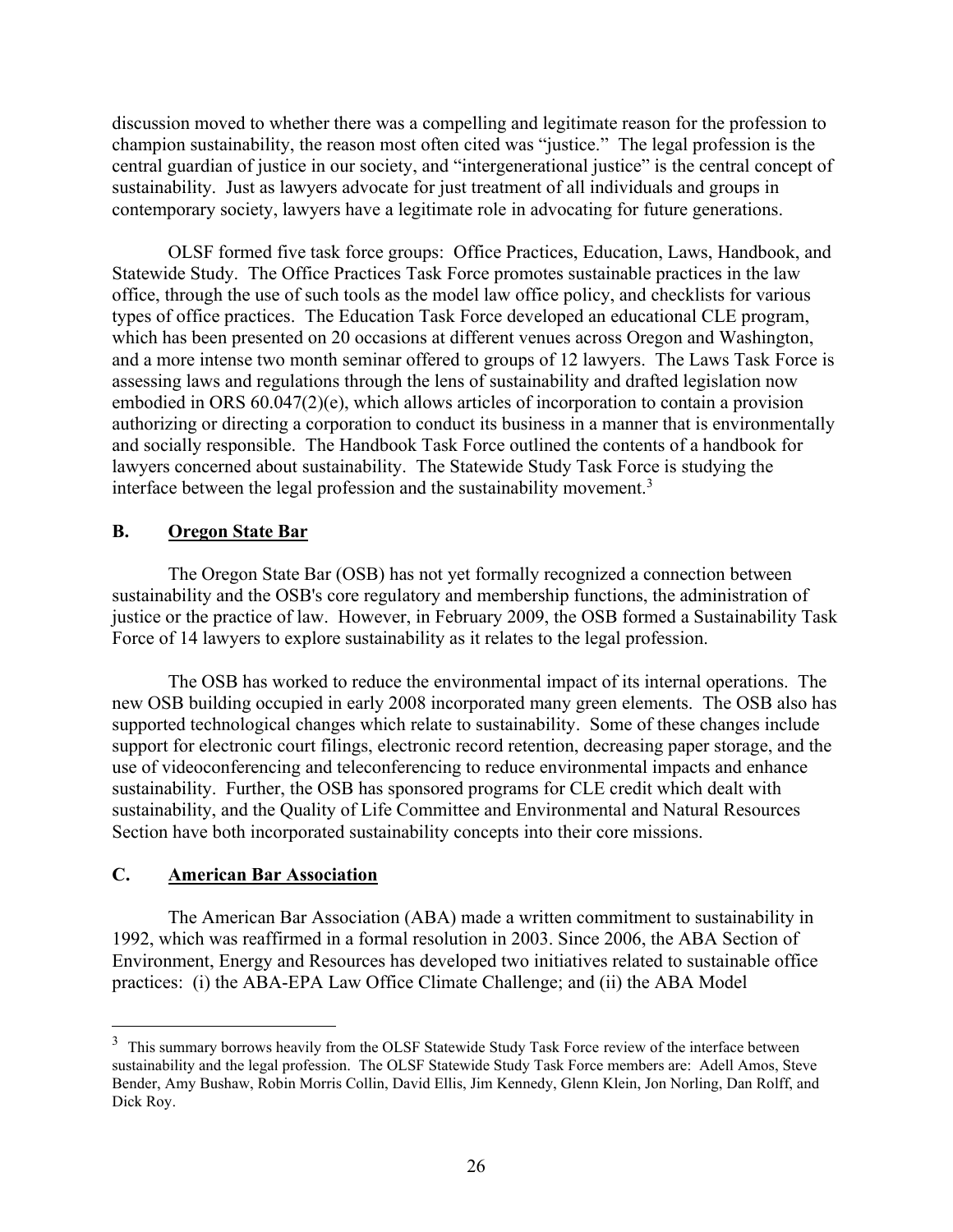Sustainability Policy for Law Organizations. The Climate Challenge, endorsed by the ABA House of Delegates, is a program co-sponsored by the U.S. Environmental Protection Agency that aims to get law offices to adopt prescribed programs to reduce energy use. The Climate Challenge includes four programs that address office paper management, renewable energy partnerships and the Energy Star program for office equipment. If a law office achieves certain identified goals, the ABA will recognize it as a Law Office Climate Challenge Leader. The ABA Model Sustainability Policy has been prepared for law organizations with three general goals of economic success, social responsibility, and environmental responsibility. This triple bottom line approach is inconsistent with statewide sustainability initiatives in California, Massachusetts, and Oregon, and it has not been endorsed by the House of Delegates.

### **D. Other State Bar Associations**

The California and Massachusetts Bar Associations have undertaken efforts to encourage lawyers and law firms to voluntarily adopt sustainable practices to mitigate the environmental impacts of law office activities, and the Washington State Bar Association has begun exploring sustainability concepts. Other bar associations had only nascent policies and programs at the end of 2008.

### California Bar Association

The President of the State Bar of California (SBC) first brought the attention of bar members to OLSF's sustainable law office work in a 2007 opinion piece for the California Bar Journal. In 2008, at the request of the President, the SBC Board of Governors appointed a group of eight lawyers to the State Bar Task Force on Sustainable Practices. In 2008, the Task Force recommended the adoption of four policies: (i) insuring that the State Bar operates in an environmentally responsible manner; (ii) encouraging members of the Bar to adopt the California Law Practice Sustainability Policy and conferring Bar recognition for members who take the SBC Eco-Pledge; (iii) working with the California judiciary to adopt rules to reduce environmental impacts; and (iv) establishing and allowing up to three hours of CLE credit in a sustainability category.

### Massachusetts Bar Association

The Massachusetts Bar Association has developed an Eco-Challenge, which includes four elements: (i) an MBA Lawyers Environmental Pledge, which is a first step for law firms which agree to use best efforts to adhere to the MBA Green Guidelines; (ii) MBA Green Guidelines, which are for operation of a law office and include paper reduction, energy conservation, and other measures; (iii) Eco-Challenge Pledge Partners, which are law firms and lawyers recognized by the MBA on its website for adherence to Green Guidelines; and (iv) Eco-Honors, which is an award program for firms that agree to meet the highest standard, Guidelines for Eco-Honors.

### Washington State Bar Initiative

Inspired by OLSF, a group of Washington lawyers has formed Washington Lawyers for Sustainability (WLS) as an initiative outside the Washington State Bar Association. WLS is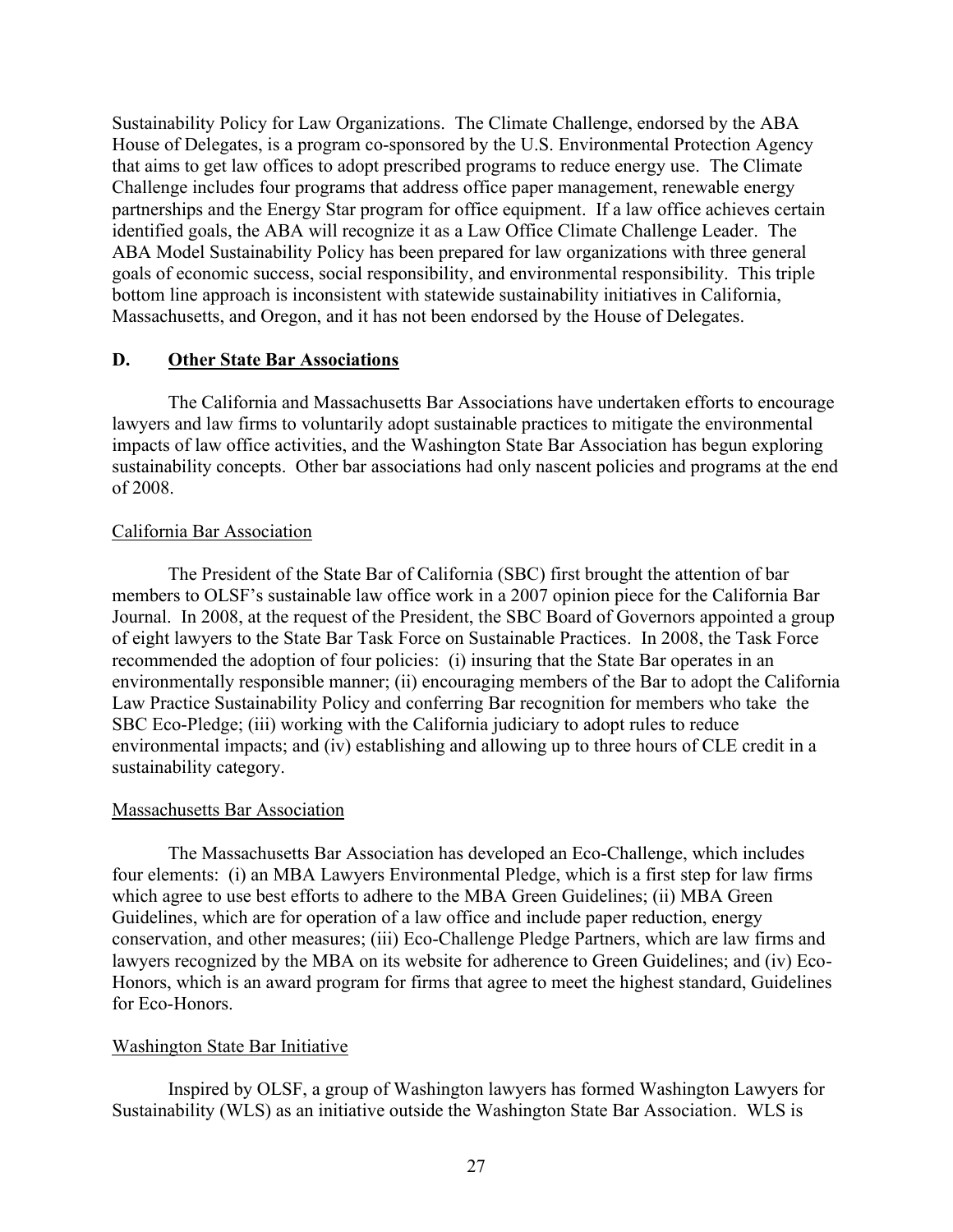focusing on four broad areas for future initiatives: (i) becoming a trusted resource and conduit for information relevant to sustainability; (ii) leading by example by developing and implementing sustainable practices for law firm operations; (iii) incorporating sustainability into counseling of business clients; and (iv) identifying changes to existing laws and regulations that would promote sustainable practices in such areas as land and resource use and building codes.

#### **E. Private Law Firms**

In recognition of the public's growing interest in sustainability, Oregon law firms have a current interest in sustainability primarily at four levels: (i) internal operations; (ii) emergent client needs associated with sustainability; (iii) marketing to capture the increasing interest in sustainability within the business community; and (iv) attracting and retaining talented lawyers and staff that are drawn to a sustainable workplace environment. In general, there appears to be an increasing tendency for law firms that are large or have a national and/or international presence to use sustainability in the firm's marketing materials or to guide the internal policies of the firm.

Many firms tend to focus on internal office practices that include reduction and recycling of waste, reduction of paper usage, sustainability criteria for purchase of supplies, equipment, and services, reduction of energy consumption, reduction of business travel, and educational and incentive programs to enhance the success of their sustainability policies. Firms also recognize that there is a tangible benefit for marketing purposes in having a sustainability policy, including the recruitment of new attorneys interested in sustainability.

Law firm interest in sustainability has been kindled not only because of the interest of lawyers and staff, but also because of client interest in sustainability. In general, sustainability entails a set of principles rather than an emerging body of substantive law. Therefore, sustainability is generally not yet seen as an area of law or a specialty practice. Although there may be some unique legal issues pertaining to sustainability, most legal work falls into more traditional categories. Expertise in sustainability issues appears to be driven by existing client needs. Those law firms with clients in energy, renewable energy, natural resources, government law, and real estate appear to be developing expertise in sustainability issues to address client needs. Existing client revenues, coupled with the prospect of developing additional business, is causing some law firms to invest heavily in sustainability expertise.

There are constraints on lawyer involvement in sustainability. The economic structure of private law firms may impede involvement in sustainability as a result of a focus on revenue growth, cost considerations in implementing sustainability policies, time pressures and economic demands on lawyers to increase billable hours and a fear of alienating some clients (although this fear has subsided rather dramatically). In some cases, there is difficulty in getting firm support for sustainability policies because the law firm hierarchy is slow to embrace new ideas.

### **F. Government Counsel**

The State of Oregon, led by Governor Kulongoski, has established sustainability as one of its highest priorities. Local governments in Oregon also have recognized sustainability as a major concern, and many have created offices of sustainability or sustainability commissions.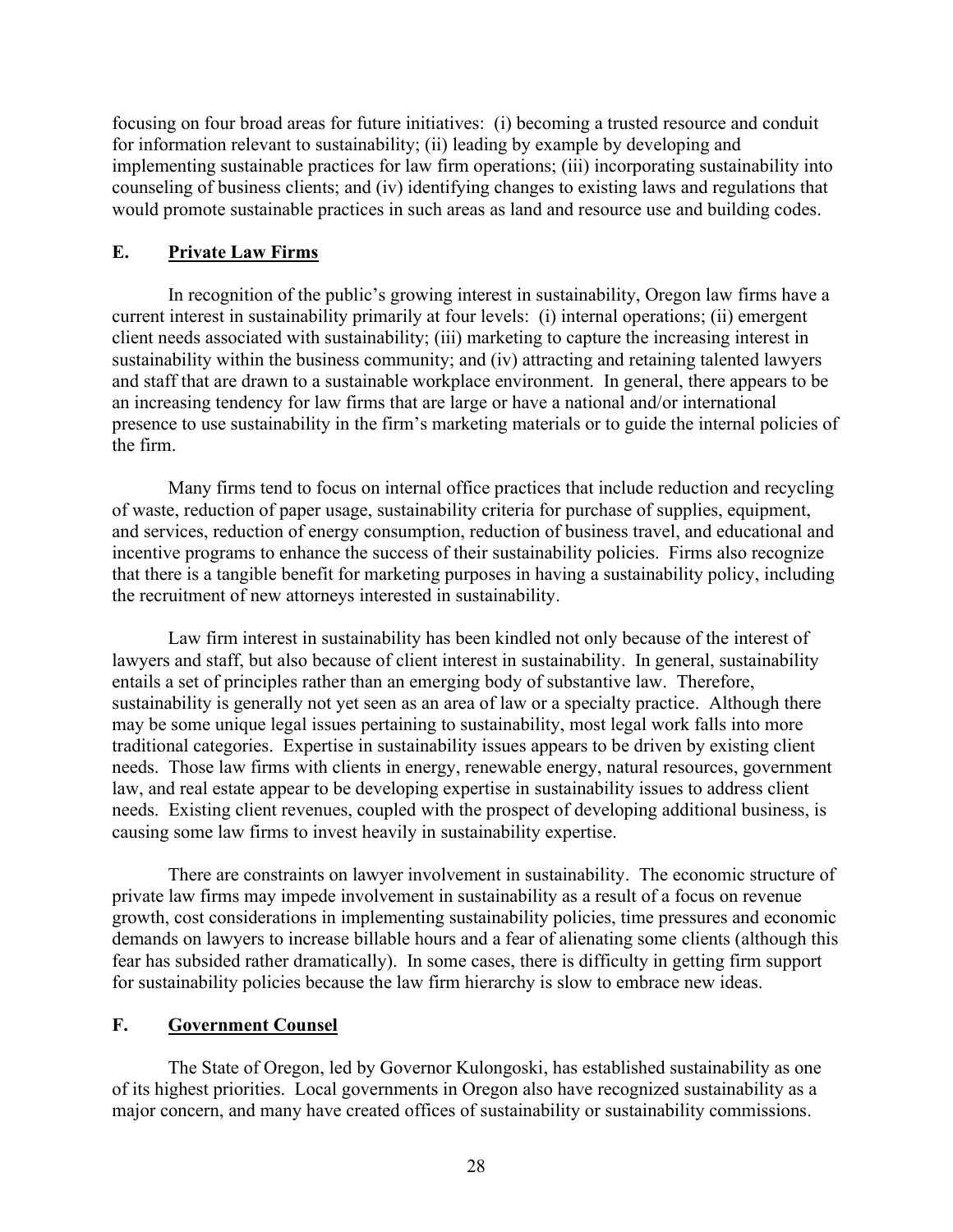Because sustainability is permeating governmental policies, many attorneys who work either with or for governmental entities are involved in sustainability in some respect. Sustainability law is not a substantive area of expertise for government counsel. Instead, lawyers working with or for governmental entities who are involved with sustainability issues are largely performing traditional legal services. State and local governmental entities that promote sustainability as a policy objective usually employ individuals with expertise related to sustainable practices. Consequently, governmental clients are generally not looking to their attorneys for particular expertise in sustainable practices. Governmental entities normally look to their counsel to help them figure out how to lawfully accomplish a policy objective, but not to participate in policy discussions or to decide whether a particular policy objective is worthwhile.

### **G. Tribal Governmental Policies**

The Confederated Tribes of the Warm Springs Reservation of Oregon's June 25, 1992 "Declaration of Sovereignty" requires the exercise of the Tribe's national sovereignty to, among other things "provide for the well-being of our people for the many centuries that lie ahead. We shall, as we always have, live in balance with the land and never use more of our precious natural resources than can be sustained forever." Many tribal nations have adopted mission statements similar to the following from the Klamath Tribes: "to protect, preserve, and enhance the spiritual, cultural, and physical values and resources of the Klamath, Modoc, and Yahooskin Peoples, by maintaining the customs and heritage of our ancestors." Tribal lawyers are thus called upon to work with sustainability policies.

#### **H. Corporate Counsel**

Corporations are increasingly conscious of the importance of being viewed as sustainable. Sustainability appears to have greater influence on the business side of a company's operations than with respect to its legal issues. The importance of sustainability to a company often determines where sustainability expertise resides within the company. For example, if the company has embraced sustainability with respect to its public image or branding, sustainability expertise may predominate in the marketing and product development departments. As a result, the sustainability expertise of the corporate legal department may lag behind the expertise of other business departments of the company unless the company's involvement in sustainability is dictated by legal or regulatory requirements. The involvement of corporate lawyers in sustainability can be more significant where sustainability defines the company's business model. For example, at Nau, a sports apparel company organized around a sustainable business model, the general counsel regularly assessed traditional business and legal risks through a sustainability screen. Nevertheless, lawyers working for companies that have sustainability as a distinguishing characteristic of their businesses still perform largely traditional legal services. In general, sustainability policies are initiated by senior management. It is common for corporate counsel not to be involved in the initiation of sustainability policies, but instead to implement the sustainability policies that have been adopted by senior management.

For legal services provided by outside counsel, corporate counsel tend to engage the best lawyer or law firm for the work. However, some companies with sustainability projects or interests express a desire to know that they are dealing with a law firm that shares a common interest in sustainability. A shared interest in sustainability may influence the selection of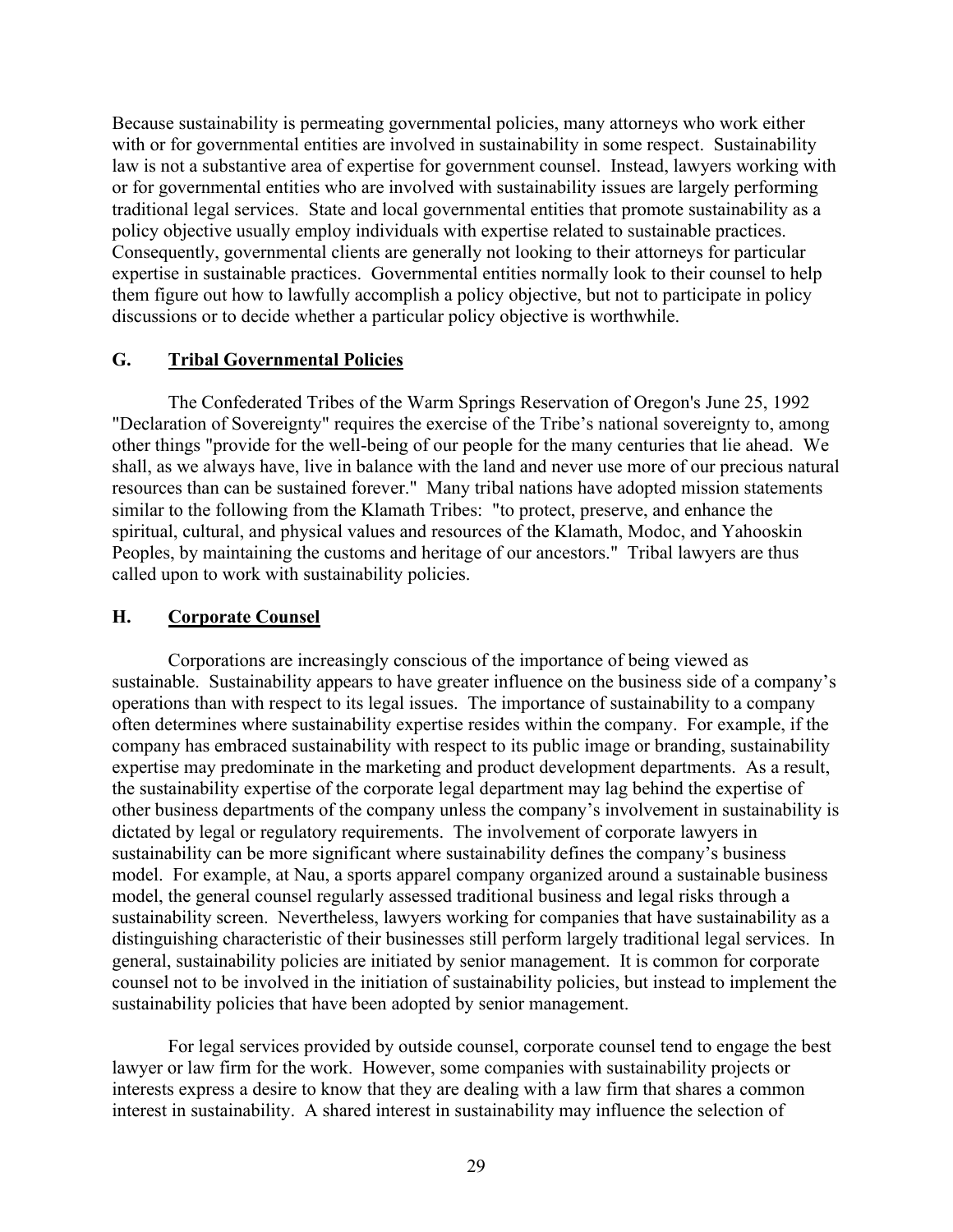counsel only if all other factors relating to the qualifications of the lawyers are equal. It appears that companies that embrace sustainability may prefer their outside law firms to have good sustainability practices.

### **I. Public Interest Law**

Lawyers engaged in public interest law are increasingly working to create viable frameworks for the application of sustainability principles to the interests of ecosystems and livable communities. The current goal to protect ecosystem services is one of many examples of how the legal interface with natural resources has shifted from extraction to regulation to a sustainability framework. A good illustration of public interest law involvement in sustainability is the work of Oregon Water Trust, which facilitates the conversion of existing water rights to legally protected in-stream flows for fish and water quality protection.

### **J. Legal Education**

Growing recognition of the need to introduce concepts of social and ecological sustainability has inspired significant curricular developments at the three Oregon law schools. All three Oregon law schools have robust sustainability and environmental law programs, a feat unmatched in any other state.

The Oregon law schools believe that understanding the relationship of sustainability to law is valuable to students in subsequent legal careers or public service. They also articulate the importance of teaching sustainability as a value system that is deeply ingrained in all decisionmaking. Climate change has introduced a sense of immediacy with respect to teaching sustainability.

Because sustainability is multidisciplinary, the law schools prefer to add sustainability as a component to other law school courses. Each professor has considerable discretion with respect to the inclusion of sustainability components in a law school course.

Law students increasingly believe that there are career opportunities involving sustainability. Many students enter law school with a background in sustainability but lack an understanding of its relation to law. Each law school has special programs and certifications relating to sustainability (*e.g.*, Willamette Sustainable Environmental, Energy and Resources and University of Oregon Sustainable Business Statement of Completion). The recent interest by students in both business and environmental law may be attributable to the emergence of sustainable business practices and entrepreneurship in the general economy and increasing career opportunities.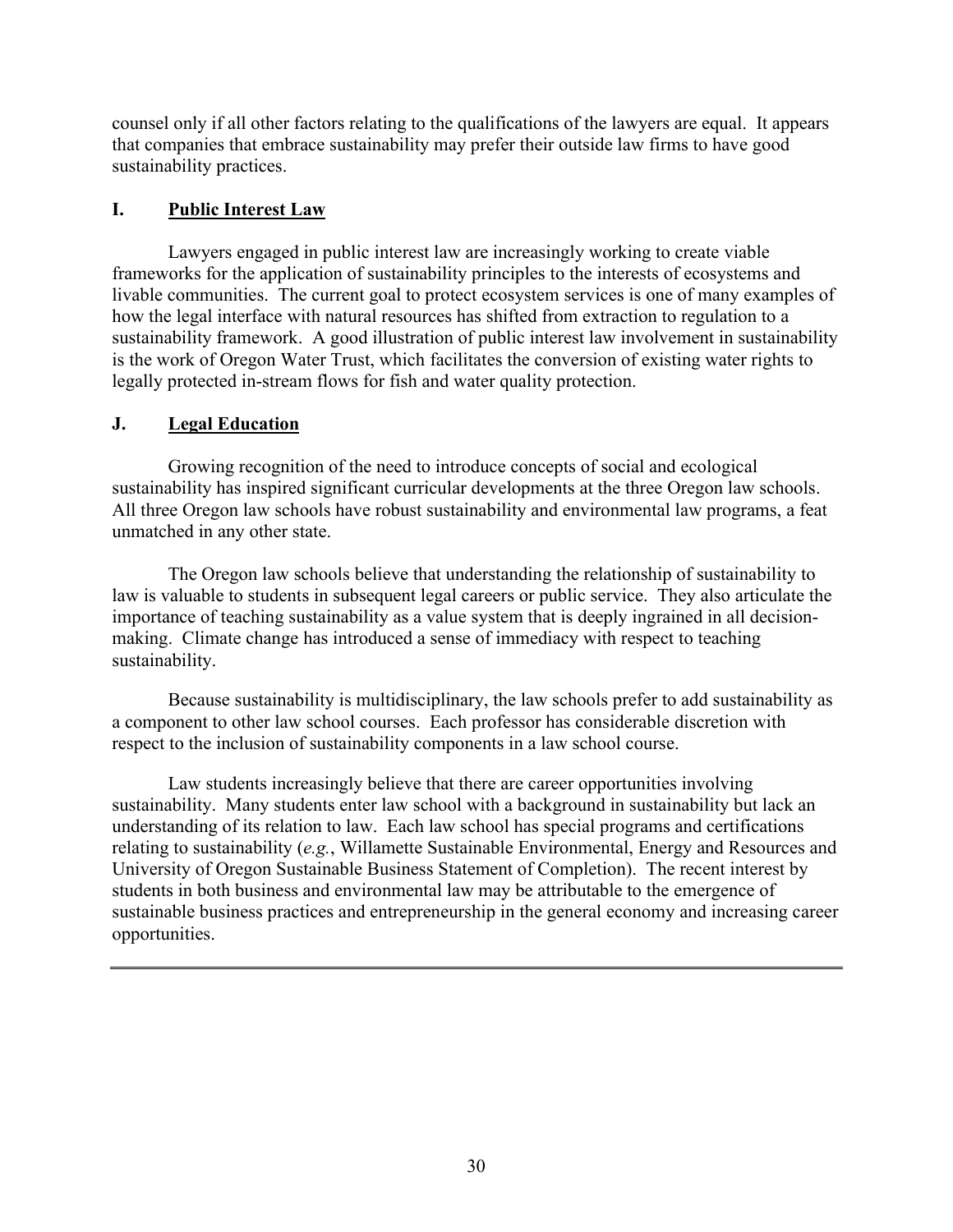#### **APPENDIX 6**

#### **Impact of** *Keller v. State Bar of California* **on Task Force Recommendations**

#### **A. Keller Decision**

In *Keller v. State Bar of California*, 110 S. Ct. 2228 (1990), the United States Supreme Court addressed the issue of whether compelled financial support by members of an integrated bar association violates free speech rights guaranteed by the First Amendment. The Supreme Court held as follows:

"Here the compelled association and integrated bar are justified by the State's interest in regulating the legal profession and improving the quality of legal services. The State Bar may therefore constitutionally fund activities germane to those goals out of the mandatory dues of all members. It may not, however, in such manner fund activities of an ideological nature which fall outside of those areas of activity. The difficult question, of course, is to define the latter class of activities." *Id. at* 2236.

In recognizing that a precise boundary between bar association activities and political or ideological activities is not always easy to discern, the Supreme Court held that the "guiding standard must be whether challenged expenditures are necessarily or reasonably incurred for the purpose of regulating the legal profession or 'improving the quality of the legal service available to the people of the State' [citations omitted]" *Id.* The *Keller* decision does not prohibit advocacy of a political or ideological nature that is not reasonably related to the integrated bar's activities, but instead provides that dissenting bar members may demand a refund of a portion of their dues expended on such activities.

ORS 9.080(1) charges the OSB Board of Governors to "direct its power to the advancement of the science of jurisprudence and the improvement of the administration of justice." In *The Florida Bar v. Frankel*, 581 So2d 1294 (Fla. 1991), the Florida Supreme Court evaluated the Florida Bar Association's adoption of lobbying positions on various legislative measures in light of the Bar's purpose of improving the administration of justice and advancing the science of jurisprudence, which are the same standards set forth in ORS 9.080(1). The Florida Supreme Court concluded that there is no measurable difference between allowing lobbying for the purpose of regulating the legal profession or improving the quality of legal service (*i.e.*, the guiding standard employed in *Keller*) and allowing lobbying for the purpose of advancing the science of jurisprudence or improving the administration of justice. Therefore, the OSB may use mandatory dues, without a risk of refund, to fund activities that are germane to: (i) the State's interest in regulating the legal profession; (ii) improving the quality of legal services; (iii) advancing the science of jurisprudence; and (iv) improvement of the administration of justice.

#### **B. Relationship of Sustainability to Law**

The OSB Board of Governors charged the Task Force with advising on the extent to which existing and proposed OSB programs or policies relating to sustainability satisfy the requirements set forth in the *Keller* decision and other case law applying *Keller* standards. The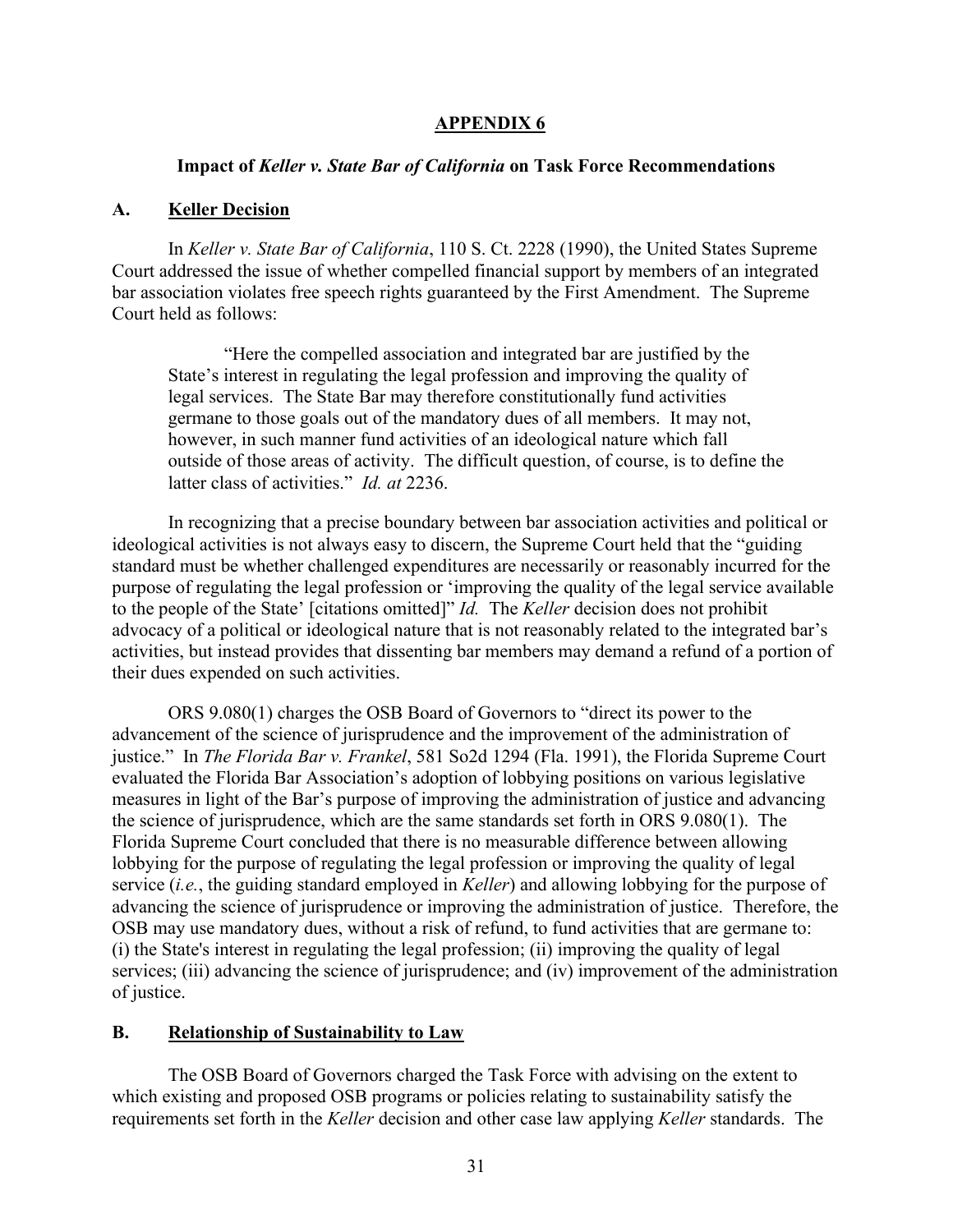Task Force has concluded that existing and recommended OSB policies and programs relating to sustainability fall within the *Keller* criteria of "regulating the legal profession" or "improving the quality of legal service available to the people of the State," as well as the Oregon statutory charge of the "advancement of the science of jurisprudence and the improvement of the administration of justice."

### 1. Connection of Sustainability to Regulating the Legal Profession or Improving the Quality of Legal Service

Sustainability concepts are increasingly present in many areas of law practice. Examples of the impact of sustainability on practice areas include energy tax credits (tax, business and energy), renewable energy requirements (energy), regulation of green advertising claims (intellectual property), life cycle engineering (patent and intellectual property), LEED green building certification (real property), state and municipal sustainability initiatives and policies (government law), the impact of externalities on cost/benefit analysis of government regulation (administrative law) and carbon regulation (energy, natural resources and business). The three Oregon law schools include sustainability components in many law school courses, and consequently many recent law school graduates understand how sustainability principles relate to various areas of law.

Lawyer expertise with respect to sustainability issues appears to be driven by existing client needs. There is an emerging set of clients who have sustainability as a distinguishing characteristic of their businesses. Those law firms with clients in energy, renewable energy, natural resources, government law and real estate appear to be developing expertise in sustainability issues to address client needs.

Existing client revenues, coupled with the prospect of developing additional business, is causing some law firms to invest heavily in sustainability expertise. Furthermore, because of sustainability's increasing importance, law firms are using sustainability in their marketing initiatives. Legal services and law firm marketing related to sustainability are subject to the OSB's regulatory functions.

The OSB Quality of Life Committee has articulated another dimension of sustainability's relevance to the practice of law. The OSB Quality of Life Committee is charged with educating and motivating Oregon lawyers to make choices that enhance the quality of life for the benefit of the legal profession as a whole. The Committee has recognized that a lawyer's commitment to sustainable practices may enhance his or her quality of life through increased personal satisfaction, stress reduction and fitness.

### 2. Connection of Sustainability to the Advancement of the Science of Jurisprudence

"Jurisprudence" is the science of law which ascertains the principles on which legal rules are based. It is not concerned with questions of moral responsibility or political policy.

The Task Force concludes that there is a significant connection between sustainability and advancement of the science of jurisprudence. From a legal perspective, the application of sustainability concepts involves the use of legal principles and mechanisms to understand the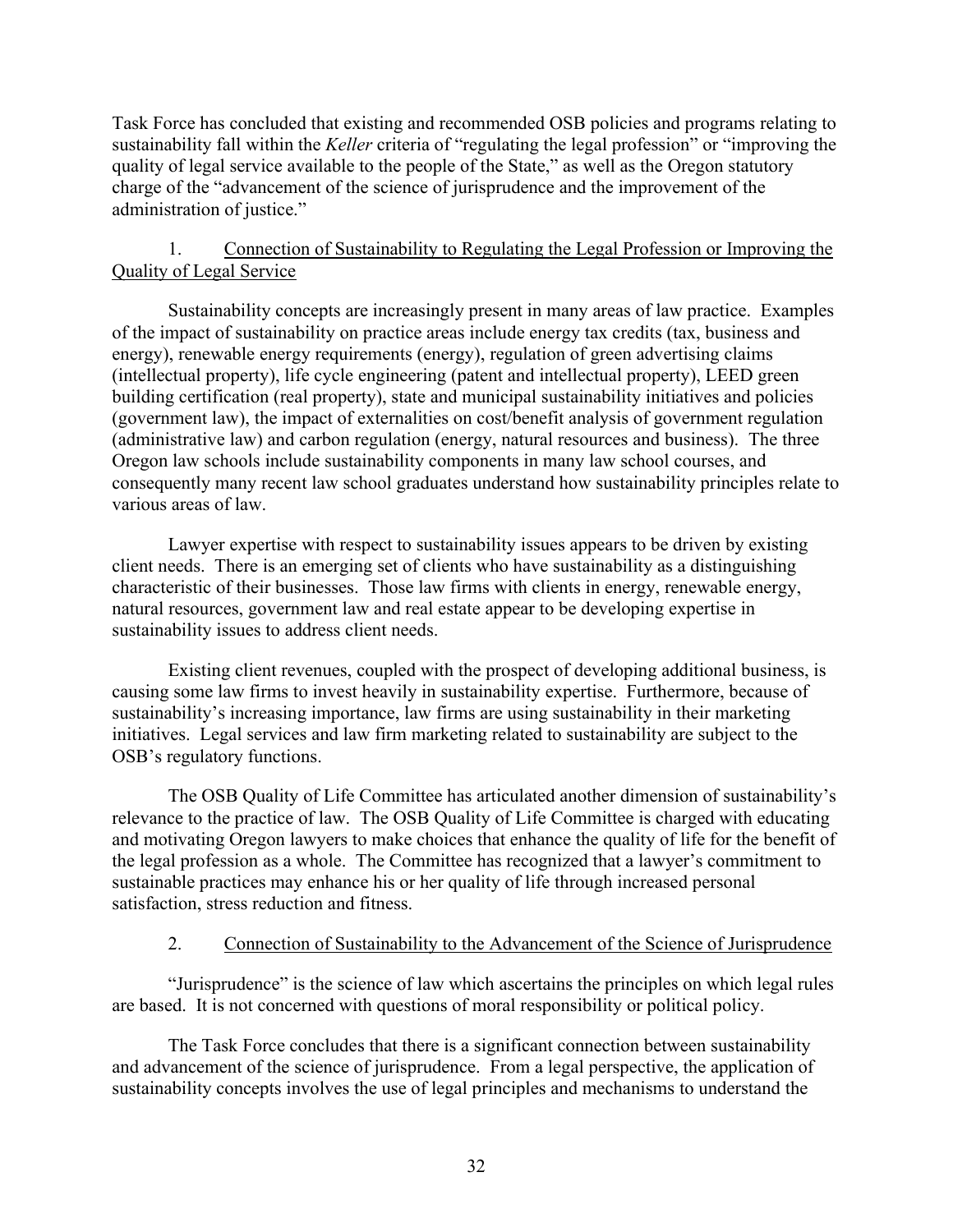complex relationships among economic, social and environmental priorities and to resolve these competing priorities.

Lawyers are involved in interpreting, clarifying, developing and applying sustainability principles that are encompassed in federal statutes and rules, state constitutions, statutes and rules, foreign constitutions and statutes, and international treaties. Examples of sustainability provisions include the following:<sup>4</sup>

Federal Statutes: In the purpose section of the National Environmental Policy Act (NEPA), Congress declared that its national environmental policy was to "create and maintain conditions under which man and nature can exist in productive harmony and fulfill the social, economic, and other requirements of present and future generations of Americans." It also recognized the federal government's continuing responsibility to use all practicable means to "fulfill the responsibilities of each generation as trustee of the environment for succeeding generations."

State Constitutions: The Montana Constitution mandates that "the state and each person shall maintain and improve a clean and healthful environment in Montana for present and future generations"; the Hawaii Constitution provides that "each person has the right to a clean and healthful environment."

Oregon Statutes and Administrative Rules: ORS 184.423 declares goals for the State of Oregon regarding sustainability, and ORS 184.421 provides for a definition of "sustainability" that includes enabling future generations to meet future needs.

Foreign Constitutions and Statutes: The South Africa Constitution provides the right "to have the environment protected, for the benefit of present and future generations, through reasonable legislative and other measures"; the German Constitution provides that "the state takes responsibility for protecting the natural foundations of life and animals in the interest of future generations"; the New Zealand Resource Management Amendment Act of 1996 provides for sustaining "the potential of natural and physical resources (excluding minerals) to meet the reasonably foreseeable needs of future generations"; the French legal code requires sustainable development to "protect the health of current generations without compromising the ability of future generations to meet their own needs."

International Treaties: The Convention on Biological Diversity seeks to conserve biodiversity to preserve unknown and potential uses of all current species of plants and animals; the International Treaty on Plant and Genetic Resources for Food and Agriculture seeks to conserve the genetic diversity of plants to ensure that future generations preserve their food source options; the Kyoto Protocol further defines responsibilities under the United Nations framework regarding climate change.

<sup>4</sup> Many of these provisions are discussed in the Climate Legacy Initiative's *Recalibrating the Law of Humans with the Laws of Nature: Climate Change, Human Rights, and Intergenerational Justice*.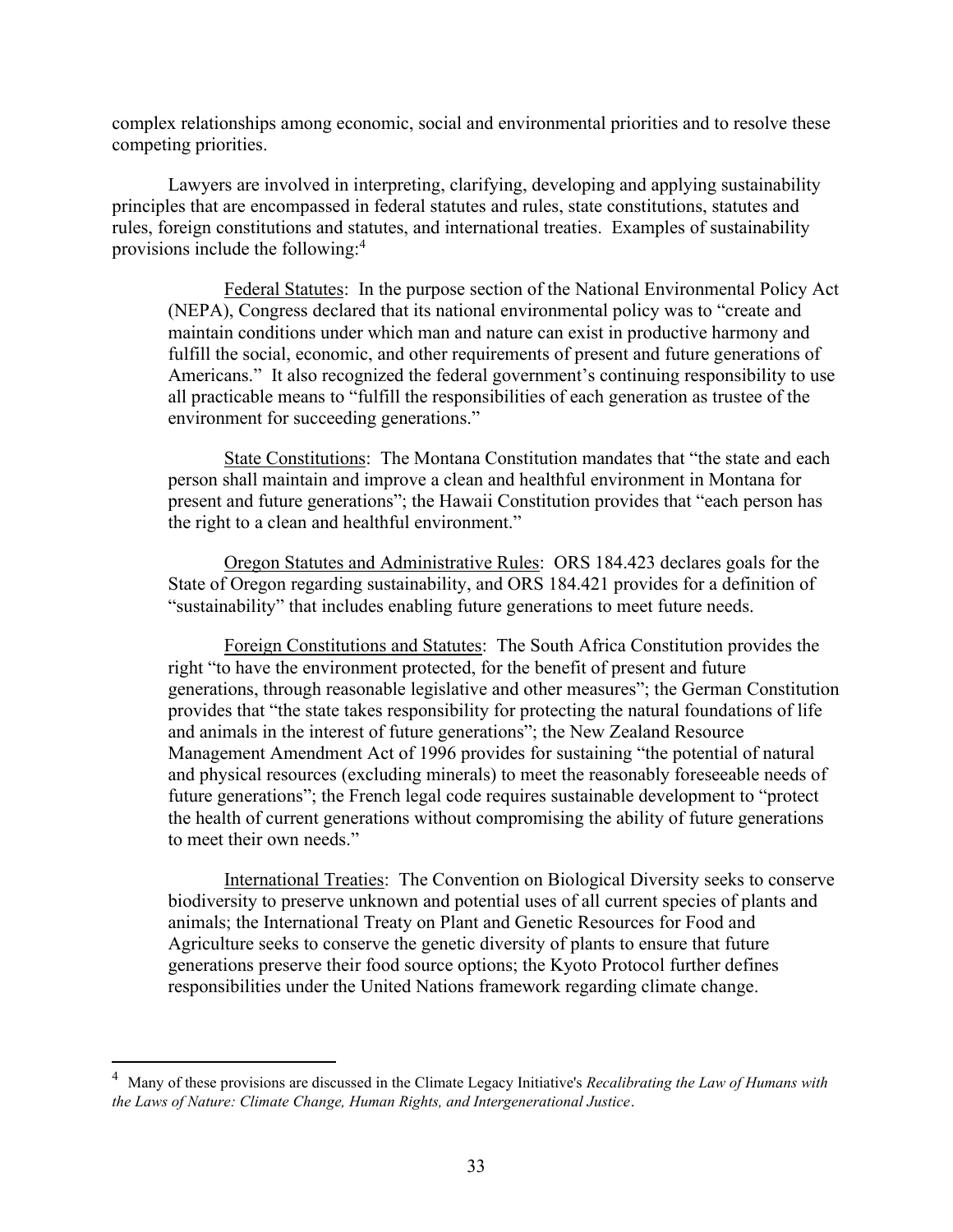The science of jurisprudence also encompasses remedies for actions that impair the rights of future generations that may emerge under case law or statutory provisions. Legal protection of future interests currently exists in specific contexts (*e.g.*, leases and trusts), and a fundamental question is the extent which the legal system will expand its protections to encompass the interests of future generations. Cases that have imposed remedies for impairing the rights of future generations include *Oposa v. Factoran* (Philippines, 1993), which held that future generations could enforce their rights in the courts with respect to protection of virgin tropical rainforest; and *Gray v. The Minister for Planning* (New Zealand, 2006), which held that intergenerational equity should be considered with respect to the environmental assessment of a coal mine expansion project. If and to the extent American courts establish theories of intergenerational liability or statutory frameworks are enacted to be more responsive to climate change, lawyers will be required to evaluate commercial and governmental activities in light of adverse impacts on the rights of future generations and analyze potential remedies for the violation of such rights. To the extent that the rights of future generations are recognized in the law, lawyers also may be called upon to articulate a theoretical framework (*e.g.*, social contract theory, international declarations on human rights or human dignity or common law public trust doctrine) for protecting future generations. The Climate Legacy Initiative's "Recalibrating the Law of Human Rights with the Laws of Nature: Climate Change, Human Rights, and Intergenerational Justice" (see Appendix 4) articulates that because the historical foundation for the American legal system is " . . . to advance the operational needs of industrial society . . . " it will be essential to create a new legal framework to address the dire impacts of climate change and adverse impacts on future generations. Lawyers necessarily will be involved in the creation of any new legal framework.

#### 3. Connection of Sustainability to the Improvement of the Administration of Justice

Consistent with the statutory charge under ORS 9.080(1), the OSB is committed to improving the administration of justice. In focusing more on the administration of justice rather than on what constitutes "justice," the OSB has not articulated whether, and to what extent, "justice" includes concepts of intergenerational equity or fairness. The OSB is not subject to the statewide sustainability goals set forth in ORS 184.421, and therefore the statewide goals have no bearing on the meaning of "justice" in ORS 9.080(1).

There is ample evidence that the waste and exploitation of the earth's limited resources and the changes wrought by the activities of current and past generations will have a profound, adverse effect on future generations. There is a demonstrated need through our system of governance and the rule of law for responsibility and remedial action to be equitably shared not only by future generations that will suffer, but also by the current generation that has benefited. The Task Force believes that concepts of intergenerational fairness fall within a commonly accepted meaning of "justice."

Intergenerational justice also invokes the aspirations of the legal profession. These aspirations of the legal profession are found in various sources, including the preamble to the ABA Model Rules of Professional Conduct and the OSB Statement of Professionalism. Historically, lawyers have been at the forefront of movements for civil justice. Lawyers have insisted on equal access to our system of justice, have represented persons and segments of society that have been unable to afford or obtain adequate legal assistance, and have worked for the recognition and protection of human dignity and human rights. The Task Force believes that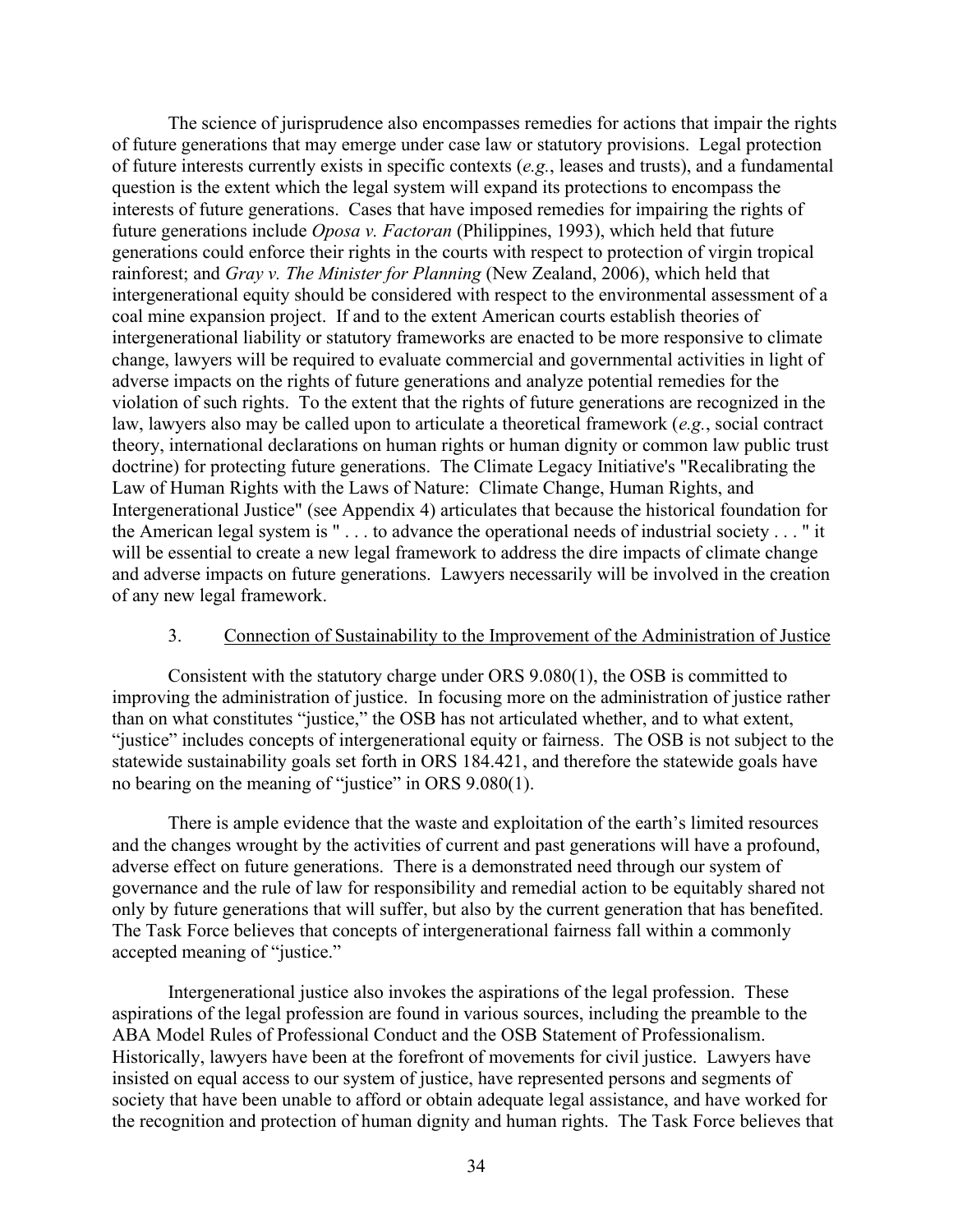intergenerational equity presents the same issues and the same values. The deprivation of clean water or clean air for future generations as a consequence of waste or heedless exploitation by current and past generations is an affront to human dignity and basic human rights that precludes access to and participation in a just society.

### **C. Recommendations of Task Force**

The Task Force has concluded that its recommendations satisfy the requirements set forth in the *Keller* decision and other case law applying *Keller* standards.

### 1. Formation of Sustainable Future Section

The creation of a Sustainable Future Section is intended to provide members with opportunities to develop and improve skills relating to sustainability and to serve as a forum to enable members to communicate and participate in activities with other members who have a common interest in sustainability. The Section also will serve as a resource to, and interface with, the Board of Governors and other OSB sections and committees with respect to matters relating to sustainability. These functions generally have the effect of improving the quality of legal services in the State of Oregon and accordingly fall within the *Keller* guidelines. In addition, the Sustainable Future Section will implement recommendations of the Task Force that are adopted by the Board of Governors, which, as discussed below, satisfy the *Keller* guidelines.

### 2. Amendment of Bylaws and Program Measure for Internal OSB Operations

The *Keller* decision addressed the issue of whether compelled financial support by members of an integrated bar association violates free speech rights guaranteed by the First Amendment. The OSB's adoption of sustainable offices practices as recommended by the Task Force do not abridge free speech rights guaranteed by the First Amendment. See *Popejoy v. New Mexico Bd. of Bar Comm'rs*, 887 F. Supp 1422 (D. N.M. 1995), in which the court held that construction of the State Bar Center did not infringe the First Amendment rights of objecting bar members beyond issues of compelled association in an integrated bar association that the courts recognize as permissible based on the state interest in regulating the legal profession. To regulate the legal profession and improve the quality of legal services, a state bar association necessarily must utilize staff and office space. Adoption of sustainable office practices is merely a means to fulfill these fundamental purposes of a state bar association. Many of the Task Force's recommendations also can be justified on the basis of long-term cost savings, greater efficiency and enhanced service capabilities. The proposed amendment to the Bylaws recognizes that sustainability is important not only with respect to the internal operations of the OSB, but also as a jurisprudential mechanism for lawyers to address competing economic, social and environmental priorities that impact future generations. The OSB's recognition of the importance of sustainability, coupled with encouragement of education and dialogue on how law impacts the needs and interests of future generations, satisfy the *Keller* guidelines of improving the quality of legal services and advancing the science of jurisprudence.

### 3. Amendment of RPC 2.1

As reflected in both this Appendix and Appendix 5, sustainability concepts are increasingly present in legal practice. The proposed amendment to RPC 2.1 reflects that a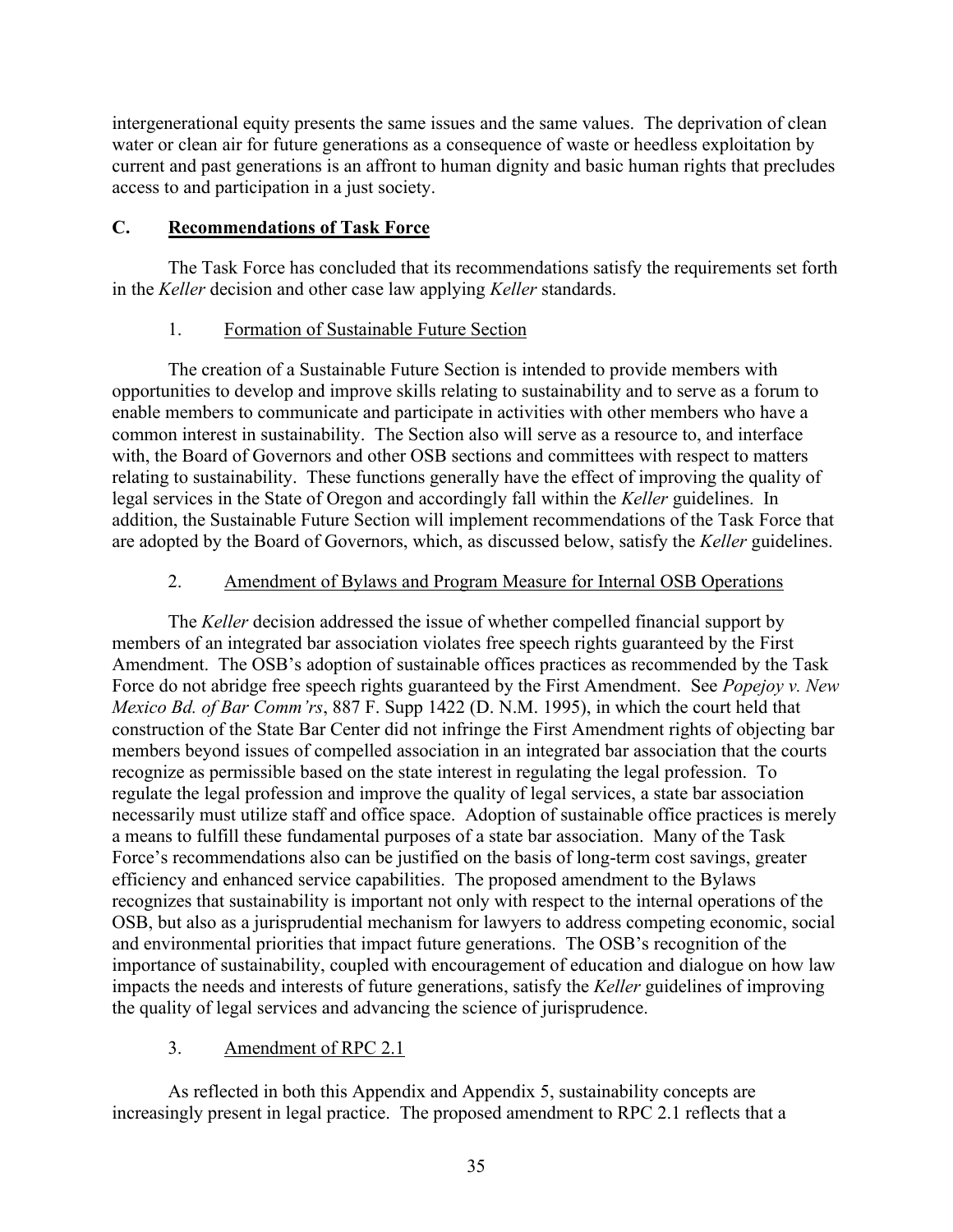significant and growing segment of the legal profession considers relevant sustainability concepts and environmental impacts in rendering advice to clients. The inclusion of sustainability concepts and environmental factors is permissive and does not burden the free speech rights of OSB members.

# 4. Continuing Legal Education

As recognized in ORS 9.112, continuing legal education is a fundamental function of the OSB to assure that each bar member has and maintains the requisite level of professional competence as a lawyer. The Task Force recommendations regarding the continuation of the environmentally sensitive manner in which the OSB provides continuing legal education programs and the flexible administration of MCLE accreditation rules for CLE programs with sustainability content consistent with MCLE Rule 5.1 clearly fall within the *Keller* guidelines of improving the quality of legal services.

### 5. Law Office Practices and Awards

The Task Force recommendations regarding law office sustainability policies are permitted by *Keller* as a member service. The law office sustainability policies are nonmandatory and are offered as a practice aid to lawyers and law firms having an interest in sustainability. Direct and indirect promotion by the OSB of these voluntary policies are germane to the delivery of legal services within the OSB's regulatory purview, operate on a voluntary basis and do not burden the First Amendment rights of OSB members. Recognition of, and award programs for, sustainable office practices and leadership in sustainability merely reflect the fulfillment of this member service and are not imbued with "political and ideological coloration" prohibited by the *Keller* decision. 110 S. Ct. at 2237.

### 6. Sustainability in Judicial and Administrative Proceedings

The adoption of sustainability initiatives for judicial and administrative hearings will tend to improve the administration of justice, consistent with the *Keller* decision, by increasing access to information by lawyers and the public, utilizing technology for appearances at hearings and reducing the cost of information, access and appearances.

# **APPENDIX 7**

# **Proposed Scope of Activities for New Sustainable Future Section**

The Task Force recommends the following initial scope of activities for the new Sustainable Future Section (the SFS), as it may be revised and expanded by the SFS Executive Committee from time to time.

**1. Developments.** The SFS shall monitor developments in sustainability as they might affect the legal profession and the practice of law. The SFS shall serve as the institutional expertise of the OSB in this arena.

**2. OSB Internal Operations.** The OSB's operations are the responsibility of the Board of Governors and the OSB staff. To keep generally abreast of developments within the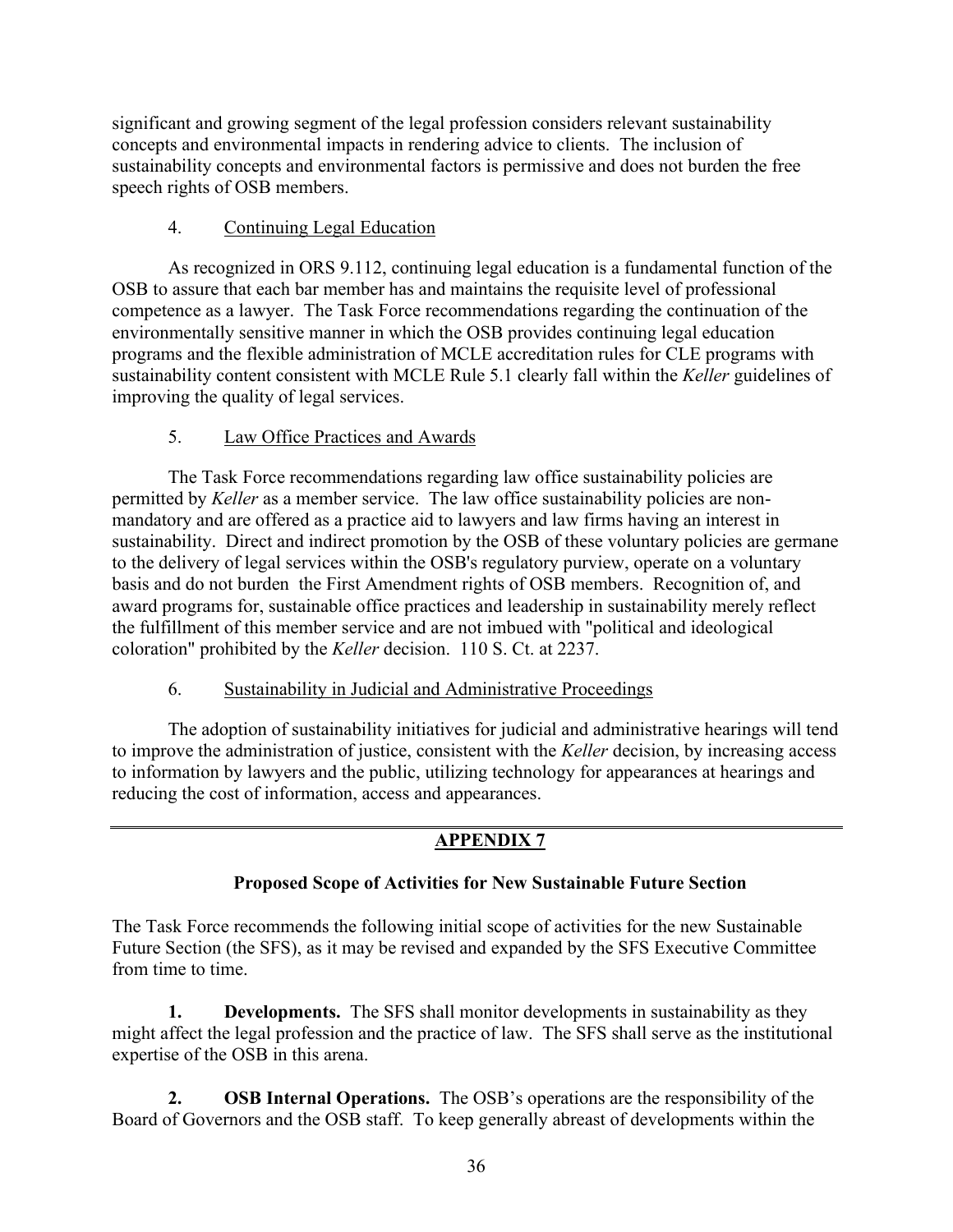OSB and to share information, the SFS shall maintain intermittent contact with the OSB and meet with staff at least once a year to discuss policies and practices.

**3. OSB Sections and Committees.** The SFS shall coordinate with other sections and committees of the OSB that are working on matters related to sustainability to share information and keep abreast of developments. Where appropriate, the SFS shall make suggestions as to how sustainability might be incorporated into the work of sections and committees.

**4. Annual Sustainability Awards.** The SFS shall develop a procedure for organizing and publicizing annual sustainability awards of the type recommended by the Task Force.

**5. CLE Programs.** The SFS shall monitor CLE programs to determine how sustainability is being addressed.

**6. Law Office Practices.** The SFS shall monitor the development of sustainable law office practices and encourage best practices for law offices in the State of Oregon through the following:

The SFS shall implement the Partners in Sustainability Program recommended by the Task Force.

The SFS shall publicize resources for the sustainable law office including tools prepared by Oregon Lawyers for a Sustainable Future, the ABA-EPA Climate Challenge, and other similar resources found elsewhere.

**7. Judicial and Administrative Proceedings.** The SFS shall stay abreast of sustainable practices considered or implemented for administrative or judicial proceedings in Oregon. To the extent practicable, the SFS shall encourage best practices.

**8. Future Generations.** In 2009, Vermont Law School published a major report, *Recalibrating the Law of Humans with the Laws of Nature: Climate Change, Human Rights, and Intergenerational Justice.* It sets forth a framework for the current state of legal protection for future generations. Over time, the SFS shall foster education and dialogue regarding the appropriate role, if any, of the Oregon legal profession in protecting the rights and opportunities of future generations relative to the advancement of the science of jurisprudence and improvement of the administration of justice.

# **APPENDIX 8**

# **Proposed Sustainability Bylaw for OSB**

# **Article 26 Sustainability**

The Bar supports the goal of sustainability, generally defined as meeting present needs without compromising the ability of future generations to meet their own needs. Because Bar operations and the practice of law impact the environment and society generally, the Bar will be cognizant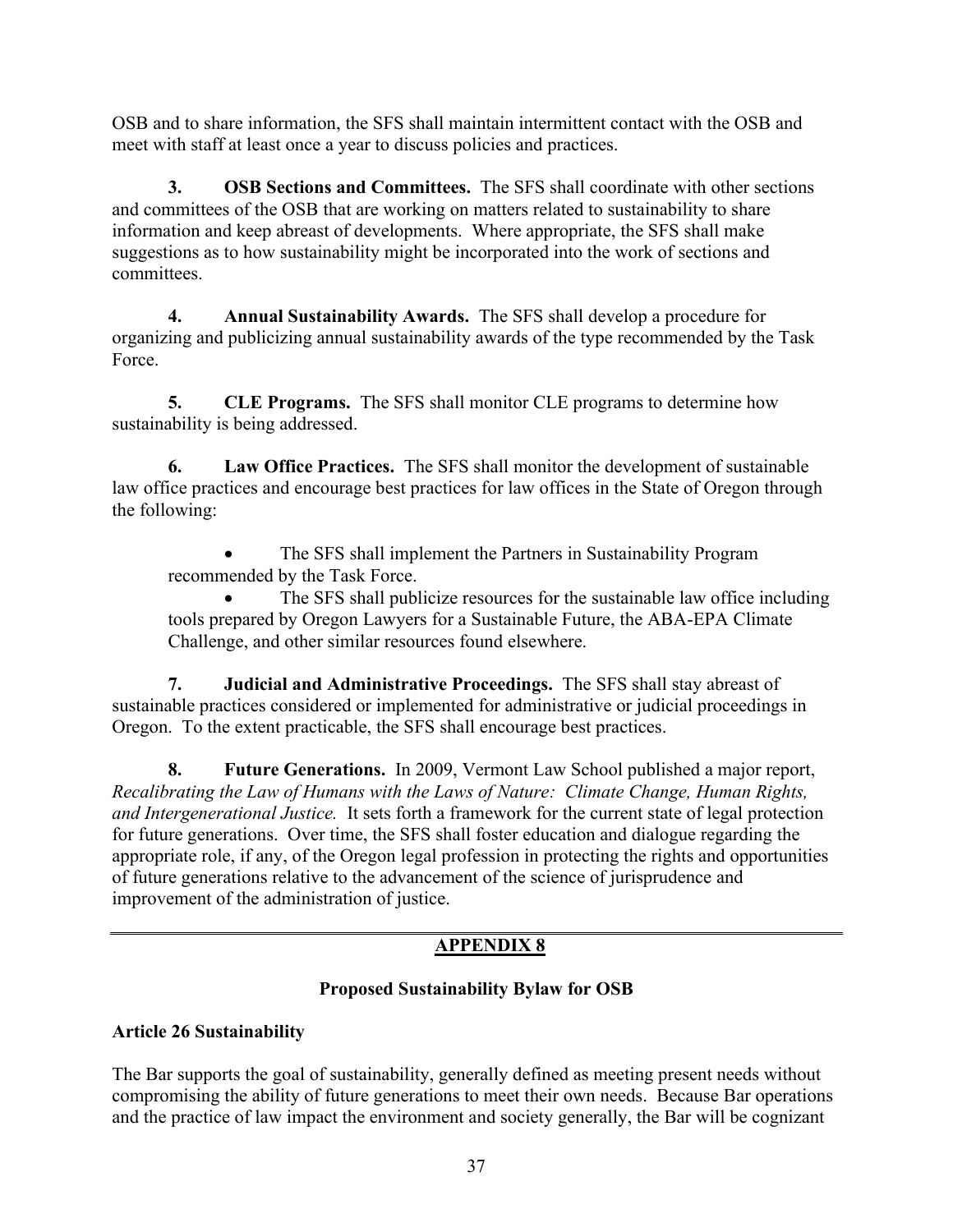of sustainability in its internal operating practices as well as in its service to members. Internally, the Executive Director will designate a sustainability coordinator for Bar operations, will encourage continuous sustainability improvement in Bar operations, and will report to the Board of Governors at least annually on progress and impediments. In the practice of law, principles of sustainability may be important in addressing competing economic, social and environmental priorities that impact future generations. The Bar will encourage education and dialogue on how law impacts the needs and interests of future generations relative to the advancement of the science of jurisprudence and improvement of the administration of justice.

# **APPENDIX 9**

# **Proposed Sustainability Policy for Bar Operations**

**Oregon State Bar Sustainability Policy** Adopted on  $, 2009$ 

*"[S]ustainability" means using, developing and protecting resources in a manner that enables people to meet current needs and provides that future generations can also meet future needs, from the joint perspective of environmental, economic and community objectives."<sup>5</sup>*

The Oregon State Bar (OSB) is committed to sustainable office practices consistent with our overall commitment to providing excellent services to our members. This policy shall apply to internal operations of the OSB that are managed by the Executive Director.

We recognize that all human activity, including the operations of the OSB, impacts the environment and society generally. Our daily choices in performing work t can either reduce or increase that impact. As an organization we seek to reduce this impact.

Because the daily practices of the OSB staff will determine the success of this policy, it includes a provision for education of staff on sustainability matters.

*Sustainability Coordinator*. The Executive Director shall appoint an OSB Sustainability Coordinator. The Coordinator shall lead the Sustainability Team that implements training for OSB employees about sustainability; make recommendations to the Executive Director to implement this policy; and keep awareness of this policy at a high level within the OSB.

*Sustainability Team*. The Sustainability Team shall have at least 6 members drawn from various departments within the OSB. It shall meet at least quarterly to evaluate current practices, determine priorities in carrying out this policy, and develop activities to educate and motivate staff to toward sustainable practices. The Sustainability Team shall be responsible for establishing baselines for practices that can be measured, such as paper use, recycled content of supplies, disposables purchased, percentage of office waste recycled, and the amount of utilities used. All staff members with ideas for improving the OSB's performance shall be encouraged to submit ideas to the Sustainability Team.

<sup>5</sup> ORS 184.423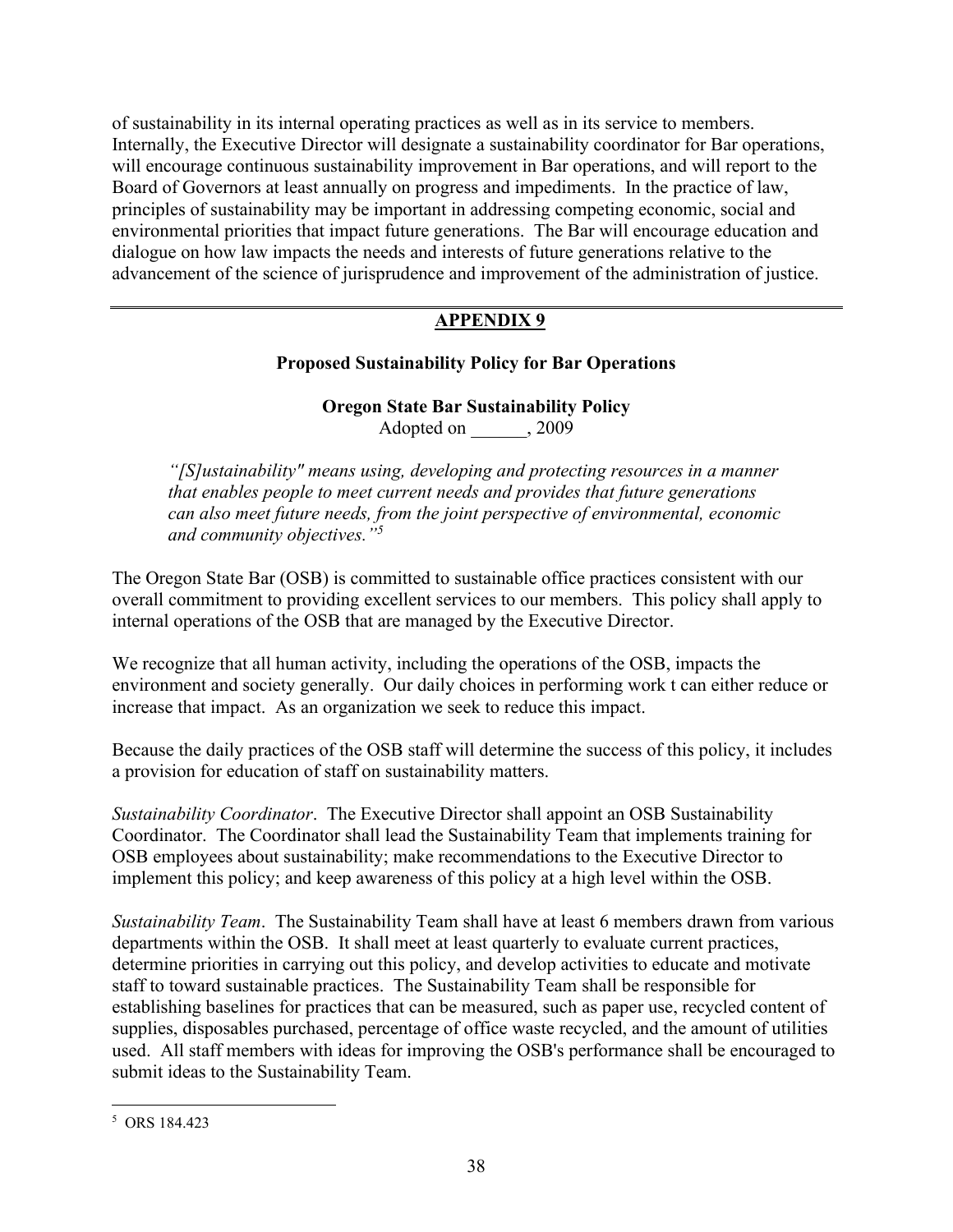*Energy and Water Assessment.* The Sustainability Team shall consider ways to reduce energy, water, and the carbon footprint of OSB. As an initial matter, the team shall consider data regarding energy and water use provided in the OSB's Energy Star certification and the 2009 energy assessment conducted by the Energy Trust of Oregon. The Sustainability Team shall also review and implement where practicable the recommendations of the 2009 OSB Sustainability Task Force that pertain to operations of the OSB.

*Purchasing.* Sustainability shall be considered in the purchase of all of the OSB supplies, equipment, and vendor services. Examples of sustainability criteria to be included in this consideration are: recyclability, biodegradability, recycled content, waste minimization, hazardous-chemical free, energy conservation, resource conservation, locally manufactured, and organic content.

*Waste Reduction and Recycling*. Subject to security and other requirements, the OSB will endeavor to minimize the use of paper in data storage, printing and copying, internal and external communications, and mailing. The OSB shall also develop protocols related to minimizing the use of non-recyclable or compostable disposables and packaging; reusing equipment and supplies where feasible; and maximizing recycling of all items that can be recycled in this region.

*Tenants*. As building manager, the OSB shall recommend sustainable practices to all building tenants. When tenant improvements are made, the OSB shall require, to the extent practicable, that all materials be selected with the goal of being the least hazardous and most natural and give preference to those that are high in recycled content, recyclable or biodegradable, certified sustainable, and durable.

*Travel*. The Sustainability Team shall consider and recommend opportunities for reducing the OSB's business related travel, including the use of teleconferencing options; and shall explore strategies for reducing the environmental impact of travel, including but not limited to the use of fuel efficient vehicles, Zipcars, and carbon offsets.

*Commuting*. The Sustainability Team shall recommend ways for OSB to encourage use of mass transit, carpooling, and bikes by OSB personnel.

*Reporting.* The Executive Director will issue a report on the OSB sustainability initiatives to the Board of Governors annually. The report shall include a fiscal impact statement, including the costs incurred or saved by the OSB in implementing this policy. The OSB Sustainability Coordinator shall meet at least once a year with the Sustainable Future Section for a mutual exchange of information and ideas.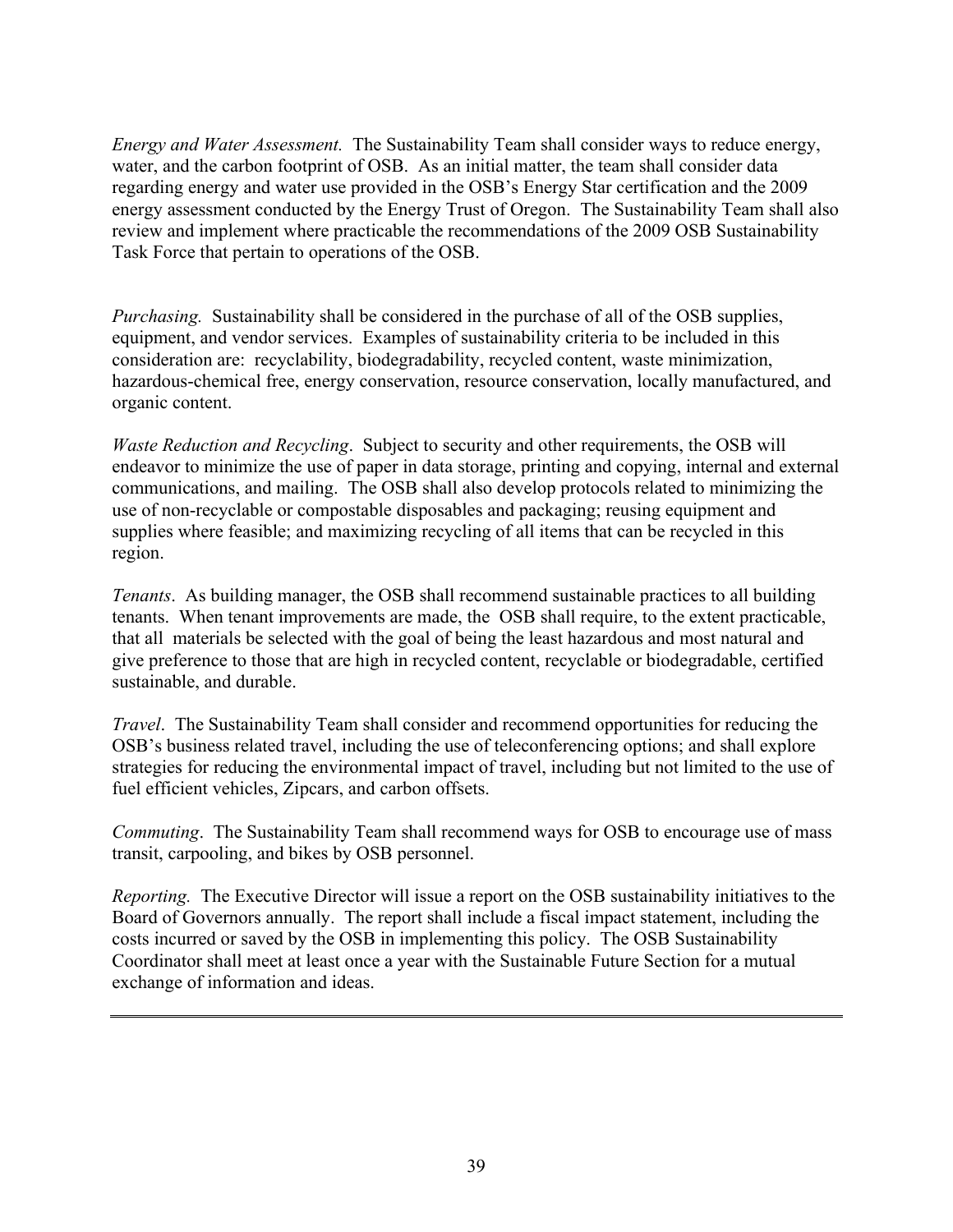### **APPENDIX 10**

### **Proposed Revisions to Program Measure to Incorporate Sustainability Considerations**

# **Program Measures 2008 Finance and Operations Department**

### **I. Program Goal Statement**

The goal of Finance and Operations is to assist the customer in performing his/her job more efficiently and effectively, and to seek continuous sustainability improvement in operations.

# **II. Program Description**

Finance and Operations provides day-to-day administrative, financial, and support services to all staff and departments of the bar and to the membership and the public. These services are critical for the successful operational and financial performance of the organization.

# **III. Volunteers/Partnerships**

There are no volunteers used for Finance and Operations uses no volunteers in carrying out its function, but seeks input from sections and other organizations with expertise in sustainable office and business practices.

# **IV. Outcomes/Evaluation**

1. Outcome: Sustainable Office and Business Practices - Reduce the impact of Bar operations on the environment in accordance with the OSB Sustainability Policy, guided by the Sustainability Team and the Sustainability Coordinator.

2. Measures: Annual assessment of measurable practices including reducing the use of paper, water and other resources; increased use of sustainable or recycled products and supplies; increased use of teleconferencing and videoconferencing; reducing the impact of commuting; and facilitating sustainable practices by tenants.

### **APPENDIX 11**

### **Status of Sustainability in Accreditation and Delivery of CLE Programs**

### **A. Accreditation**

The Task Force reviewed the 30 CLE programs with sustainability-related content approved for MCLE credit by the MCLE Administrator as of April 21, 2009. A majority of the programs related to green building subjects. Other programs addressed legal issues involving sustainable business practices, renewable energy, carbon regulation and green marketing claims.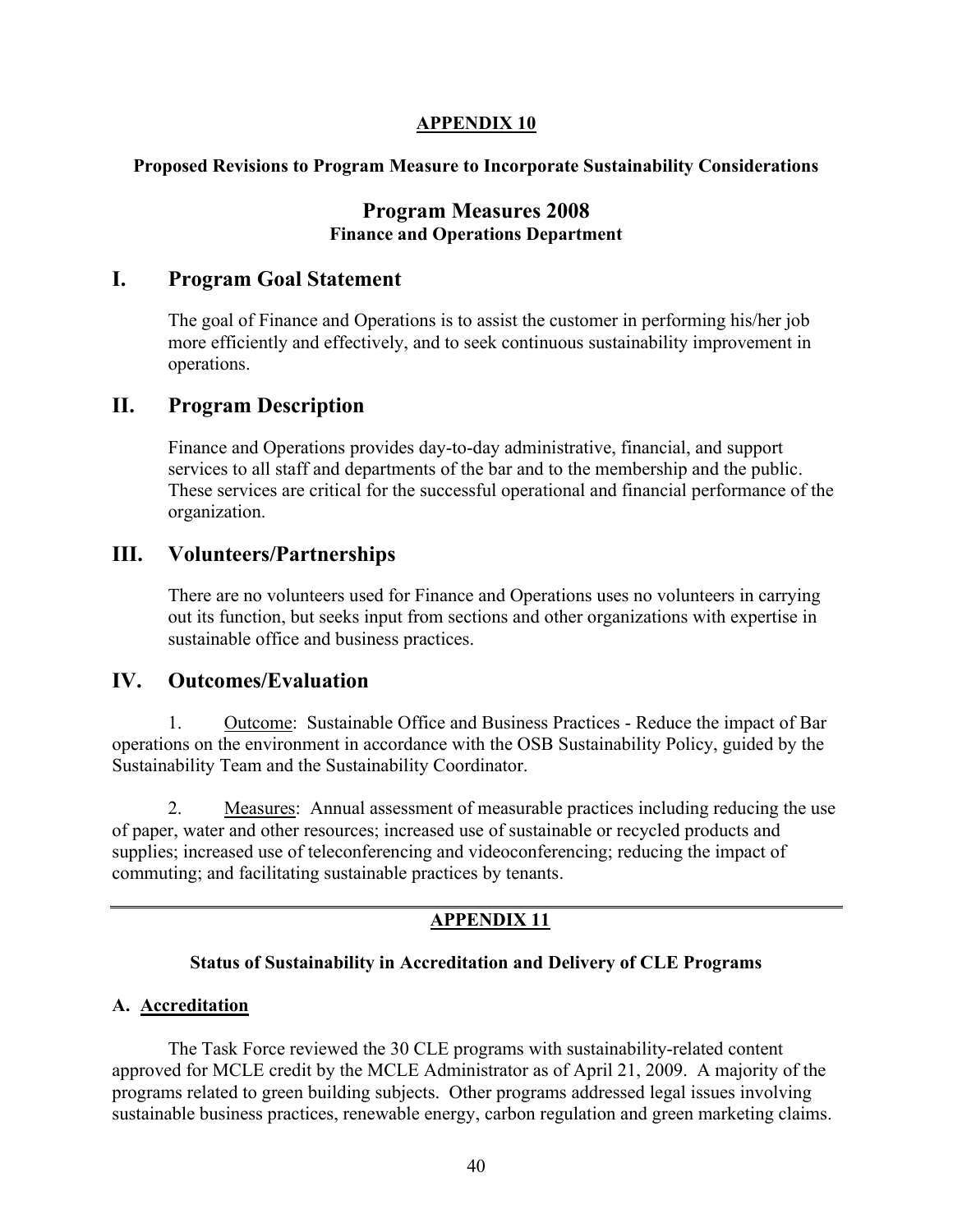One accredited program entitled "Dimensions of Sustainability," which was created by Oregon Lawyers for a Sustainable Future and presented to 20 different groups, provided general background on sustainability concepts. At the request of the Task Force, the MCLE Administrator also reviewed several sustainability courses offered in the University of Oregon Sustainability Leadership Program and concluded that the courses would qualify for MCLE credit. The criteria for obtaining MCLE credit for these sustainability programs is set forth in MCLE Rule 5.1, which requires the MCLE Administrator to find that the programs have "significant intellectual or practical content with the primary objective of increasing the participant's professional competence as a lawyer" and "deal primarily with substantive legal issues, legal skills, [and] practice issues … ."

The Task Force concluded that the MCLE Administrator has flexibly administered the MCLE accreditation rules as they pertain to CLE programs with sustainability content. Accordingly the Task Force makes no recommendations for changes in accreditation of CLE programs that involve sustainability content. The Task Force recommends that the MCLE accreditation practices for CLE programs with sustainability content be continued.

The Task Force also concluded that a broader array of CLE programs on sustainability topics would be desirable as Oregon lawyers develop a greater interest in sustainability.

#### **B. CLE Materials Offered in an Electronic Format**

Pursuant to MCLE Rule 5.1, a CLE program will be accredited only if written materials are provided to the attendees. MCLE Regulation 5.050(a) provides that "written material may be provided in an electronic or computer-based format, provided the material is available for the member to retain for future reference."

Attendees at select seminars sponsored or cosponsored by the OSB are offered a flash drive containing program materials. Because the cost of each flash drive is approximately \$10 and printed materials can be provided at a lower cost, flash drives are offered only for those CLE programs with substantial written material. The Manager of the OSB CLE Seminars estimates that approximately 99 percent of program attendees opt for printed program materials because it is more practical to take notes at the seminar next to the printed material. Moreover, most attendees who receive a flash drive will choose to print all or a substantial portion of the program materials. She also advised the Task Force that widespread utilization of flash drives during CLE programs is not currently feasible because there are a limited number of electrical outlets for laptops at most seminar locations. Furthermore, there have been complaints regarding distracting noise from laptops at seminars. At present, printed materials predominate at CLE seminars sponsored or co-sponsored by the OSB because they are preferred by OSB members.

Many national CLE sponsors provide program materials in a .pdf format. A primary reason appears to be the lower cost for delivery of program materials to seminar attendees. The Manager of the OSB CLE Seminars believes that most attendees print program materials provided in a .pdf format.

The OSB is cognizant of the environmental impacts of printing CLE program materials. The apparent reduction of paper usage from the utilization of flash drives is somewhat illusory based on the common practice of many lawyers to print all or a substantial portion of program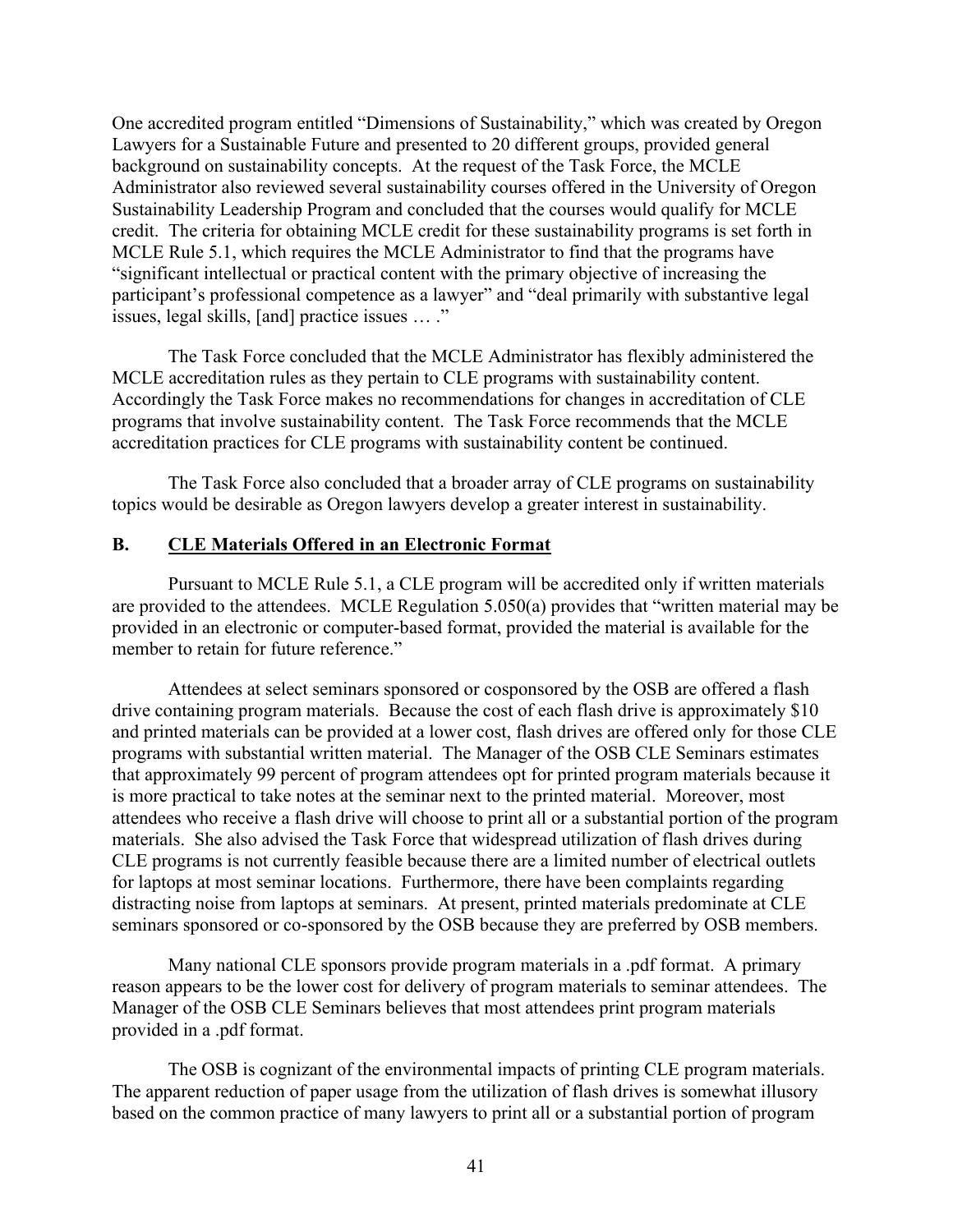materials that are provided on a flash drive. For printed materials, the OSB previously used a "perfect bind" process that utilized oversized paper for the binding process and wasted a substantial amount of paper. As a result of advances in the quality of binding and tape, program materials can now be printed on  $8\frac{1}{2}$ " x 11" paper to eliminate waste and achieve the same high quality as the "perfect bind" process. It appears that other bar associations are not more advanced than the OSB with respect to mitigating the environmental impacts of printed CLE program materials.

The Task Force recommends that the OSB continue to promote wider acceptance of electronic program materials for CLE seminars and continue to evaluate ways to reduce paper usage and waste for printed program materials.

#### **C. Distance Learning**

The Task Force reviewed the availability of "distance learning" options for CLE programs. The forms of distance learning offered by the OSB include video rentals, video replays at sixteen Oregon sites, teleseminars (which are national programs provided by telephone), audio and video streaming (which are archived programs viewed through the attendee's computer), and webcast seminars (which are live, real time seminars viewed through the attendee's computer). There has been a steady increase in registrations for teleseminars, audio and video streaming, and webcasts. These distance learning options provide significant opportunities for lawyers practicing outside metropolitan areas, increase lawyer efficiency by enabling programs to be viewed in the office, and reduce the environmental impacts of continuing legal education.

Although the costs associated with webcasts are decreasing, this distance learning format is available only for larger CLE programs. Webcasts require the program attendee to have a secure, stable Internet connection (*e.g.*, they do not work for dialup connections). Distance learning opportunities are available for approximately 95 percent of the CLE programs sponsored or cosponsored by the OSB.

The distance learning opportunities for Oregon lawyers compare favorably with distance learning opportunities in other states. The only significant exception is the use of a studio by the Minnesota Bar Association, which enables a greater array of short CLE programs to be provided. It should be noted that a studio may limit the availability of speakers from outside of the metropolitan area in which the studio is located.

The Task Force has concluded that the distance learning opportunities available to Oregon lawyers are impressive. The Task Force recommends continuing and enhancing the opportunities for distance learning for members of the OSB. The Task Force further encourages continued exploration of additional distance learning opportunities as technology changes.

### **APPENDIX 12**

#### **Worksheet for Development of Law Office Sustainability Policy**

The Sustainable Future Section (SFS) of the Oregon State Bar (OSB) encourages law offices throughout the State of Oregon to adopt more sustainable office practices. This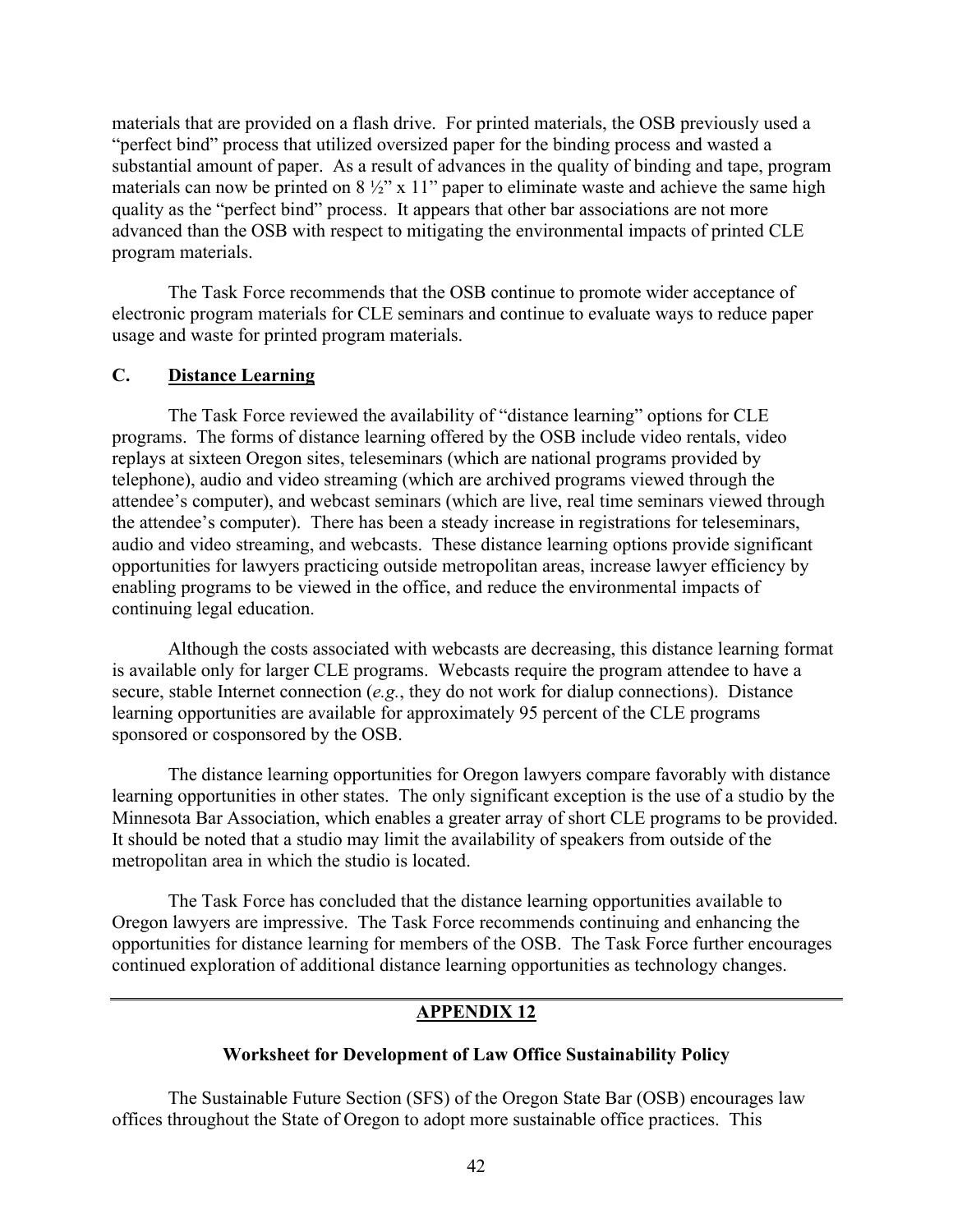worksheet is designed to aid the law office in developing a written law office sustainability policy and to consider related matters.

A written policy should, at a minimum, emphasize a commitment to sustainability efforts through concrete and meaningful actions. This requires oversight, education and accountability for consistent implementation of practices to reduce a law office's impacts. The policy may also include elements that demonstrate a law office's leadership in the community to advance sustainability goals.

The worksheet is not prescriptive with respect to the particular elements of a law office sustainability policy. Law offices have different needs, practices, sizes, cultures and goals; however, as noted above, certain minimum elements have been identified as necessary for an effective policy and are also necessary for recognition under the OSB Partners in Sustainability program. While the worksheet is meant to be a flexible tool to help develop a written policy, the ultimate goal and effect of the policy should be to empower action within your law office and practice for a sustainable future.

**1**. **Introductory statement.** The policy should include an introductory statement. Example:

*We recognize that all human activity, including the operation of a law office, has an impact on the environment and the natural world. As a result, we desire to develop a law office sustainability policy for our law office and practice to empower us to reduce these impacts and to act as leaders for a sustainable future.*

*The best known definition of sustainability is taken from a report commissioned by the UN World Commission on Environment and Development (1987):*

*Sustainable development is meeting the needs of the present without compromising the ability of future generations to meet their own needs. –* From our Common Future

**2. Leadership, implementation and accountability – a critical element.** The law office should consider how the policy will be implemented and maintained. For example, depending on the size and resources of the law office, a standing committee or other ongoing leadership and implementation mechanism could be created. Examples:

*Sustainability Coordinator – Alt #1. One person shall be designated as the Sustainability Coordinator for the firm. The time allocated for work as Coordinator shall be determined by the [Firm Administrator] [Managing Partner]. The Coordinator shall organize and lead the Sustainability Team, be responsible for training all employees in an understanding of sustainability, make recommendations to firm management to implement the policy, and keep awareness of this policy at a high level in the firm.*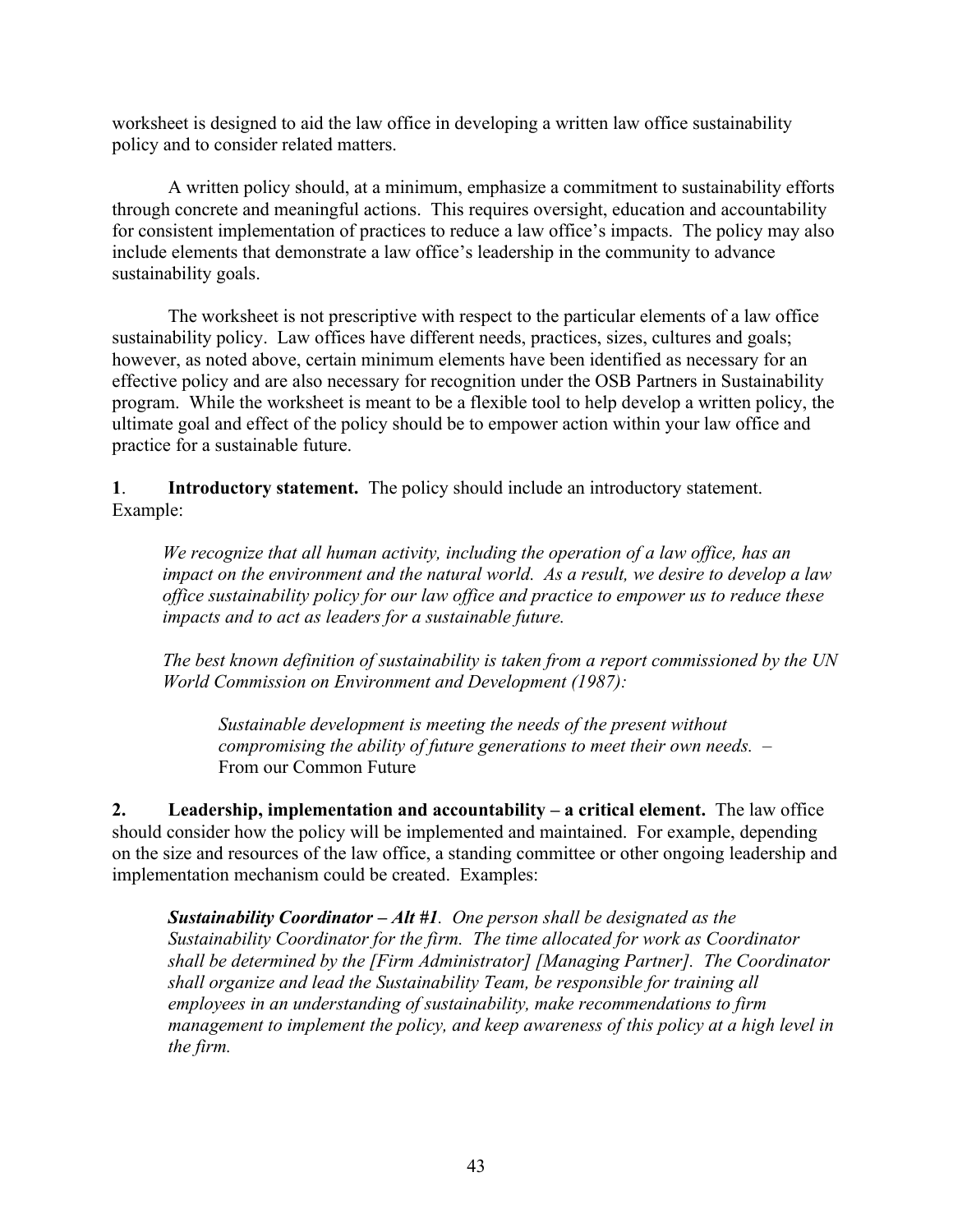*Sustainability Coordinator – Alt #2. One person shall be designated as the Sustainability Coordinator for the firm. The Coordinator shall develop a plan to encourage sustainable practices within the law office.*

*Sustainability Team. The Coordinator shall create a Sustainability Team of \_\_ to \_\_ members to meet [on a regular basis] [periodically] to evaluate current practices, determine priorities in carrying out this policy, and educate and motivate lawyers and staff to move toward sustainable practices. Anyone with ideas for improving the firm's performance is encouraged to contact a member of the Sustainability Team. The Sustainability Team will make periodic reports to the firm management regarding the progress the firm is making toward sustainability.*

*Annual Reports. Where practicable, baselines shall be established for practices that can be measured--such as paper used, recycled content of supplies, disposables purchased, percentage of office waste that is recycled, and electricity used--and progress shall be reported to the firm at least annually.*

**3. Educational Efforts – a Critical Element.** The law office should consider a commitment to ongoing educational opportunities for lawyers and staff to enhance their understanding and efficacy with sustainability issues. Depending on size, culture and resources, education can include a large range of activities, including internally provided education or encouraging attendance at external educational events. Example:

*Education. Because the daily actions of each person in the firm will contribute to the success of this policy, this policy includes a provision for education of all new lawyers and staff on sustainability matters. In the long run, the initiative of each individual will be the key to the success of the policy.*

**4. Statement of commitment – a critical element.** The law office should consider how it would like to express its commitment to a sustainable future. This can be contained in an overarching commitment or through a series of specific commitments to provide guidance for the Coordinator and Team, if one is organized, including those noted below or other categories of importance to the law office. Examples:

*Overarching. The firm seeks to play a leadership role in adopting sustainable law office practices, recognizing that best practices will evolve over time. The Coordinator should keep abreast of best practices among firms, solicit ideas from firm personnel, and develop proposals over time to alter firm practices.*

*Purchasing. Sustainability shall be considered in the purchase of supplies, equipment, and services. Examples of sustainability criteria are recyclability, biodegradability, recycled content, waste minimization, hazardous-chemical free, energy conservation, resource conservation, locally manufactured, and organic.*

*Waste Reduction and Recycling. Subject to security and other requirements, policies shall be established that minimize the use of paper in data storage, printing and copying, internal and external communications, and mailing. Systems will be established to*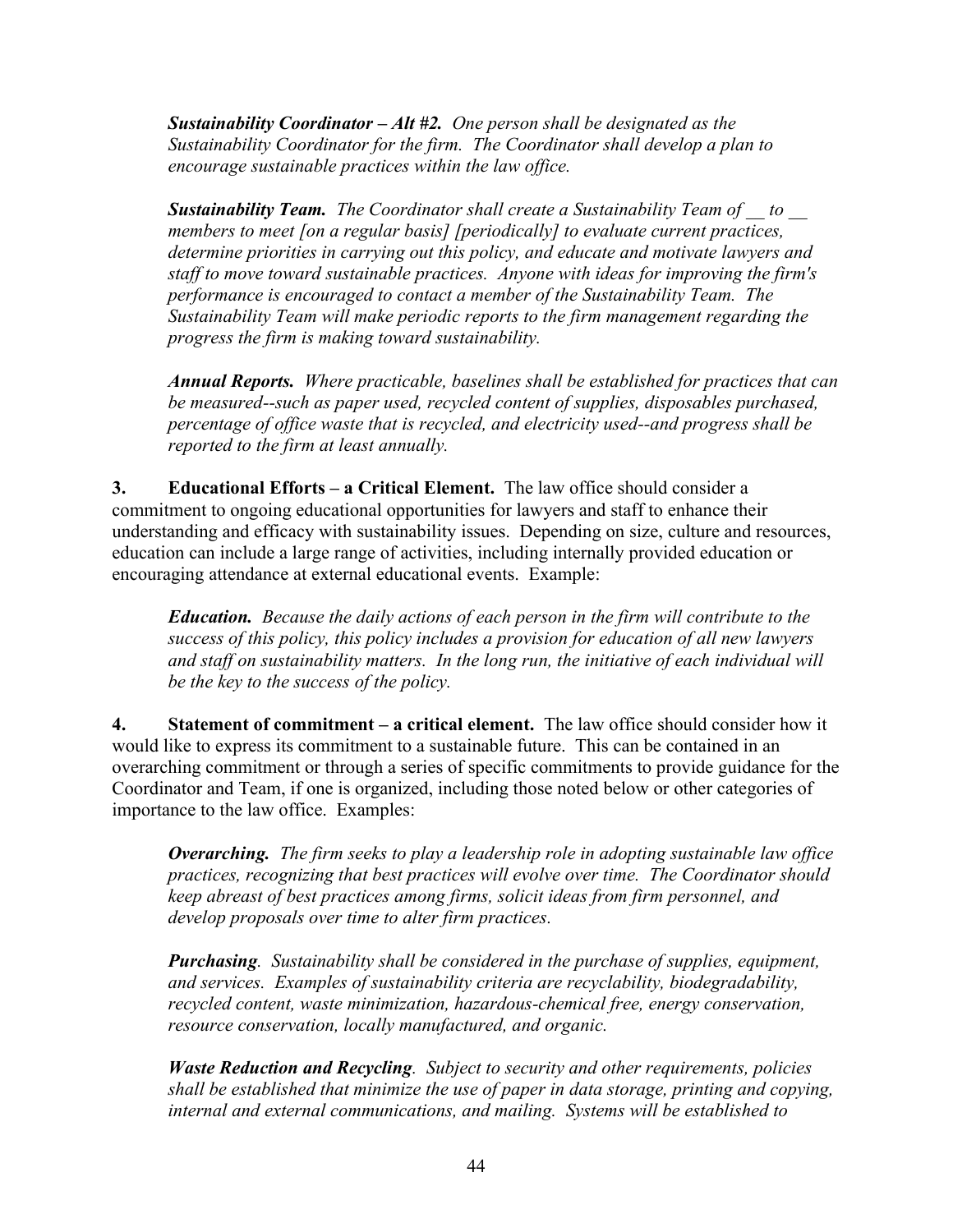*minimize disposables and packaging, reuse equipment and supplies where feasible, and maximize recycling of all items that can be recycled in this region.*

*Energy. Policies shall be established that encourage energy conservation and efficiency in heating/cooling, lighting, and equipment. This may involve negotiations with the building manager to seek best practices.*

*Travel. The Sustainability Team shall consider means for reducing business travel, including teleconferencing options, and strategies for reducing the impact of travel, including fuel efficiency, Zip Car, and carbon offsets.*

*Commuting. The firm management shall establish commuter incentives to encourage use of mass transit, carpooling, and bikes.*

*Carbon Credits/Green Power. The firm will consider the purchase of carbon credits to offset all or a portion of the greenhouse gas emissions associated with our operations and the purchase of green power to encourage alternatives to fossil fuels.*

*Tenant Improvements. When tenant improvements are made, the firm shall specify materials that are the least hazardous and most natural and give preference to those that are high in recycled content, recyclable or biodegradable, certified sustainable, and durable.*

In addition to a written law office sustainability policy, the law office should consider other elements in an overall firm sustainability initiative.

**5. Implementing specific practices.** After the policy is adopted, the law office will need to take specific steps to reduce its impact. As an excellent resource for this purpose, Oregon Lawyers for Sustainable Future has developed useful Law Office Sustainability Tools [\(http://www.earthleaders.org/olsf\)](http://www.earthleaders.org/olsf).

**6. Recognition.** Recognition can help sustain enthusiasm and inform others on sustainability efforts. The law office should consider how to recognize sustainable future efforts within the law office or the Oregon State Bar, and/or in the community at large. For recognition within the Oregon State Bar, the Sustainable Future Section has developed (1) a Partners in Sustainability recognition program for law offices that adopt prescribed practices and (2) an OSB Sustainable Leadership Award Program, which presents awards annually to lawyers and law offices selected through a nomination process. For recognition in the broader community, a local governmental agency may recognize excellent efforts in specific initiatives (*e.g.*, Commute Options).

**7. Community efforts and involvement.** The law office may consider committing resources to community efforts that will advance sustainability. For example this might include participation in community organizations, organizing volunteers for community events, advocacy for sustainability efforts in legislation or in policies for external organizations, purchasing green power, developing sustainable vendor clauses, among many others.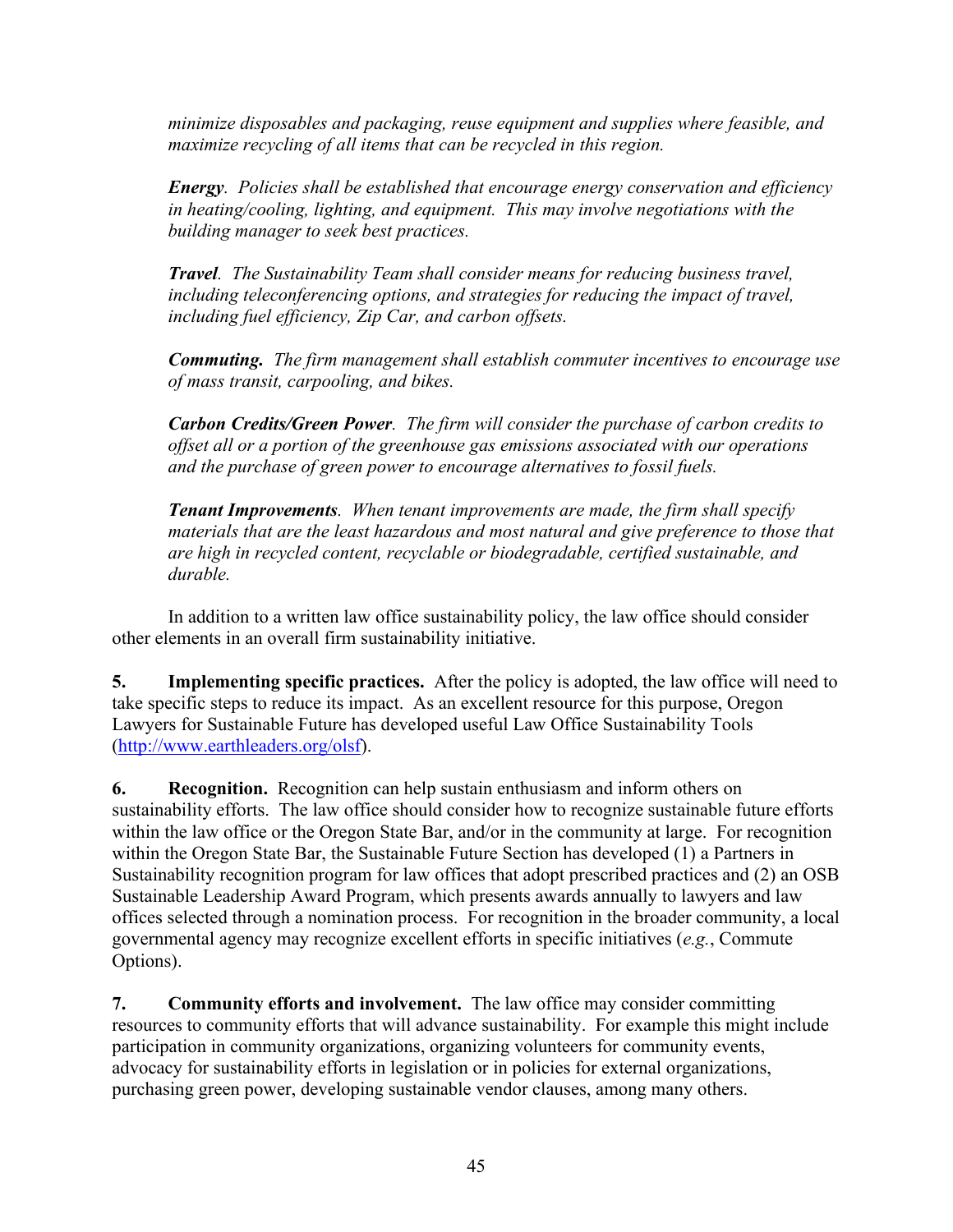**8. Client commitment.** The law office may consider whether it is appropriate to make a commitment to its clients to pass through the benefits of the law office's sustainable practices to the client. For example, this could include lowering costs or fees based on a lower cost of doing business or when partnering with a client to master a new mutually beneficial sustainability issue to develop expertise in the legal or business aspects of sustainable development, among others.

**9. Leadership and innovation.** The law office may consider whether and how it wants to be a community leader to a sustainable future and how to maintain and advance that leadership. It should consider encouraging innovation in all aspects of its sustainable future policy commitments and it all aspects of the law office and practice that could result in a more sustainable future. For example, the office could encourage members and employees to generate new ideas for office practices, client services, or community involvement that further sustainability goals.

# **APPENDIX 13**

**Criteria to Qualify as an OSB Partner in Sustainability**

**Through the Sustainable Future Section, the Oregon State Bar seeks to encourage law offices to adopt sustainable practices – in general those that conserve energy and resources. This is in line with the goal of the State of Oregon to encourage sustainable practices.**

**The Partners in Sustainability Program will recognize the efforts of law offices that have implemented sustainable practices in office operations. Law offices that certify that they have implemented the practices listed below will be recognized as Oregon State Bar Partners in Sustainability and will be listed on the Oregon State Bar website. Firms must re-certify their practices each calendar year. This list is subject to change.**

### **Note: May need refinement for firms in different circumstances**

### **General – all firms must practice the following.**

A sustainability policy has been adopted by the firm substantially in the form of the Oregon State Bar Model Sustainability Policy. All employees have been educated about portions of this policy that relate to their work, and this education is part of new employee training.

### **Paper Management – firms with 30 lawyers or fewer must practice at least six of the following. Firms with greater than 30 lawyers must practice all of the following.**

- Office policy states that all copy and print jobs should be double sided unless otherwise specified.
- Copiers and printers are set to duplex automatically.
- Office policy on data and document storage is intended to minimize the use of paper.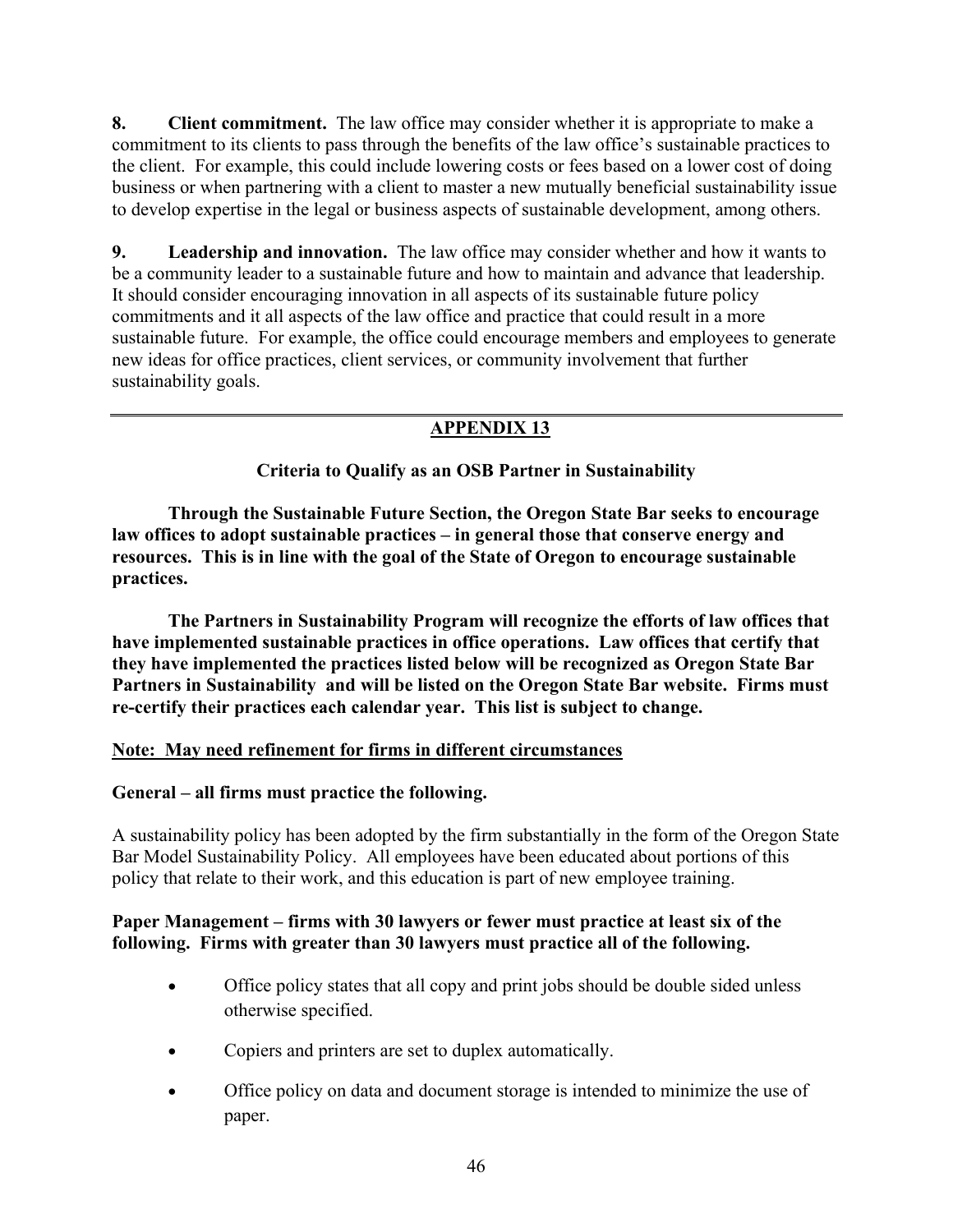- Documents are processed electronically, using scan option on copier when appropriate, rather than printing hard copies.
- Copy/printer paper and other writing paper products have at least 50% postconsumer recycled content.
- Paper towels, and toilet paper if supplied by the law office, have at least 50% post-consumer recycled content.
- Durable plates, cups, glasses, utensils, and coasters, are provided in kitchen and conference rooms.
- Office policy on court and agency filing procedures favors using the least paper that courts allow.
- Procedures are in place for keeping mailing lists up-to-date to avoid wasting paper.

# **Building Energy Reduction – all firms must practice the following.**

- Office policy calls for individual computers and printers to be turned off at the end of each day.
- Procedures are in place for shared copy machines and printers to be turned off, or put in standby mode, at the end of each day.
- Timers have been installed, or procedures are in place, for turning off lights.
- Monitors are set to go to sleep after 10 minutes, or personnel have been instructed to turn off monitors when leaving the office for 10 minutes or more.
- Discussions have been held with a representative of the building owner and at least one of these methods has been requested: more switches installed, ambient light levels in office spaces adjusted to no more than 1.4 watts per square foot, tenant spaces sub-metered.

# **Transportation Energy Reduction – firms with 30 lawyers or fewer must practice at least three of the following. Firms with greater than 30 lawyers must practice all of the following.**

- A subsidy of at least 50% is provided for bus or light rail passes (if public transportation serves the community).
- Incentives are provided for bike commuters: monetary, showers, and/or secure bike storage.
- Firm does not provide free parking for any personnel.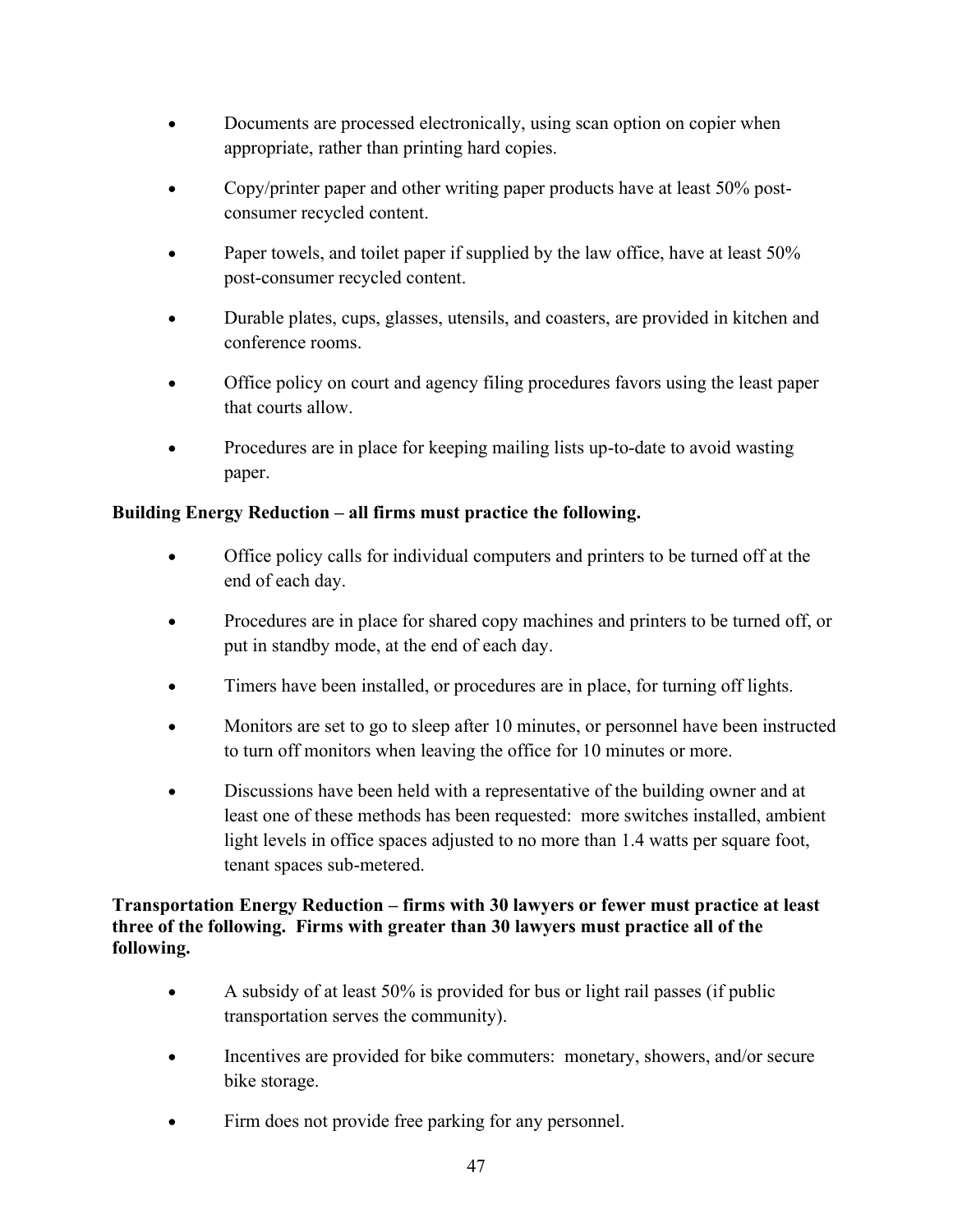- Firm has purchased one or more car-sharing memberships.
- Office policy encourages reducing (a) the need for business travel, through teleconferencing and other strategies, and (b) carbon emissions of required business travel.

### **Waste and Toxics Reduction – all firms must practice the following.**

- Desk-side recycling boxes are at each workstation, and trash cans are only at central locations.
- Containers are available for bottles, cans, newspapers, magazines, and cardboard, and a procedure has been established for their recycling.
- If the law office controls cleaning practices, cleaning supplies are certified by Green Seal or meet US EPA's Design for the Environment standard, and the janitorial staff has been trained in the benefits of non-toxic cleaners.
- Old office equipment, furniture, and supplies are sold or donated for reuse.

(name of law firm) hereby certifies that it practices the items listed above necessary to qualify as an Oregon State Bar Partner in Sustainability.

Number of lawyers in the local office

Name of person submitting this form \_\_\_\_\_\_\_\_\_\_\_\_\_\_\_\_\_\_\_\_\_\_\_\_\_\_\_

Date  $\qquad \qquad \qquad$ 

# **APPENDIX 14**

### **Annual Sustainability Awards**

**1. Background.** It is recommended that the Oregon State Bar confer four awards annually to recognize leadership among law offices and lawyers in sustainability. Selection of awardees will be made by the OSB Sustainable Future Section or, if it does not exist, by another section designated to assume that role.

To provide context, the best known definition of sustainability is taken from a report commissioned by the UN World Commission on Environment and Development (1987):

*Sustainable development is meeting the needs of the present without compromising the ability of future generations to meet their own needs.*

– From *Our Common Future*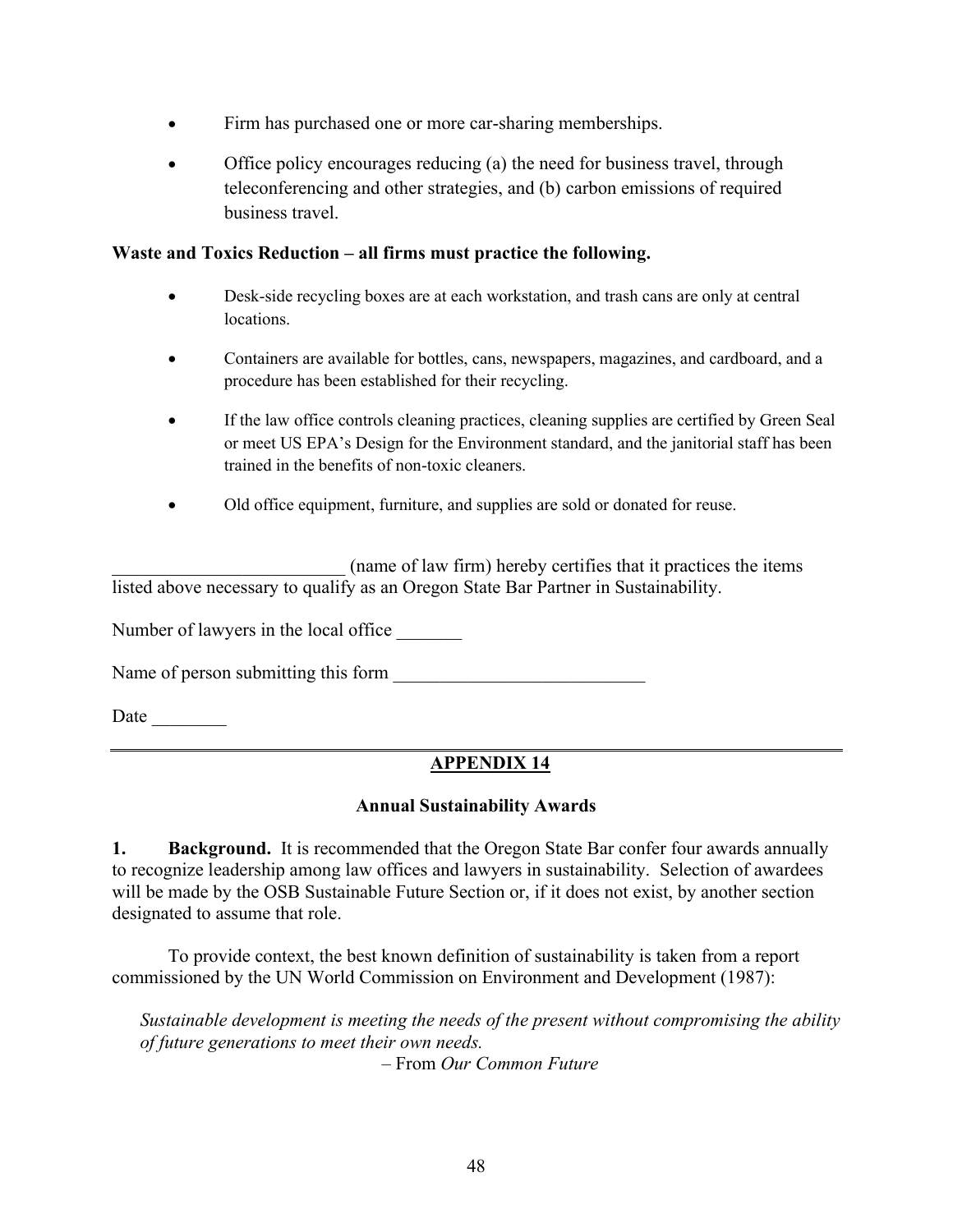The award recognizes the efforts of law offices and individual lawyers who make exceptional voluntary efforts in advancing the societal goal of sustainability. Although advancements in providing paid legal services are important, the awards are not intended to recognize them.

**2. Awards.** The four awards (OSB Sustainability Awards) are as follows:

• **OSB Sustainable Law Office Leadership Awards.** Up to two awards will be given annually: (1) for a law office with more than 15 lawyers at any time during the calendar year of application within a single office location (Large Office); and (2) for a law office with no more than 15 lawyers at any time during the year of application working within a suite of offices (Small Office).

*Criteria: The law office that has demonstrated leadership in sustainability manifested through some combination of the following modes: (1) firm policy or policies, (2) office operations, (3) training/education of office personnel, (4) transportation practices, (5) firm support of organizations or initiatives through donated time, resources, or other means, or (6) other comparable modes.*

• **OSB Sustainable Leadership Award.** Up to two awards will be given annually to lawyers who demonstrate leadership in moving the legal profession to embrace sustainability as a goal of the profession.

*Criteria: A lawyer (active or inactive) who has demonstrated leadership by volunteering time to move any of the following along the path of sustainability: (1) the legal profession, (2) law offices, (3) law schools, (4) state or federal laws and regulations, or judicial or administrative proceedings (but not in an official capacity), or (5) other forums where law or the practice of law provides the primary context.* 

**3. Nomination and Selection Process.** The OSB Sustainable Future Section shall determine the annual process for the nomination and selection of law offices and lawyers to receive awards. Any lawyer may nominate another lawyer for an OSB Sustainability Award. Self-nominations by a law office shall be accepted and will be given the same weight as a nomination by others. In addition to nominees in the current year, the panel may consider nominees from a prior year and request updated information, if pertinent, from the nominee or the person who completed the original nomination.

# **APPENDIX 15**

### **Sustainability in Judicial and Administrative Proceedings in Oregon**

**Introduction.** The Task Force was charged to review and make recommendations for the implementation of sustainable practices for judicial and administrative proceedings. Because the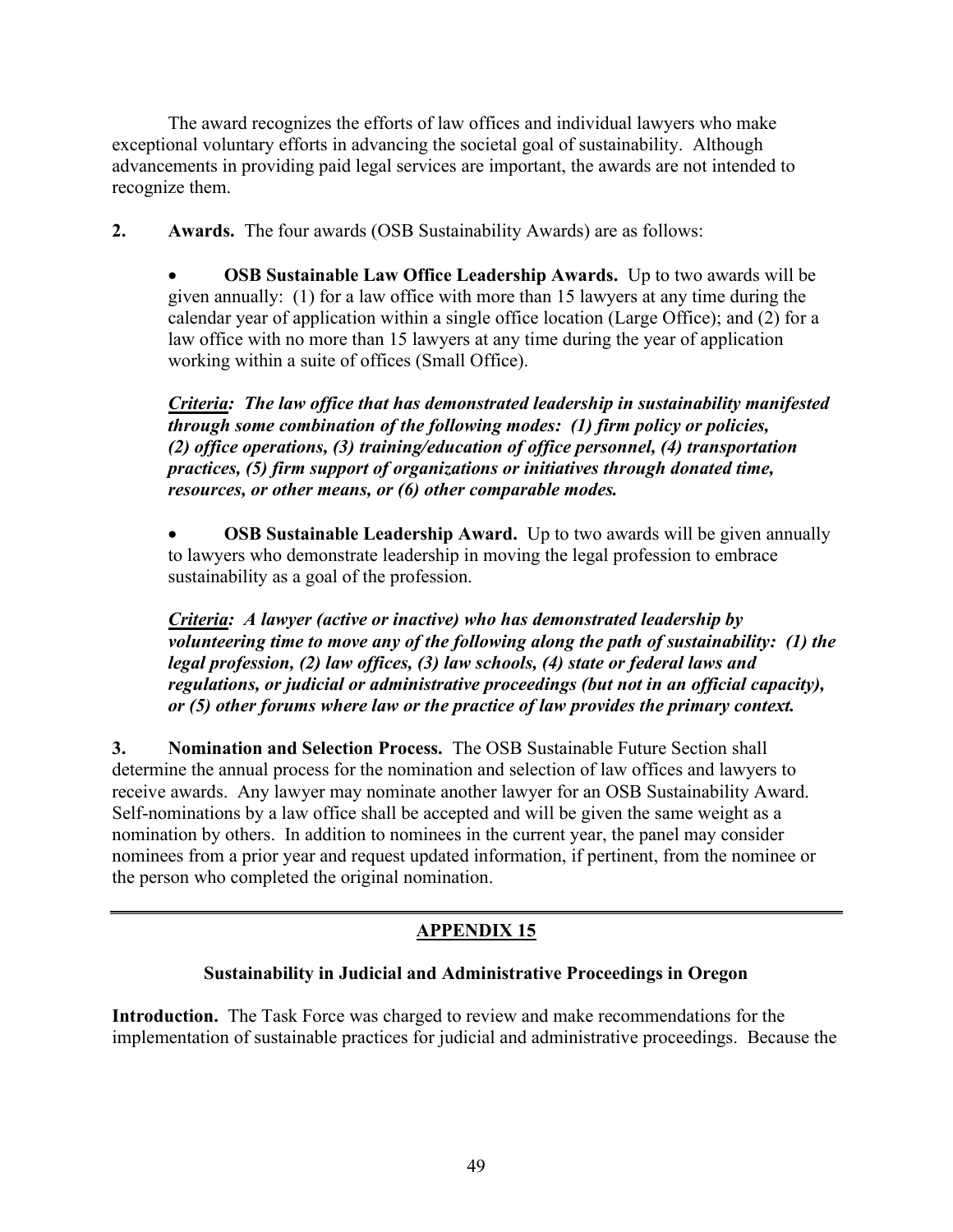state courts and state office of administrative hearing have very different roles and administrative practices, the Task Force concluded that it would focus on the state court system.<sup>6</sup>

Although the Task Force members met with judges and others involved in the judicial process, the following information was obtained without direct input from the state court administrator's office because it was dealing with a budget crisis and was unable to participate in a discussion of the issues.

**Crossroads between courts, lawyers and the public.** Courts are gatekeepers for the way pleadings and other filings are submitted and how they can be accessed by lawyers and the public. Several suggestions in this Appendix are tied to access-to-justice concepts for attorneys (on behalf of clients) and pro-se litigants, especially those in distant and rural counties, and for clients from poor, rural areas. Access to justice includes not only availability of information for those situated far from a courthouse, but also the cost of obtaining that information.

**Current state of affairs.** Sustainability efforts are already underway in several counties. For example, the Multnomah County Circuit Court has formed a "Green Team" to consider many issues related to sustainability. Other courts have informally begun to address sustainability issues. As an example, the Jackson County Circuit Court, on the initiative of one of its court clerks, offers attorneys the option to receive case notifications via email. The Jackson County program currently in place is an opt-in program, but could be expanded by turning it into an optout program**.**

The Federal courts already offer, and in most cases require, e-filing of all documents. Many hearings are also held telephonically for all participants; not just those located a certain distance from the courthouse.

**Barriers to introduction of sustainable practices.** Budget constraints are the most important factors in limiting the initiation of sustainability efforts in Oregon state courts today. In addition to state budget issues, circuit courts face constraints due to the physical court facilities being funded by the counties in which they are seated.

Although a move toward sustainability may reduce costs in the long run, the initial investment (*e.g.*, new computerized recordkeeping) can be daunting and constitute a barrier to adopting sustainability initiatives. In view of budget constraints, the state court system can initially focus its efforts on places where the cost of implementation is low, keeping in mind the impact on staff time of implementing even "no-cost" initiatives. A second barrier is acceptance by all participants. Any changes that affect court staff and/or operations may face some resistance from those interested in the status quo. Therefore, making sustainability initiatives

 $^6$  Administrative proceedings are handled by the Office of Administrative Hearings, which is under the Employment Department in the executive branch. The state sustainability objectives set forth in ORS 184.421 and ORS 184.423 should apply to administrative proceedings. The Task Force understands that administrative hearings judge are already flexible in allowing electronic communications. Because the courts are a separate branch of government, they are not subject to the state sustainability guidelines related to the executive branch. Thus, the Task Force has focused its recommendations entirely on judicial proceedings.